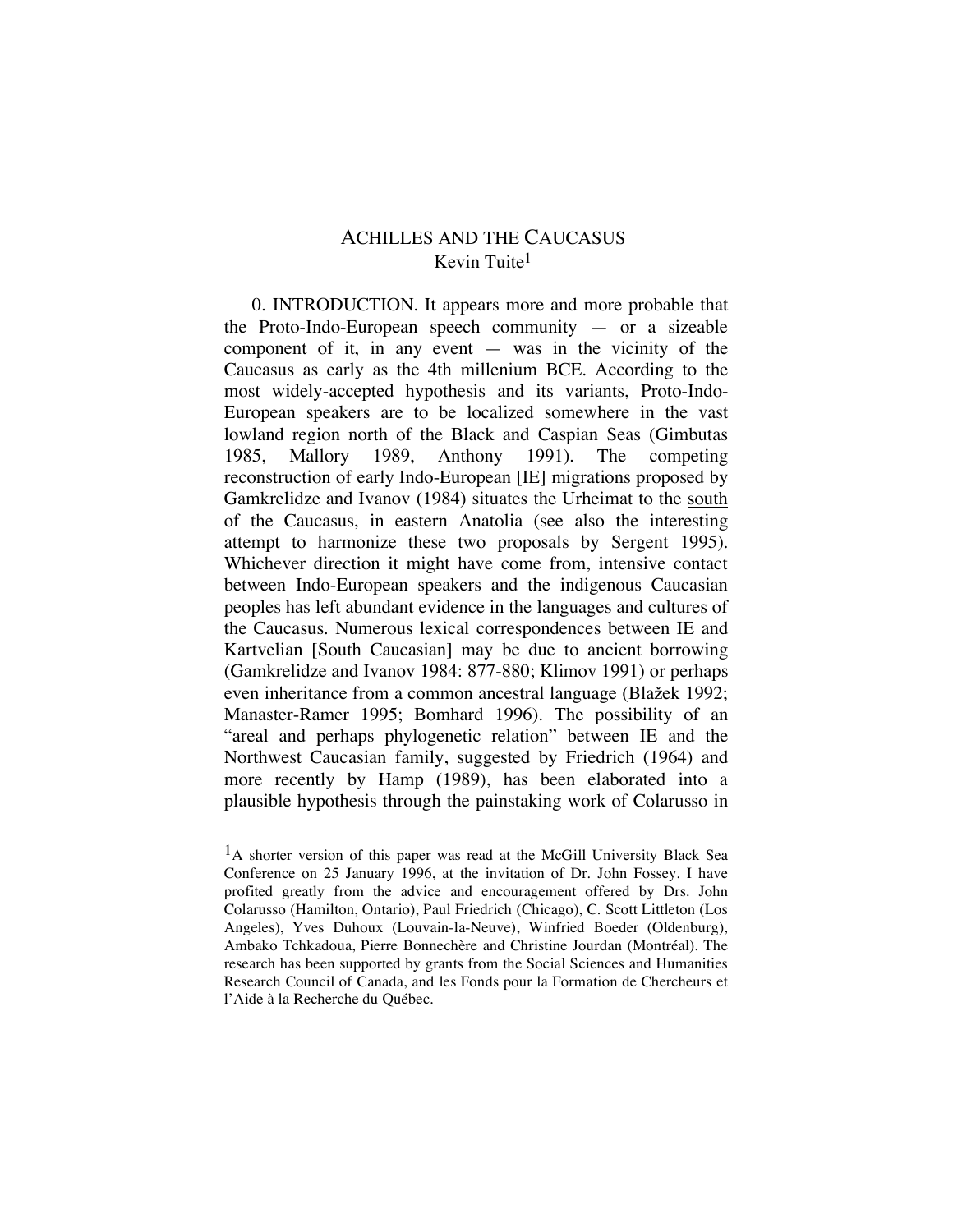comparative mythology (1984, 1985, 1987) and historical linguistics (1981, 1989, 1992). Building upon Dumézil's research into IE and Caucasian symbolic systems, Charachidzé (1986, 1987a) has unearthed what appear to be extremely ancient variants of IE motifs associated with the initiation of warriors which have been preserved, like insects in amber, in Georgian folklore.

In this paper I will present a symbolic cluster shared by the peoples of the western Caucasus — the Abkhazians and Georgians in particular — and two IE speech communities: the Ossetes, who have lived in the central Caucasus for over two millenia, and the Greeks. Evidence of prehistoric links between the ancestors of the Greeks and Caucasians has been presented from time to time by comparative mythologists (Abaev 1963; Chikovani 1966, 1971; Charachidzé 1986) and linguists (Gamkrelidze & Ivanov 1984: 904-909); the linguistic innovations shared by Greek and Armenian may betoken a distinct Greco-Armenian ("Pontic") dialect of early IE spoken somewhere to the east or southeast of the Black Sea (Hamp 1995; cp. Sergent 1995: 115). In the opinion of Charachidzé, "des groupes indo-européens proches des futurs Grecs, ou encore les précurseurs mêmes de ces derniers, se sont trouvés en contact durable quelque part entre les Balkans et l'Asie centrale avec des peuples d'une autre origine, et dont les descendants occupent encore aujourd'hui le Caucase du Sud, notamment le territoire de l'antique Colchide [most probably corresponding to western Georgia and Abkhazia — KT]" (1986: 336). Before one rushes to formulate overly precise hypotheses concerning the nature of Greek-Caucasian links, however, one must take into consideration the mounting evidence of Near Eastern influence on ancient Greek mythology and religion (Burkert 1963, 1979, 1992; West 1967; Duchemin 1974). Surrounding the more or less well-documented cultures of ancient Anatolia and Mesopotamia are their shadowy neighbors of uncertain or unknown linguistic affiliation. Some of these — the Hattians, Hurrians and Urarteans — wrote in languages which scholars have linked with the indigenous Caucasian families (D´jakonov 1967), though not all specialists consider the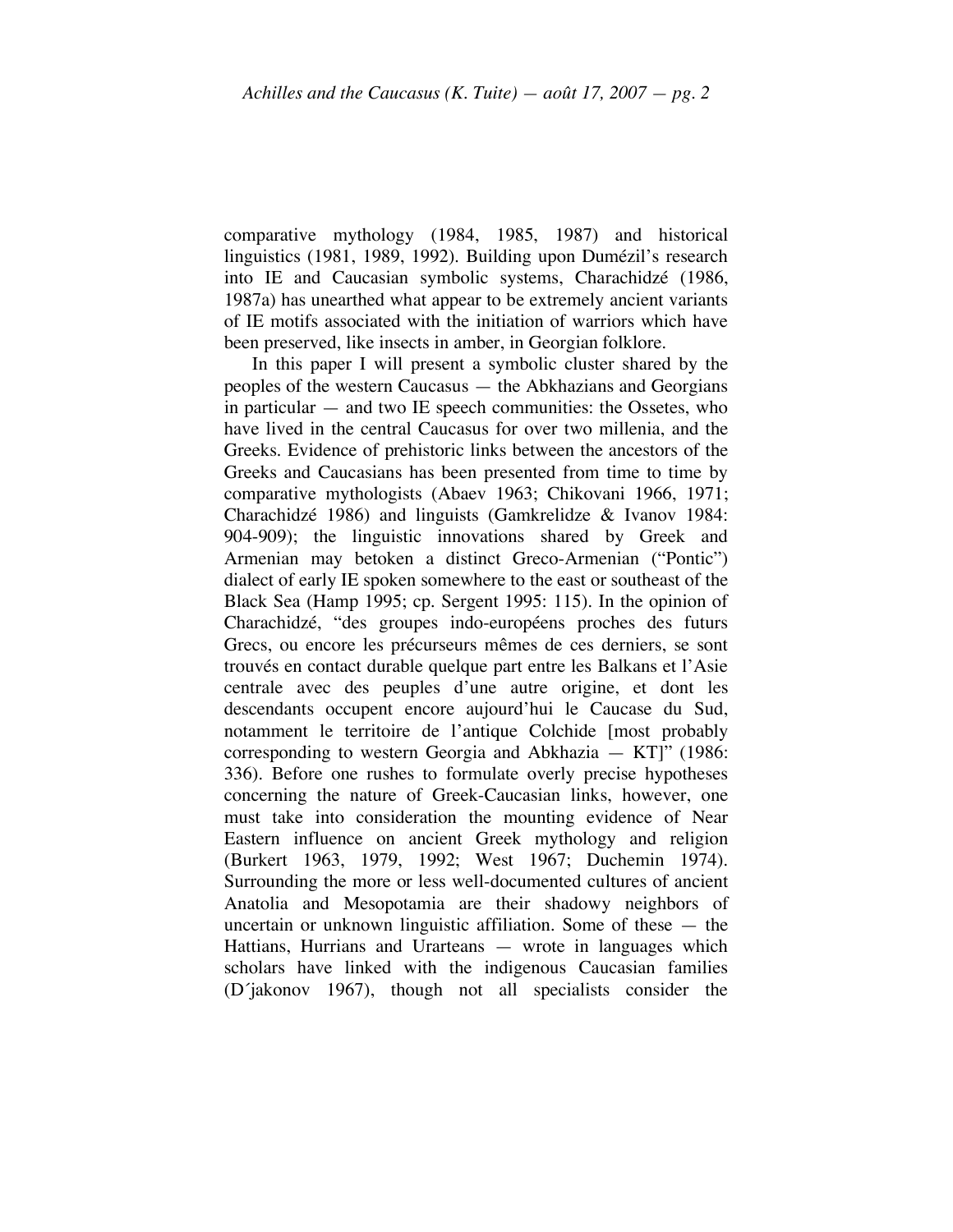affiliations satisfactorily proven. This opens the possibility of an archaic Pontic Sprachbund stretching from the North Caucasus well into Anatolia, entailing shared cultural features as well. Even if one rejects the scenario of Proto-Greeks in Colchis a millenium before the Argonauts, this does not rule out the attribution of Greek-Caucasian parallels to a continuum of cultures stretching across Neolithic and Bronze-Age Anatolia, linked by trade routes and migration if not always by common ancestry.

The Greek mythological dossier which will be examined from a comparative perspective here attaches to one of the most celebrated figures in classical literature: Achilles. The attempt of a Caucasologist to elucidate the prehistoric antecedents of the protagonist of the *Iliad* may strike some readers as going well beyond the acceptable limits of scholarly hubris or even chutzpah; it is my hope that card-bearing classicists will find my attempt merits at least criticism and comment, if not unqualified acceptance.

1. THESSALIAN ACHILLES AND HOMERIC ACHILLES. The Achilles represented in the *Iliad* is a demi-god, born of the union of the sea-goddess Thetis, and Peleus, a renowned hunter and warrior. Their wedding feast is attended by everyone of note in the Greek pantheon, and it is on this occasion that Paris, called upon to declare which of the goddesses Hera, Aphrodite and Athena is the most beautiful, accepts the bribe of her whose face will launch a thousand ships. Of Achilles' parents, only Thetis plays a role of importance in the Homeric epic (Slatkin 1991), and little mention is made of Achilles' childhood before he joins the troops heading for Troy. The most detailed 'biographies' of the young Achilles and his father Peleus which have come down to us are in Book III of Apollodorus' *Library,* a compendium of Greek mythology composed around the 1st c. CE (van der Valk 1958). Many of the sources consulted by Apollodorus have been lost to us, and although the manuscript versions of the *Library* date only to the Middle Ages, the materials they contain may reflect archaic motifs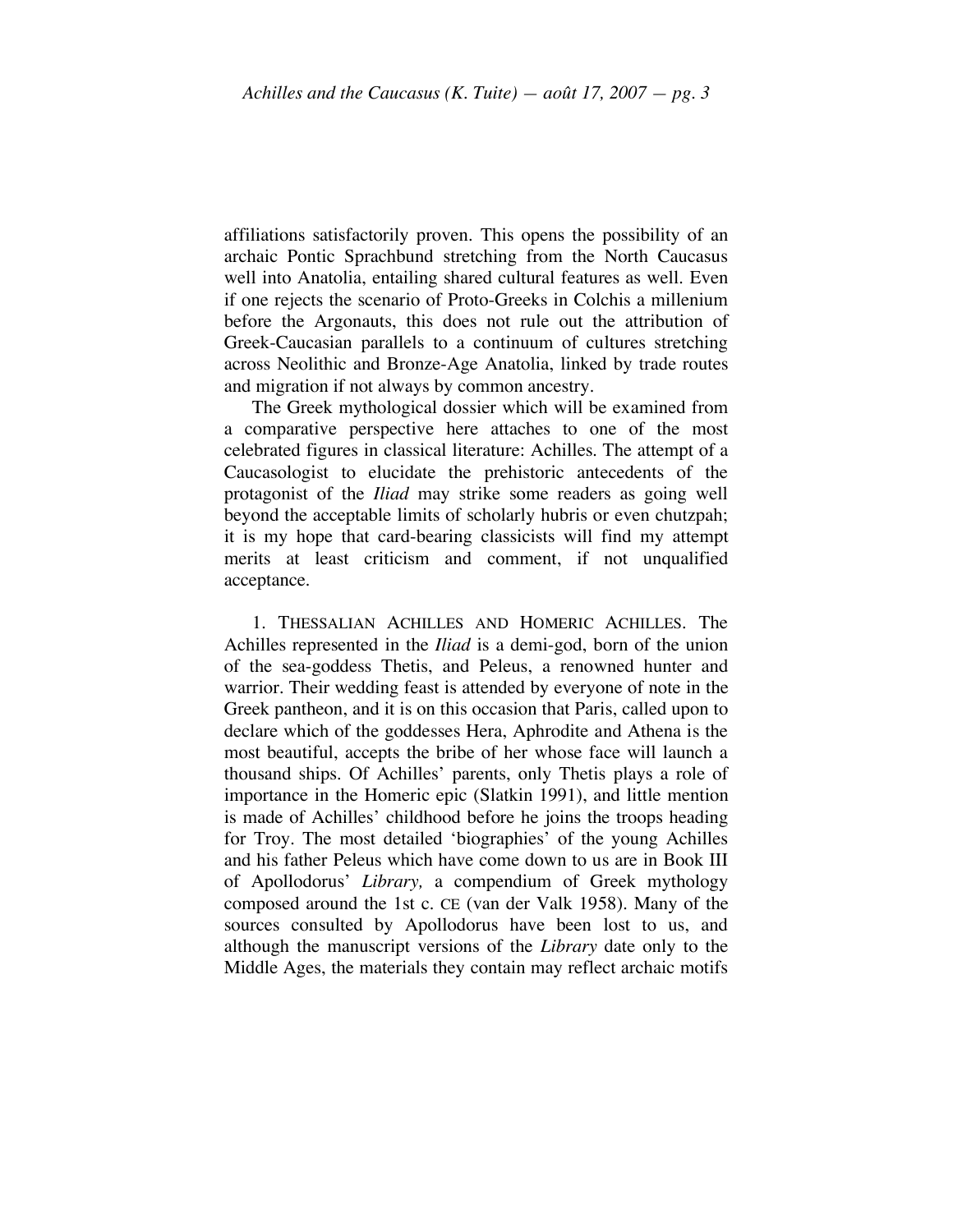of which no other record has been preserved (Simpson 1986: 1-2). 2 Achilles himself, and the principal figures in his lineage — Thetis, Peleus, and the latter's father Aeacus — are associated with the region of Thessaly, where place names (e.g. *Akhilleion*) and local cults in their honor were recorded in classical times (Mayer 1936; Burkert 1984: 172; Dowden 1989: 49-58). His father Peleus (*Pēleús*) and the centaur Cheiron, who raised the young Achilles, are linked in particular with Mt. Pelion (*Pēlion*) in Thessaly, and Peleus's name and that of the mountain may be etymologically linked (Lesky 1937). Mayer (1936: 221-224) correlates these traditions with an ancient cycle of songs and myths concerning Achilles ("vorhomerische Achilleïs"), distinct from the "Urilias" drawn upon by the Homeric poet. 3 Dowden (1989) proposes a link between the distribution of the Achilles cult in Thessaly and adjacent areas, and the spread of the Aeolian dialects in Bronze Age Greece. It appears to him likely that the epic poets drew upon an ancient Achillean tradition in mainland Greece, and recast it in an Anatolian setting (not only Achilles, but even his Trojan rival Hector "had been a figure of mainland cult or tradition before he was used in the story of Troy" (Dowden 1989: 53)). Let us now look at what has come down to us concerning the parentage and birth of Achilles.

Thetis, a sea-goddess and one of the Nereids, is the eldest of the fifty daughters of the nymph Doris and the shape-changing old man of the sea Nereus. According to prophecy, Thetis is destined to bear a son greater than his father. Warned of this prophecy by Prometheus (scholion to Aeschylus's *Prometheus Bound,* 167), Zeus and Poseidon, both of whom lust after the sea goddess, decide the more prudent course is to marry her off to a mortal, entailing that the child born to the union would pose no threat to him, but at the same time condemning him to mortality (Mayer

<sup>&</sup>lt;sup>2</sup>Lesky describes Apollodorus's biography of Peleus as "ein fortlaufender Peleus-Roman", in which "junges und altes Sagengut in einen Rahmen gespannt [wird]" (1937: 273).

<sup>&</sup>lt;sup>3</sup>Prof. Yves Duhoux (personal communication) has been kind enough to point out that the name, if not necessarily the mythical figure, of Achilles (*a-ki-re-u*) is attested as early as the Linear B corpus of Pylos, dated to about 1190 BCE.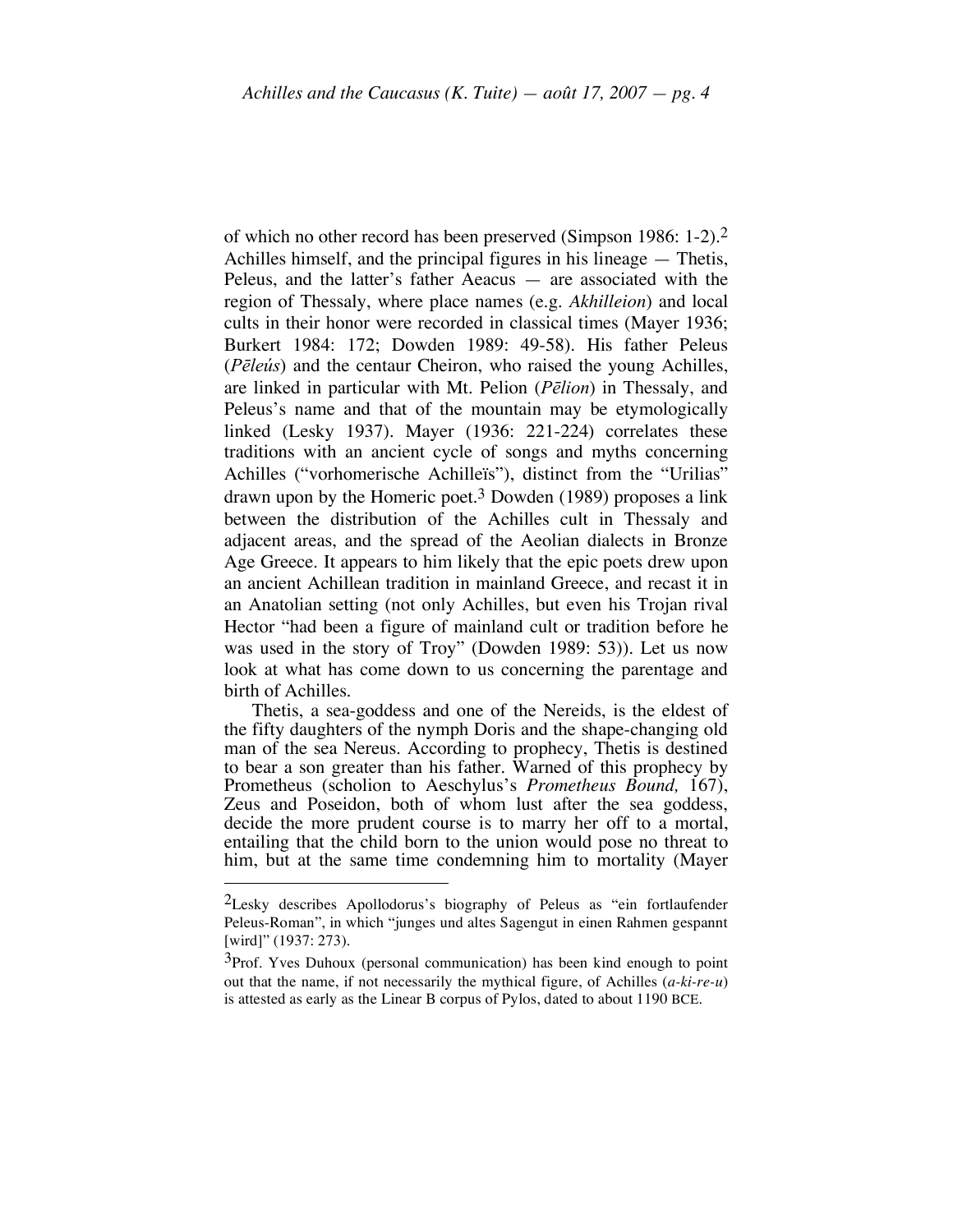1936; Lesky 1937). 4 In the words of one scholar, "the price of Zeus' hegemony is Achilles' death" (Slatkin 1991: 101).<sup>5</sup>

Zeus selects his own grandson, Peleus, to be Thetis's mate. Peleus is the son of Aeacus, the son of Zeus and the mortal Aegina (*Library* III.xii.6; *Iliad* 21.189). He excels in sports and the martial arts, but with unfortunate consequences for at least two close relatives. He kills his half-brother Phocus by slinging a discus at his head, and while hunting with his father-in-law Eurytion, he accidentally slays the latter with a javelin.<sup>6</sup> In a hunting contest with Acastus, Peleus demonstrates his skill by catching more animals than the others, but instead of killing them he merely cuts out their tongues, stores them in a pouch, and releases the beasts. When the other contestants ridicule Peleus for not having caught anything, he shows them the tongues to prove he is the best hunter (*Library* III.xiii.3).

When Peleus first approaches Thetis, the goddess resists his advances, seeking to put him off by a sequence of shape transformations, successively turning into fire, water, wind, bird, tree, tiger, lion, serpent, cuttle-fish (*Library* III.xiii.5; Ovid *Metamorphoses* 11.217ff) before accepting to couple with him. 7

<sup>&</sup>lt;sup>4</sup>Kullmann (1960: 370) considers this version, in which the principal motivation is Zeus's forestalling that a son of his do to him what he did to his own father, to be particularly ancient. Homer alludes only to a more recent account, mentioned in the *Kypria* summary (text in Evelyn-White 1982: 496), according to which Thetis refused the advances of Zeus out of respect for Hera.

<sup>5</sup>Slatkin translates *Iliad* 1.352-354 as: "Mother, since you did bear me to be short-lived (*minunthádion*), surely high-thundering Zeus ought to grant me honor", which she interprets to mean that Achilles believes honor is due him from Zeus in return for "his being *minunthadios,* whereby Zeus' sovereignty is guaranteed" (Slatkin 1991: 102).

<sup>6</sup>Peleus's javelin shot was aimed at a boar which he and his father-in-law were hunting. Except for a reversal of roles, the slaying of Eurytion bears a close resemblance to the plot of the Georgian folksong *Ia mtazeda* "Violet on the mountain", in which it is the son-in-law who is killed by his new bride's father while deer-hunting (text and commentary in Tuite (1994: 106-109, 141)).

<sup>7</sup>The motif of mating with a shape-changing sea-goddess is echoed in the biography of Peleus's father Aeacus, who "had intercourse with Psamathe, the daughter of Nereus, who changed herself into a seal to avoid making love with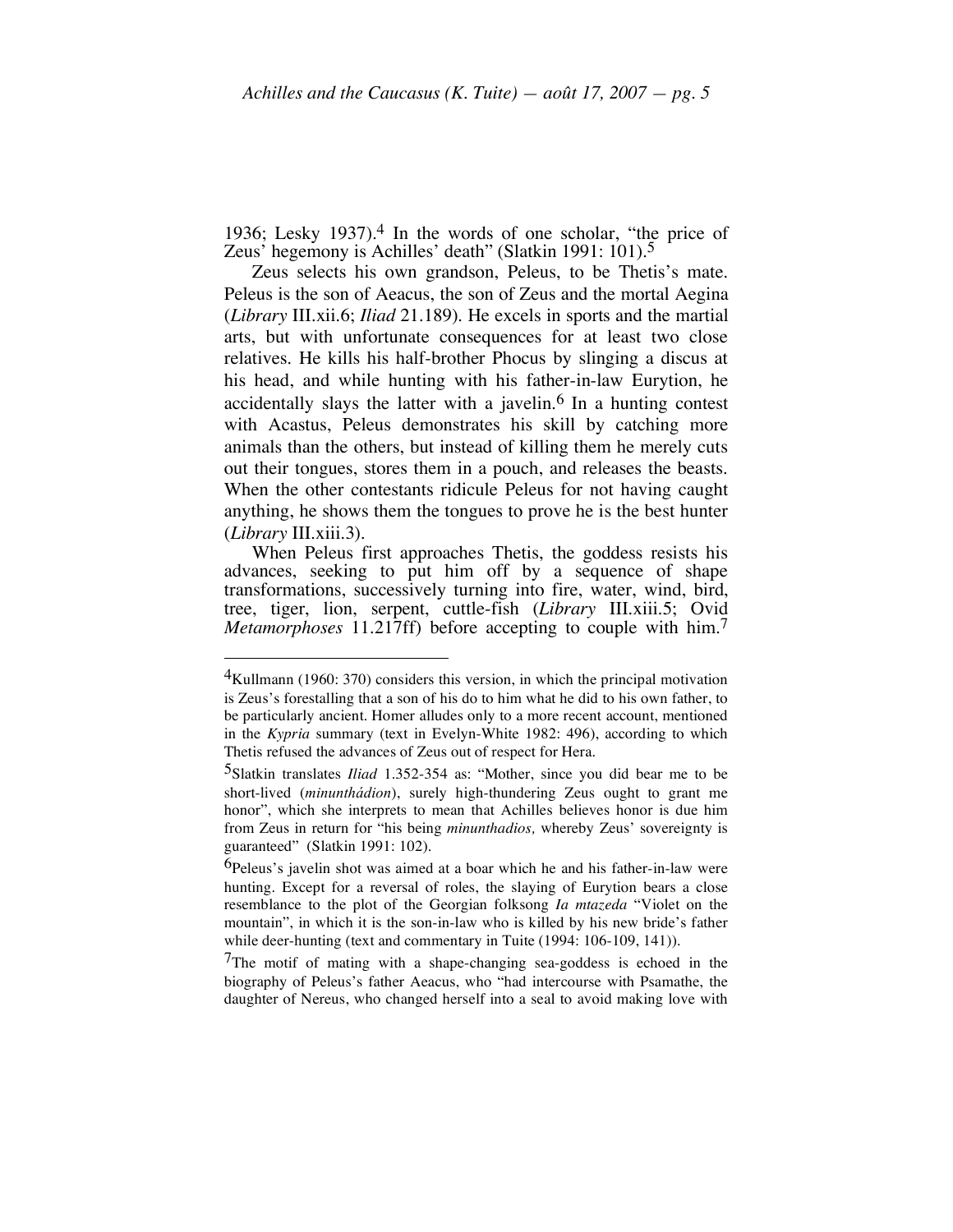Achilles is born from this union.

In order to make her half-mortal son fully divine, Thetis "hid him in the fire (*eis tò pûr egkrúbousa*) by night in order to destroy the mortal element which the child had inherited from his father" (*Library* III.xiii.6). 8 While Achilles was in the process of being immortalized over the fire by Thetis, Peleus snatched him out of her hands, at which point Thetis abandoned child and husband, and returned to her home in the sea (Scholion to Aristophanes *Clouds,*

him, and who bore him <sup>a</sup> son, Phocus" (*Library* III.xii.6). Lesky considers it "eine sekundäre Doublette zu dem Liebesringkampf zwischen Peleus und Thetis" (1937: 274). The power of metamorphosis is not only shared by Thetis and her sister Psamathe, but as well by their father Nereus (*Library* II.v.11; Bader 1986), Metis the first wife of Zeus, and several other aquatic divinities. The numerous correspondences between Metis and Thetis are discussed at length by Detienne & Vernant (1974: 127-164). Both were destined to bear a son that would usurp the sovereignty of his father (which outcome, in the case of Metis, Zeus averted by swallowing her whole), and both, surprising as it may seem, appear as the creators of the universe in ancient Greek cosmogonies. A poorly-preserved commentary on the Spartan poet Alcman (7th c. BCE) refers to an otherwise unknown cosmogony by the latter in which Thetis fulfills the demiurgic role of separating light from darkness and establishing the beginnings of order in primordial chaos (West 1963, 1967). Her work is described with terms appropriated from the vocabulary of metal-working (the *hulē* 'raw material' from which the cosmos is formed is compared to *khalkós* 'bronze', and Thetis is the *tekhnítēs* 'artisan'), which betokens for Burkert (1963) the coming together in the figure of Thetis of two master tropes for creation: the primal ocean, as in the Book of Genesis, and the activity of a blacksmith. (I would add that Thetis's fire-treatment of the infant Achilles may be yet another offshoot of the second trope, especially in the light of the Caucasian evidence to be presented further on). According to Detienne & Vernant (1974: 138) "une des raisons pour lesquelles ces divinités marines étaient aptes à jouer, à l'origine du monde, ce rôle cosmogonique, c'était leur pouvoir de métamorphose. Elles contenaient en quelque sorte par avance à l'intérieur d'elles-mêmes, les dissimulant puis les révélant tour à tour à la lumière, toutes les formes susceptibles d'apparaître dans le cours du devenir."

<sup>&</sup>lt;sup>8</sup>This may not have been her first attempt at such an operation. A scholiast commenting on a passage in Lycophron's *Alexandra* (ll. 177-179: "… the Pelasgian Typhon, out of seven sons consumed in the flame, alone escaping the fiery ashes") asserted that Achilles was the seventh child of Thetis and Peleus. The earlier ones perished during attempts at immortalization by fire.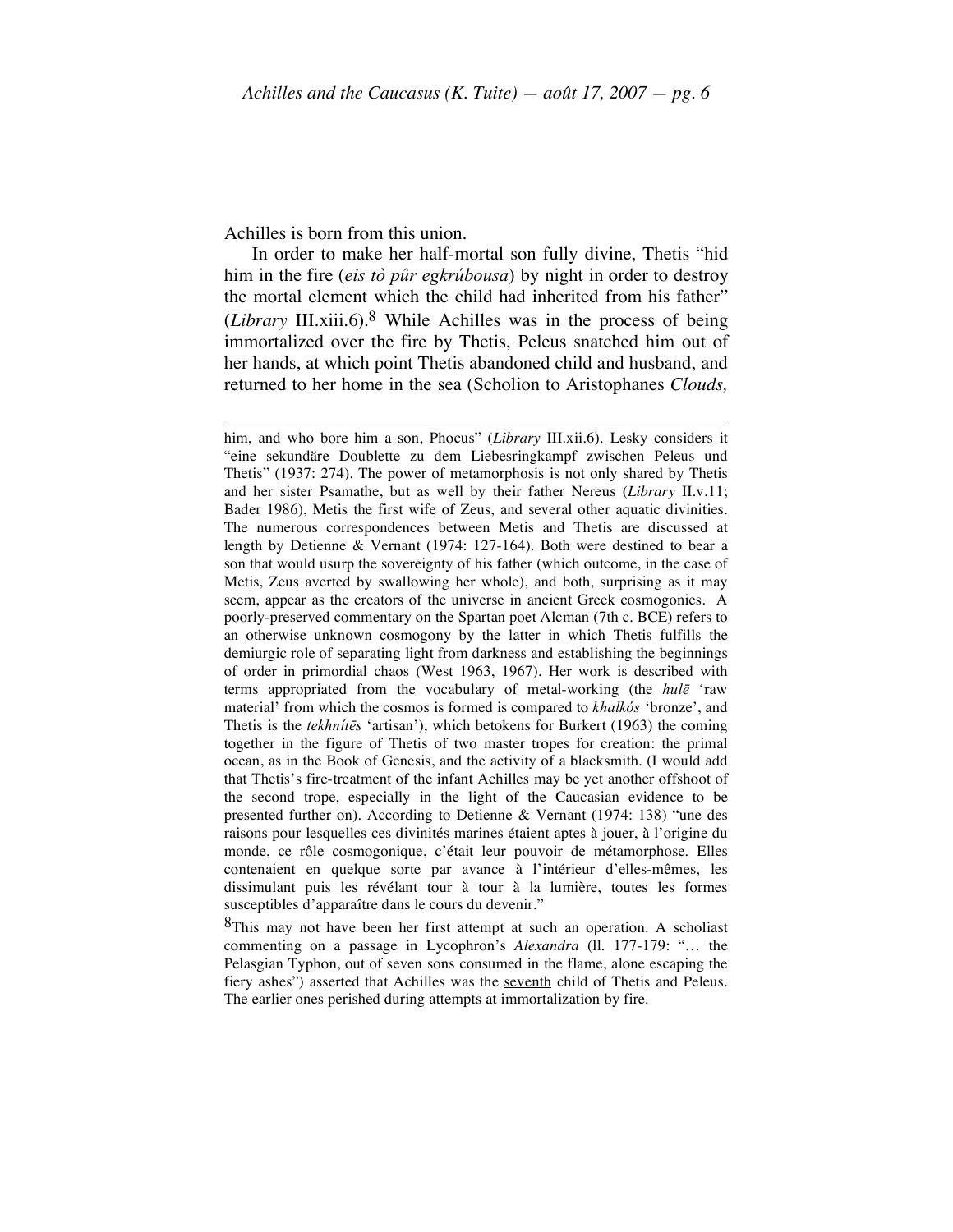line 1068).

Some authors have seen in this account, and in similar interrupted immortalizations by fire performed by Medea and Demeter, the reflections of ancient rites of initiation, a ritual representation of death and rebirth, through which adolescents attain adult status.9 Bonnechère (1993: 72-73, 145, 164-180) and Halm-Tisserant (1994: ch. VII, esp. pp 212-213, 221) set the "hiding" of the child in the fire in parallel with gestation in the womb. In both cases the child is enveloped in warmth, enclosed in a sort of incubator — the Greek sources specify that Achilles was placed in the fire, not simply held over it  $-$  which is intended to render him immortal. 10

The not-quite immortalized Achilles is described in several accounts as having a single vulnerable spot, on his foot. In the best-known version of the attempted immortalization of Achilles — albeit a relatively late one (Richardson 1974: 245) — the infant is immersed in the river Styx. This leaves him invulnerable over his entire body, save, of course, his heel, by which he was held while being dipped in the river. An interesting variant of the Achilles-heel motif was recorded by one of the commentators on the above passage in Apollodorus: When Peleus interrupted the operation only Achilles' ankle-bone had been burnt away. The missing part was replaced by the centaur Cheiron with an ankle taken from the exhumed skeleton of the giant Damysos. This gave

<sup>&</sup>lt;sup>9</sup>The descriptions of Thetis heat-treating Achilles (especially that recounted by Apollonius of Rhodes 4.869ff) and Demeter doing the same to Demophoön (*Homeric Hymn to Demeter,* 232-274) are so close, that either Apollonius is imitating the Hymn to Demeter, or both are drawing on "an early epic version of the childhood of Achilles" (Richardson 1974: 237).

<sup>10</sup>The adult Achilles is described as shining by Homer on a couple of occasions, though there is no evidence that this attribute was believed to have been imparted by Thetis's placing him in the fire (Colarusso 1985; King 1987: 18- 19). For example, with the aid of Athena his head emits a bright light, which serves to distract the Trojans during the fight for Patroclus's body (*Iliad* 18, 202- 227), and upon donning his new armor he is "all shining like the sun" (*Iliad* 19, 398).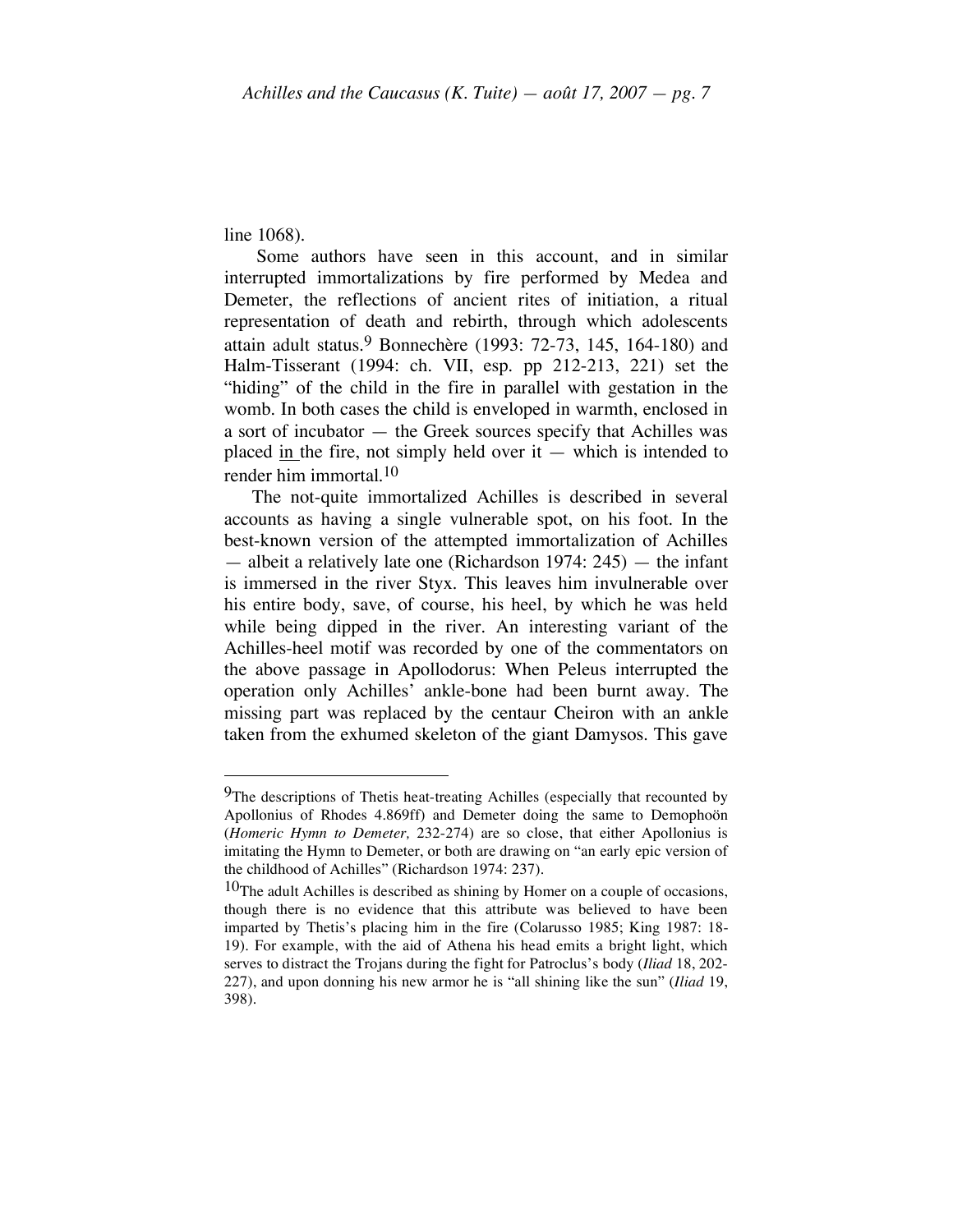Achilles tremendous speed, until one day, while he was being pursued by Apollo, the transplanted ankle fell out. Apollo overtook Achilles and slew him (see Frazer's notes to *Library* III.xiii.6; Waser 1901).

To judge from the textual evidence, Thetis abandoned her infant child immediately after being interrupted by Peleus. The two scholia to Aristophanes' "Clouds", line 1068 (*kât' apolipoûsá g' autón* "she [Thetis] abandoned him [Peleus]") describe the two events as being causally linked, and happening in quick succession.<sup>11</sup> Peleus placed the child in the care of the centaur Cheiron, who raised him in the mountains on a diet of "the innards of lions and wild pigs, and bear's marrow" (*… étrephe splágkhnois leóntōn kaì suōn agríōn kaì árktōn mueloîs, Library* III.xiii.6), a curious substitute for the maternal milk he was denied.12

When Achilles was nine years of age it was prophesied that Troy could not be taken without him. His divine mother, knowing that he would die if he went on the expedition, "disguised him as a young girl and put him in the keeping of Lycomedes" (*Library* III.xiii.8). It was at Lycomedes' court that Odysseus deceived Achilles into revealing himself by a clever ruse, and recruited him into the expedition against Troy. I will return to this phase of

 <sup>11</sup>Dübner (1969: 124): *kaì tòn 'Akhilléa oun tekoûsa epéthēken eis tò pûr: kaì gnoùs ho Pēleùs ebóēsen. hē dè lupētheîsa ekhōrísthē.* (And the mother put Achilles in the fire; and Peleus, finding this out, screamed. She, being annoyed, departed.)

Holwerda (1960: 630): *hōs dè kaì tòn Akhilléa tekoûsa epéthēken eis tò pûr,* idōn ho Pēleùs ebóēsen, kaì Thétis mèn diazeukhtheîsa Pēléōs pròs thálassan es *tàs adelphàs ápeisi Nērēídas. Akhilléa dè hoútō sunébē paîda kataleiphthē`nai Pēleî* (when the mother put Achilles in the fire, Peleus, seeing [this], screamed. And Thetis parted from Peleus [and] returned to the sea to her sisters the Nereids. Achilles, [still] being a child, she thus left-behind with Peleus.)

<sup>12</sup>According to a folk etymology recorded by Apollodorus (*Library* III.xiii.6), Achilles received his name (*Akhilleús* < *a* [not] + *kheîlos* [lip]) because he never put his lips on his mother's breast (Escher 1893). The diet of Achilles during his sojourn in the mountains is described by other classical authors (Sergent 1996: 292): honeycomb and fawn's marrow (Philostratus *Heroica,* XX.2), deer's marrow (*Etymologicum Magnum,* s.v. Akhilleus).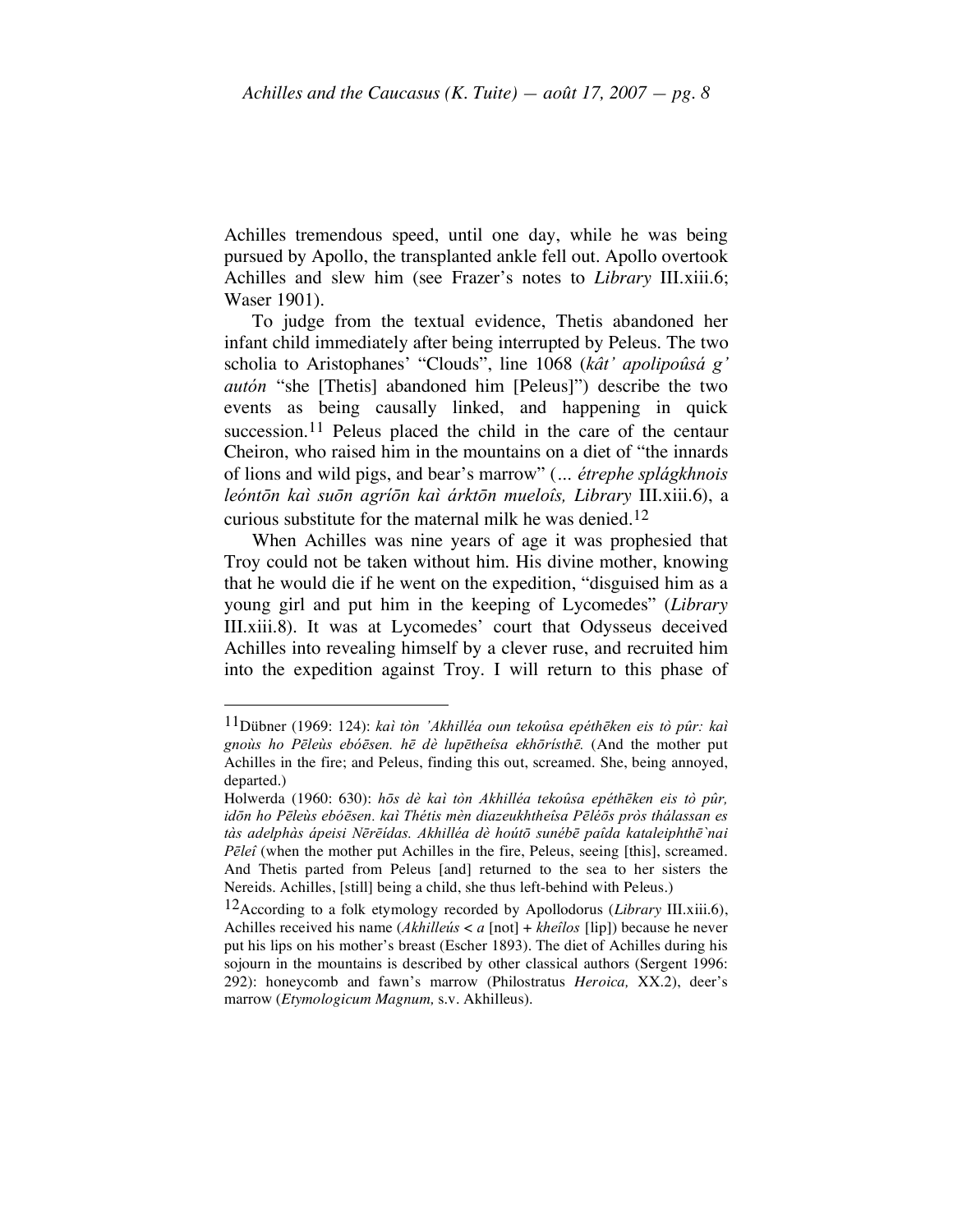Achilles' childhood below, but at this juncture I will point out that the image of the young hero, half-god and half-human, living first in the wild, then dressed as a girl, is very much that of "a marginal figure ... suspended between two worlds", as Redfield put it in describing the adult Achilles (1984: 126). The liminality of nineyear-old Achilles anticipates, on the one hand, that of the warriors before Troy: men in a marginal space, neither inhabited nor fertile, engaged in a predatory enterprise that assimilates them to carnivorous animals, as underscored by the numerous comparisons to lions, wolves or dogs in the *Iliad* and culminating in the outrage committed by Achilles on the corpse of Hector (Redfield 1984: 235; see also Hellwig 1964). On the other hand, one can see similarities between Apollodorus's Achilles and the *éphēboi,* young men in transition between childhood and adulthood, sent to do military service in the frontier-lands outside the city, and whose festivities include such images of inversion as transvestitism (Vidal-Naquet 1981, 1992). 13

Being the son of a water goddess and a hunter, Achilles occupies not only an intermediate status between the divine and the human, but also between human society and the savage spaces outside of the settlement (the village or *oikos*). 14 Both of

 $13$ "C'est par ailleurs un fait bien connu que le travesti féminin ... a été pour les sociétés grecques archaïques ... un moyen de dramatiser l'accès du jeune homme à la virilité et à l'âge du mariage. L'exemple classique, dans la mythologie grecque, est celui d'Achille à Skyros, déguisé en jeune fille mais ne pouvant résister à la vue d'une arme" (Vidal-Naquet 1981: 139; cp. Burkert 1979: 29- 30). Dowden (1989: 57) points to a series of associations between Achilles and the symbolism of initiation — death of young men and women, education in the arts of war in a liminal setting — and to ephebic rituals performed at a shrine of Achilles in Laconia. Like several other short-lived figures from Greek mythology, he "tread[s] the path of initiation and death" (Dowden 1989: 68).

<sup>&</sup>lt;sup>14</sup>According to Austin & Vidal-Naquet (1977: 36-48) the central institution of the Homeric world, corresponding roughly to the post-Mycenean Dark Ages of the 9th-10th centuries BCE, was the aristocratic *oikos,* a semi-autonomous homestead housing an extended family and its slaves. Exchanges with the outside, to obtain goods and prestige items not produced by the oikos, were essentially limited to: (i) war and pillage; (ii) gift and counter-gift between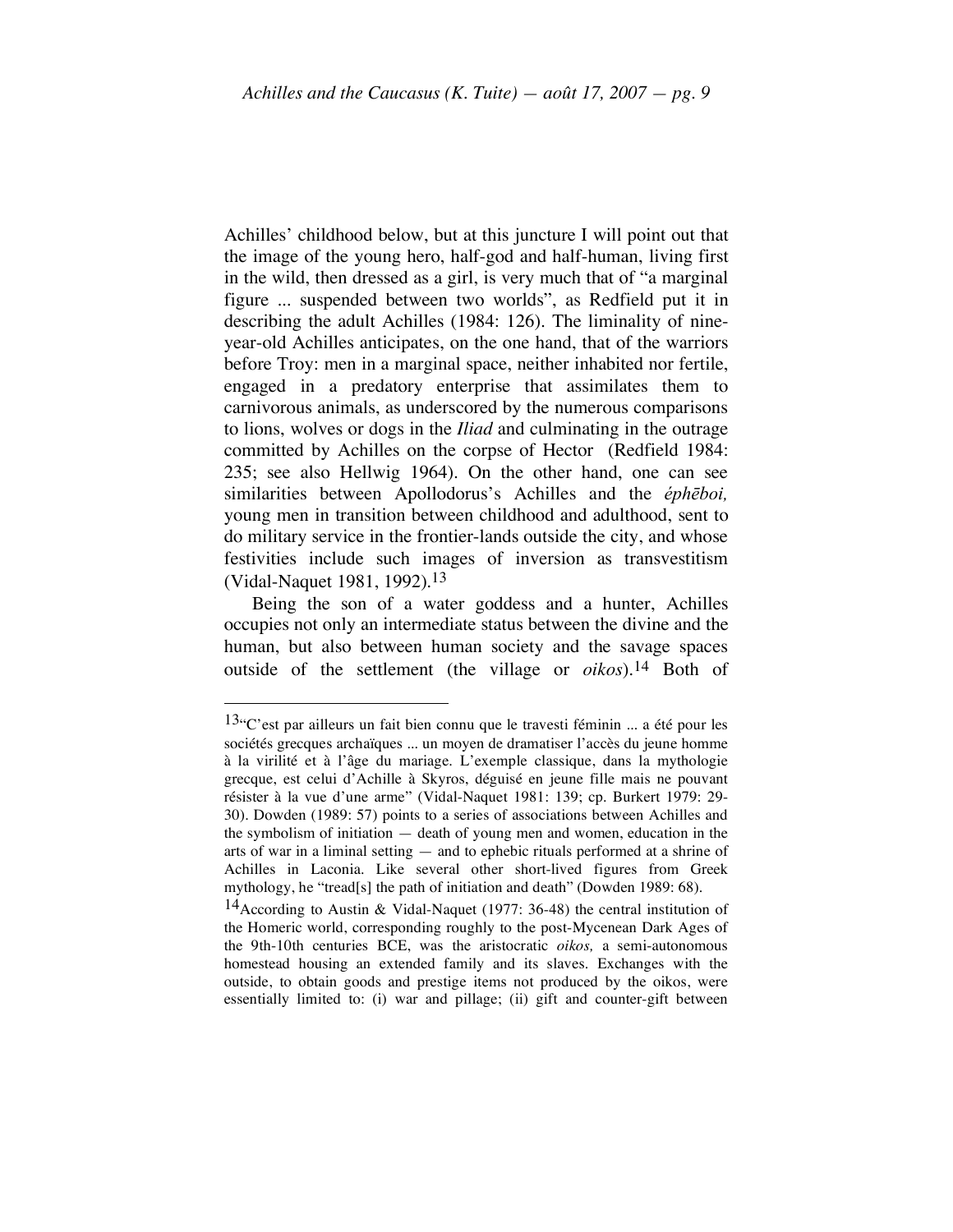Achilles's parents circulate between these two regions. Thetis, a Nereid whose home is beneath the sea, leaves her watery domain to marry Peleus (after he impregnates her in a cavern by the seacoast), and then returns abruptly after Peleus interrupts her attempt to immortalize Achilles. Peleus in a sense follows the reverse trajectory when he engages in the hunt: leaving the *oikos* in search of game in the forests or mountains, then returning home with his kill. When the two meet for the first time, Thetis, the hunted, takes on the form of various natural phenomena (fire, water, wind) and wild animals, while Peleus, the hunter, holds on until she yields. This opposition between a goddess associated with the natural world, and a human who exploits the riches of that world, will be of importance in the comparison proposed below.

The child exploits the riches of nature like his father, living off the flesh of wild animals, but unlike him he does not return to the oikos. He is in a liminal state, neither fully at home in nature like his mother, nor in human society like his father.<sup>15</sup> Homer appears to have been aware of this second duality in Achilles' nature, since he represents the shield Thetis commissioned for her son as adorned with a microcosm of the Homeric world, in five concentric circles, moving from nature to society and back to nature (*Iliad* 18: 478-608). From the center outward these depict: (i) the earth and the sea, surrounded by the sun, moon and stars; (ii) two cities, one in peace, the other in war; (iii) a royal demesne surrounded by fields, vineyards and pastures; (iv) a dancing-place, with young people dancing in a circle; (v) the mighty River Oceanos encircling the whole. As interpreted by Redfield, the shield moves from nature to culture, then to agricultural production (the inclusion of nature in culture); then culture, and finally nature once again, at the outer limit. "The whole consists in a symmetrical

equals; (iii) <sup>a</sup> limited degree of commerce, associated with foreigners ("Phoenicians") (see also Finley 1981: 211-32).

<sup>&</sup>lt;sup>15</sup>The centaur Cheiron, who raises and educates Achilles, is an especially striking case in point, reflecting in his very body — half-human, half-horse the conjunction of the human and the savage which lies at the heart of the Thessalian Achilles saga (cp Escher 1899, Bethe 1921).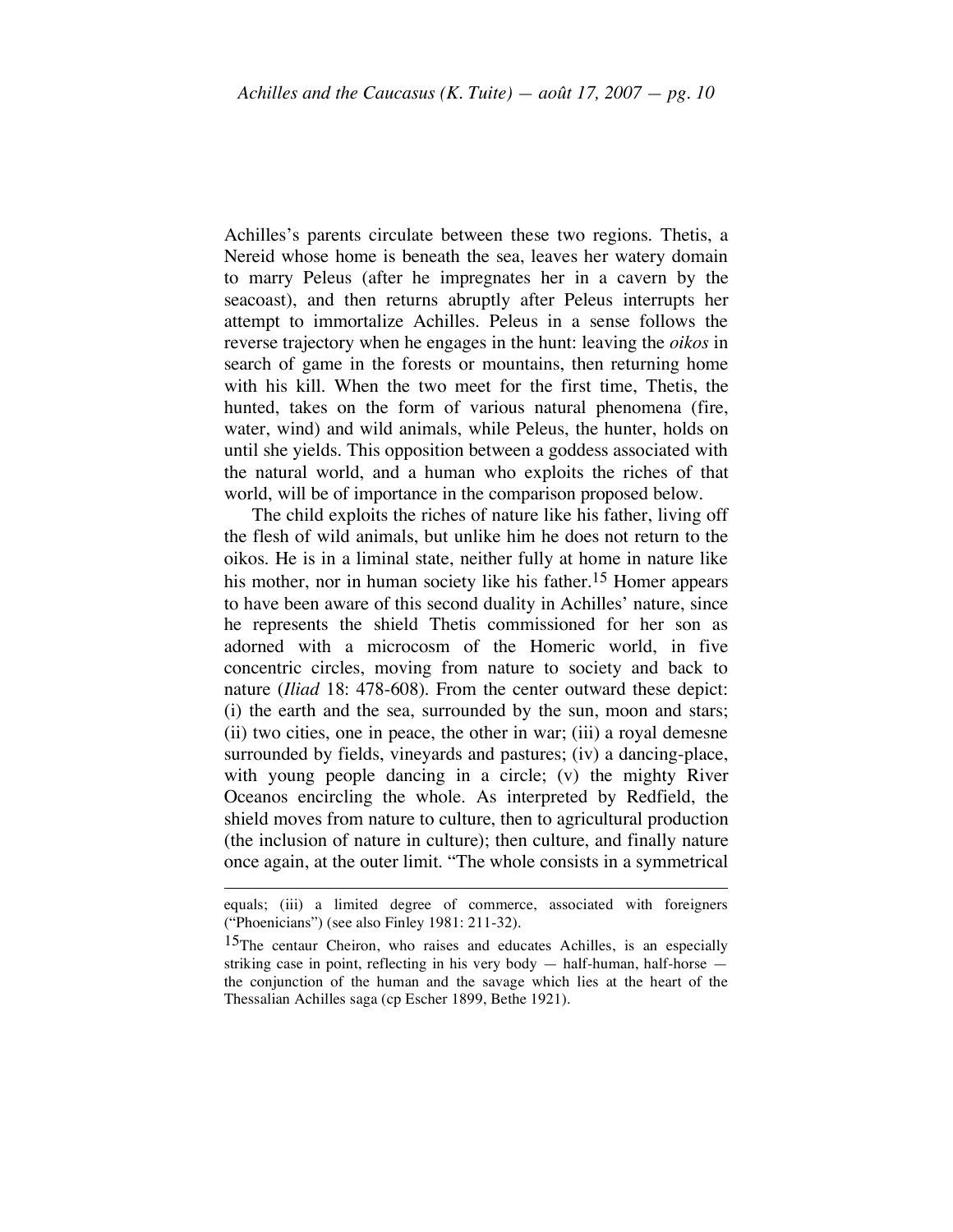construction of the Homeric type: A-B-C-B-A" (Redfield 1984: 232-233).

As was foretold, Achilles did not return alive from Troy. According to tradition Achilles was killed by Apollo, either directly, or by proxy, Apollo guiding the arrow shot by Paris toward the vulnerable heel. Within the context of the Trojan War, the role played by Apollo in Achilles' death is motivated by the former's support for the Trojans against the Greeks, and more particularly as revenge for Achilles' having killed Tenes (a son of Apollo) or Troilus (ambushed in a temple consecrated to Apollo) (Escher 1893: 227-229). Whatever the proximate cause might have been, it is to be noted that in Greek mythology  $-$  and in the Homeric poems in particular  $-$  Apollo generally functions as an agent of his father Zeus.<sup>16</sup> It is therefore with at least the tacit approval of the supreme deity that Achilles meets his end. At the same time, it is a curious fact, but one that matches perfectly the Caucasian dossiers to be presented below, that Zeus, rather than eliminate with his own hands the son of Thetis who theoretically poses a threat to his sovereignty, acts only indirectly, through a subordinate deity.

I conclude this section with a sort of thumb-nail sketch of Achilles's biography, with which the motifs from Caucasian mythology in the following sections will be compared:

*A nature goddess, who can take the shape of wild animals, is destined to bear a son capable of overthrowing the supreme deity. The goddess mates with a mortal hunter in a cavern. When the child is born, she attempts to render him immortal, but is interrupted by her mate before the process is completed. She abandons the infant, and returns to her home at the bottom of the sea. The child, deprived of his mother's milk, is raised in the wild, and fed an unusual diet intended to make him strong. He grows up*

 <sup>16&</sup>quot;La lecture de l'*Iliade* ne laisse pas de doute: Apollon n'y est pas séparable de Zeus ... Apollon est toujours dans un accord spontané avec Zeus et le seconde dans l'accomplissement de ses desseins, quels qu'ils soient" (Dumézil 1987: 74).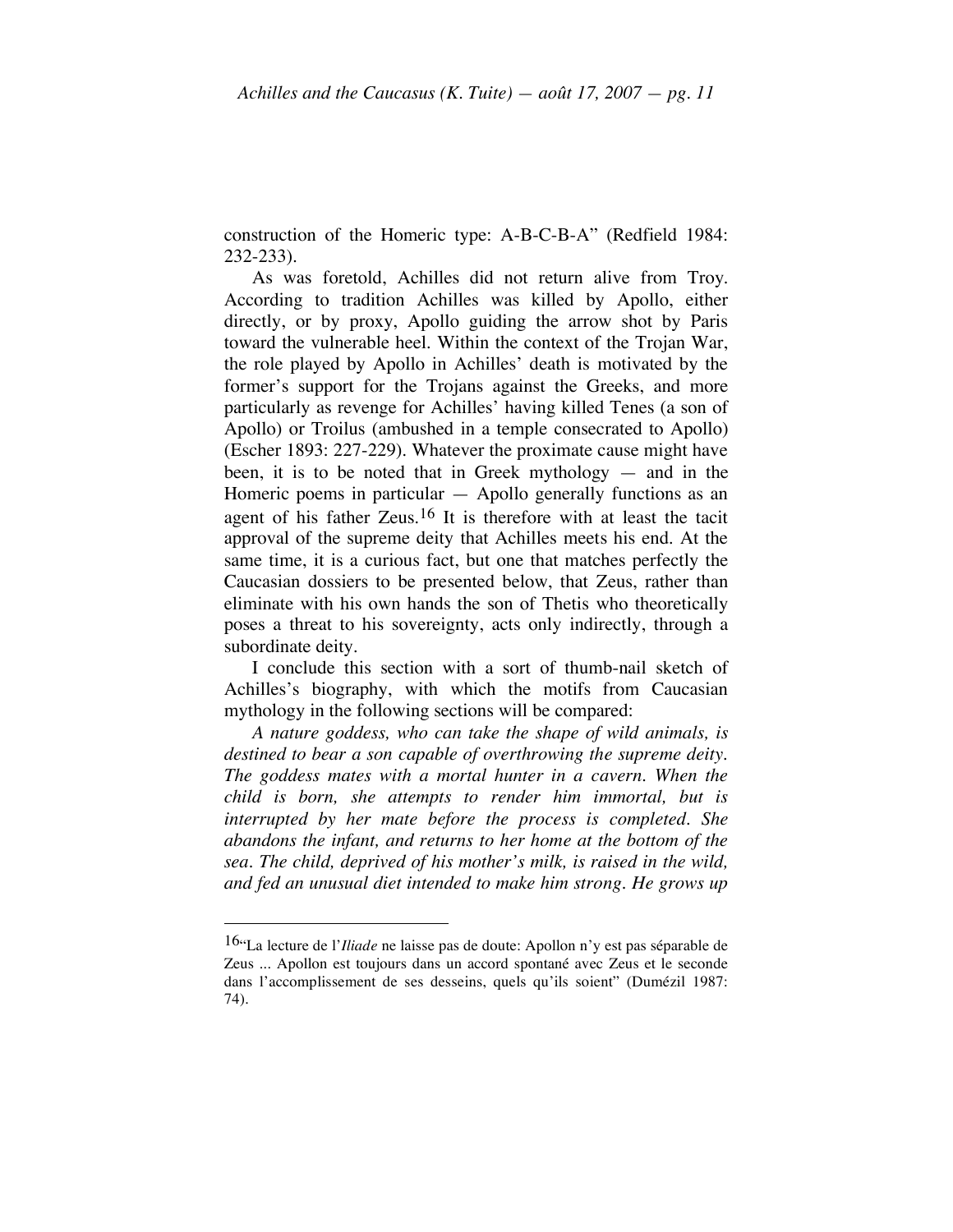*to be a redoubtable warrior, but not powerful enough to unseat God.*17 *After spending a long time in a liminal state, outside of human settlements, the hero is killed, not by God himself, but by his proxy.*

We turn now to the Caucasus, in particular the west-central part of that region. The three folk traditions to be studied, although communicated through three unrelated languages (the Northwest Caucasian language Abkhaz, the Kartvelian language Svan, and the Indo-European Ossetic), share numerous elements of social structure, ritual practice and mythology. The Ossetic tradition, in particular, has drawn the attention of scholars for its Indo-European/Caucasian syncretism, on the one hand retaining elements of archaic Indo-European social ideology and, on the other, adopting many beliefs and practices from their Kartvelian and Northwest Caucasian neighbors (Abaev 1949, Dumézil 1978, Charachidzé 1987b). This is, however, but a relatively recent stage in the history of contact and exchange between the Caucasus and the Indo-European world, which goes back at least two millenia before the arrival of the Ossetes in the North Caucasus. The Caucasian myths and epics to be discussed here, those within which the parallels to the Achilles myth are imbedded, share elements with IE mythology and social ideology which might derive from at least three contexts of cultural contact at different time depths: (i) myths of great antiquity widely diffused in the Near East and perhaps further abroad; (ii) elements dating to early (or even proto-) IE times; (iii) elements which most likely reflect contact between the Greeks (or Proto-Greco-Armenians?) and the western Caucasus.

2. AMIRAN. In Caucasian mythology, as in that of classical Greece, "the divine and the human come together on mountains … Any hunter or herdsman on an imaginary Greek mountain will

<sup>&</sup>lt;sup>17</sup>Throughout this paper 'God' with a capital G refers to the supreme deity of the community in question: the Greek  $\overline{Z}$ eus, the Svanetian Xoša verbet, the Ossetic Xutsau, etc.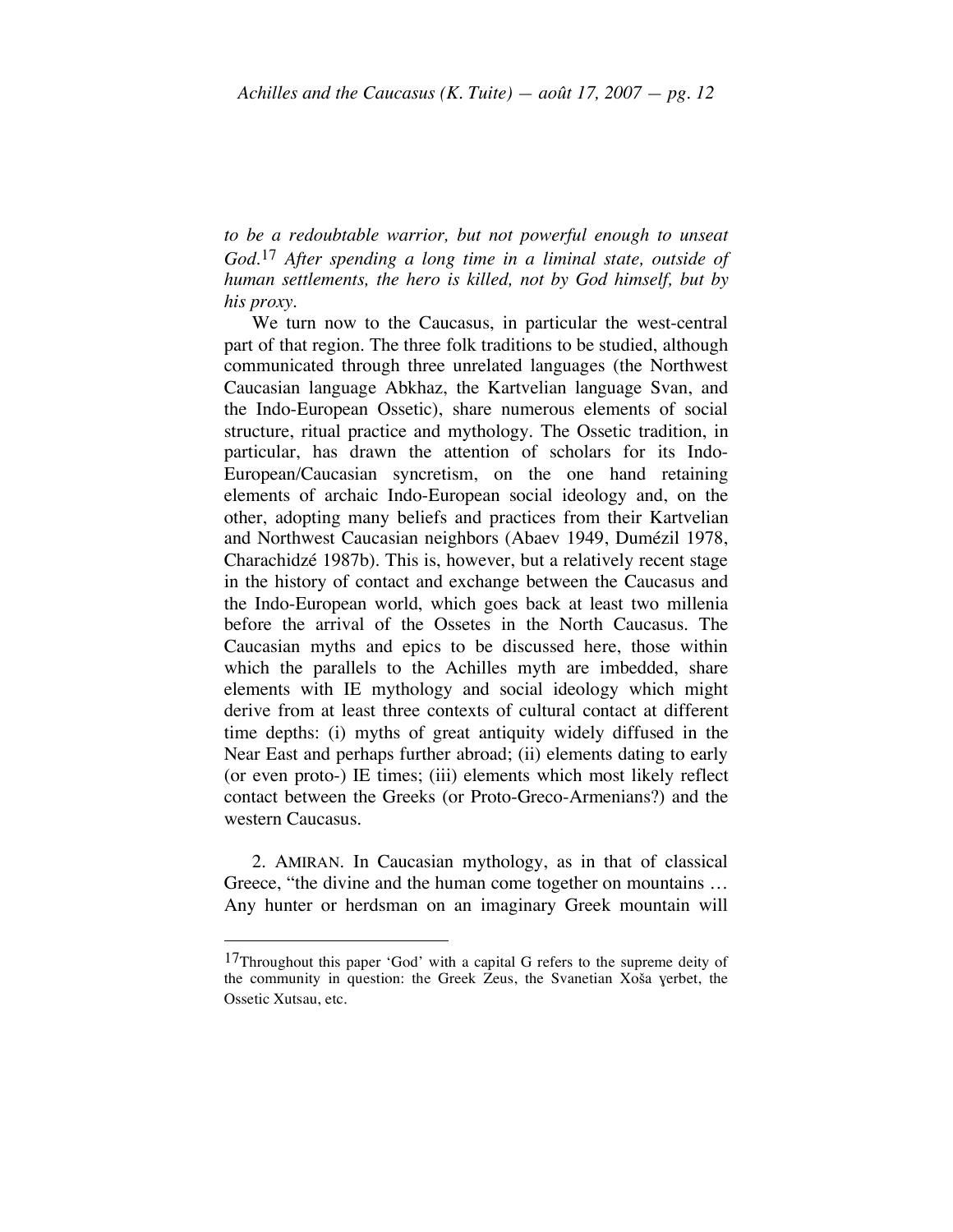probably meet a god" (Buxton 1994: 91). In particular, they are likely to encounter the female supernaturals who watch over the game animals. The best-known of these is Dæl, the divine patron of the horned game animals of the high mountain (ibex and mountain goat) among the Svans, a Kartvelian-speaking people of the northwest Georgian highlands. Dæl is said to be extraordinarily beautiful, with golden hair and radiant white skin. Dæl and her Abkhazian counterparts, the daughters of the god Až<sup>o</sup>eipšaa, are reputed to seduce human hunters, who thereupon enjoy great success as long as they observe a series of taboos imposed by the goddess. She is extremely sensitive to any kind of impurity, and especially women's blood flow.18 A man must be absolutely certain that he, and everyone in his household, is 'pure' before he goes into the mountains to hunt. The slightest violation, even if unintentional, of a taboo is thought to have fatal consequences for a hunter (Gabliani 1925: 36, 140; Virsaladze 1976). Note that this is a sexual relation with the usual roles and valuations inverted: the goddess is pure, unlike a human female, and she makes the decision to initiate, and terminate, the love affair.

2.1. THE GODDESS, THE HUNTER AND THEIR SON. The goldenhaired Svanetian goddess Dæl takes many human lovers — usually hunters who have intruded upon her mountain domain — but only one is said to have fathered a child by her: a man named Darejan or Darjelian.19 While hunting Darejan encounters the golden-haired

 <sup>18</sup>On similar beliefs in the Hindu-Kush/Karakorum region, see Jettmar, 1975; Tuite 1996, 1998.

<sup>19</sup>In several variants, mostly from eastern Georgia, the father is named *Sulk'almaxi* "soul-trout", an anthroponym that clearly demands to be looked at more closely, especially in view of the comparison made here between the Caucasian nature goddess Dæl, the Greek Nereid Thetis, and the unnamed daughter of the Ossetic sea-god Donbettyr who was the mother of Batradz. Georgian folklore includes numerous accounts of a "woman (or queen) of the waters", e.g. the Mingrelian *c'q'ariš-mapa*, who shares many features with Dæl, including golden hair and a fondness for romantic dalliances with fishermen (Virsaladze, 1976: 120-121). The name Sul-k'almaxi may have originally been associated with an aquatic variant of the Dæl myth.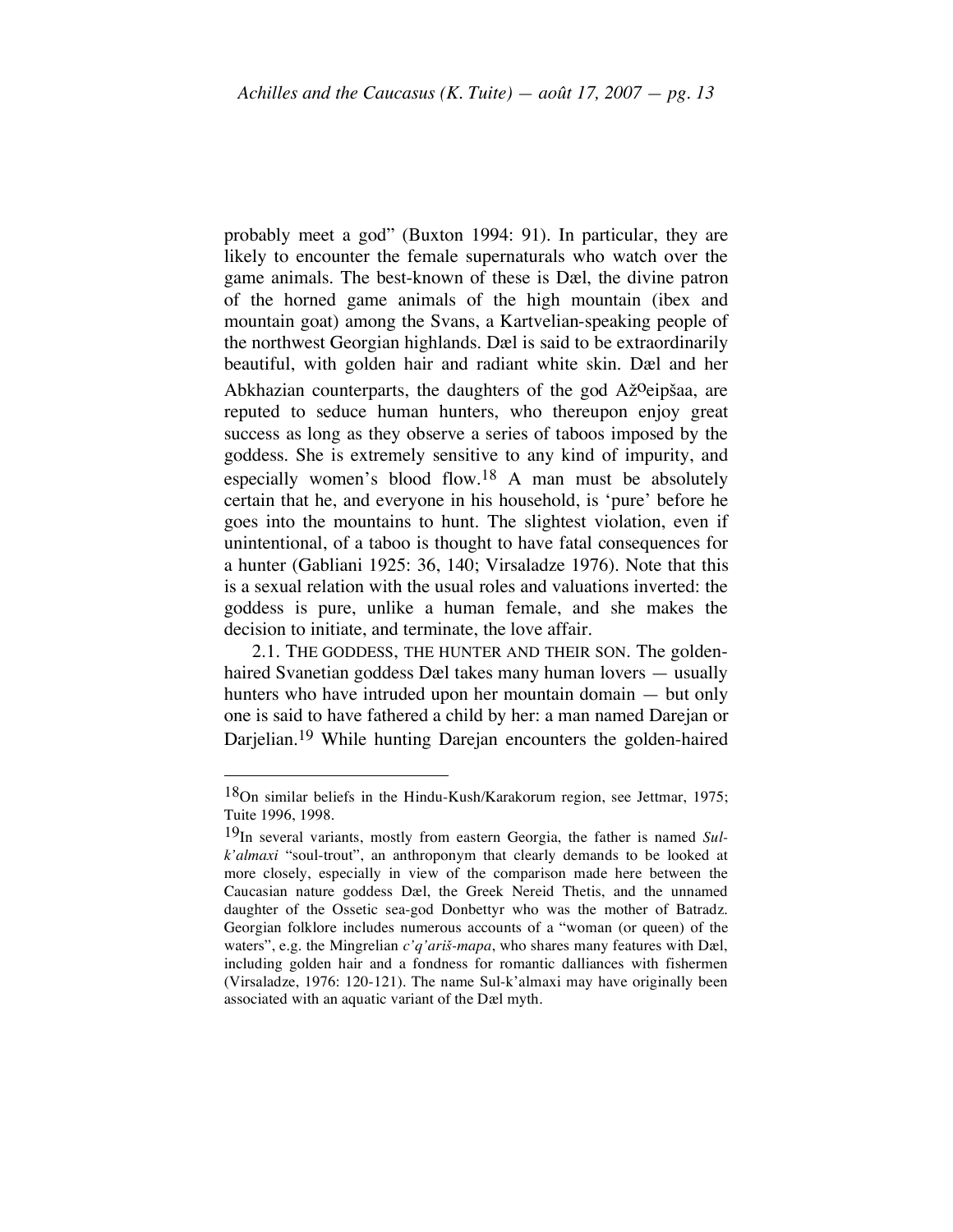goddess in her cave, spends several nights with her, and — in many variants, after his wife catches the pair in bed and cuts off Dæl's golden braids — the goddess suddenly breaks off the relationship. She announces that she is pregnant and commands her lover to cut the fetus out of her belly; in several versions, she justifies this drastic measure by declaring that if the child were to be carried to term in her womb, "he would be capable of standing up to God himself; but now he will fall short of that" (Chikovani 1966: 220, 227, 271; Charachidzé 1986: 57, 168; Nizharadze 1962: 151). 20 Once extracted from his mother's womb, the embryonic Amiran is transferred to the belly of a cow, calf or lamb to complete the gestation period, then left beside a 'milk spring'. God finds the child, and names him. The child is adopted by a peasant family, grows inordinately quickly and becomes a redoubtable fighter.

To give the reader a bit of the flavor of the Svanetian Amirani corpus, I will quote from two Upper Svan texts which are not in the corpus studied by Chikovani (1966) and Charachidzé (1986). The translations are from a handbook of the Svan language which I am preparing in collaboration with Ambako Tchkadoua. Here is the opening of one tale, recited by Darik'o Chark'viani in the village Ushguli in 1927 (Shanidze and Topuria 1939: 64-7). In this account there is no mention of the setting of the embryo in a substitute womb, and St. George replaces the supreme deity as the godfather.

 $20$ Likewise in a version recorded by Dzidziguri (1974: 339) in the Mtiulian province of eastern Georgia: A hunter encounters a 'non-human' (*uqorcielo*) woman, whom he gets pregnant. She orders the child cut out of her belly three months early, saying "If he had grown in my womb, he could have challenged God" (*es rom gomši ro gazrdiliq'o,* <sup>ƒ</sup>*merts šeeč'idebodao*).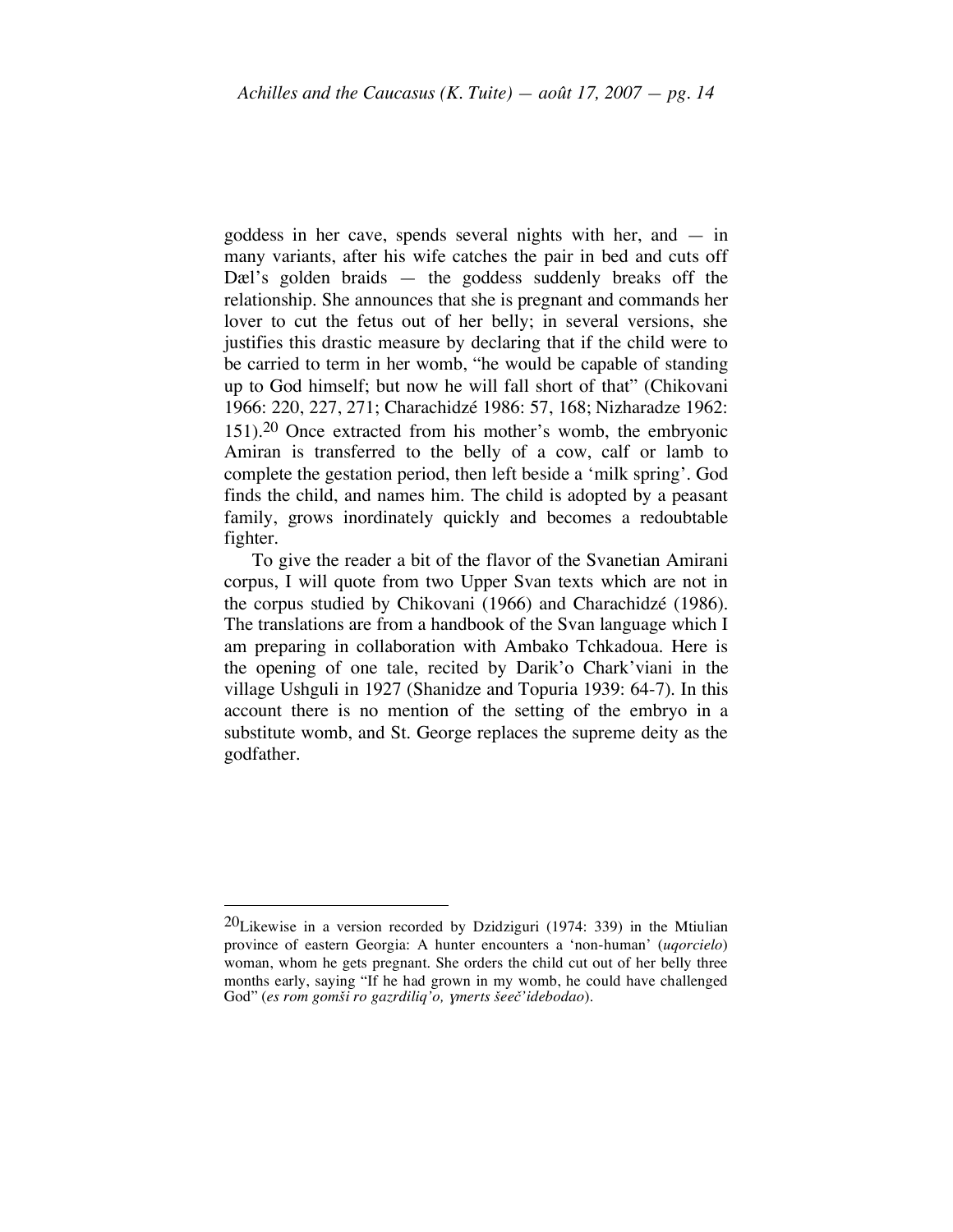$\check{\chi}$ *æmz* $\check{\sigma}$ *ra* $\chi$  *yertem! dæl* <sup>Q</sup>*ri*X*. «at*X*e si ader argite, ado isgwi* <sup>X</sup>*e*X*w, gogwer li, ži m*a*ma χwi.*»

<sup>Z</sup>*irteysga,* X*at'q'ci lurcm*Q*ns k'o*Z&*s es*ƒ*ri a*Z&*ži. ž*Q*mčede*#*li k'o*Z*a*& # *t*X*umte*#*ysga. čwaq'wre*<sup>X</sup> *aly*Q*r uš*X*wid. žeshi*#*da am ži*#*n miča ye*X*w. o*X*k'id t*´*rk*Q*d t*X*umr*Q#*š kā* xku-cūre lusdgwær

*dar*Z&*elia*#*n lusdgw*Q*r ko*#X*č'k'*´*ra isgwa ye*X*ws. at*X*e mi merde ma*#*ma* <sup>X</sup>*wi. m*<sup>Q</sup> *čomina? čamubqw. eš*X*u tew li,* <sup>ƒ</sup>*anaw* X*wi. čamubqw* Z&*aq'wšw, bepšw k*Q#X*ik',* <sup>X</sup>*oča*#*md amušt*X*w.»*

 $dar\ddot{\mathbf{z}}$ *eliān. dar* $\ddot{\mathbf{z}}$ *eliān met* $\chi$ *wær li. story of) Dæl and Darjelian. mewar it*<sub>X</sub>*xxr. dxel xalxt'. ameču* Darjelian is a hunter; he hunts a lot. <sup>Q</sup>*ri*X. *gogwer dedber ye*X*wd* X*aq'a* He loves Dæl. They are there (at her *dar*Z&*elia*#*ns. «ži no*#*sa ogwbažas,* place). Darjelian has a crippled old aža gogwer *zural li.» uš x*wid woman as his wife. 'She cannot find *gwabženi.» «a*Z&*a im* <sup>Q</sup>*nmeqri, ado* home now, lest your wife, cripple *eš i amaw deš qedni.» «ader, ado* though she may be, find out about *mišgwa wokwre lusdgwærs esa* us!' 'What can she find out? She kamč'k'werne, ažnurd merde cannot climb up here.' 'Go, for if she  $i$  May God bless you all! (This is the out about us. She is a crippled woman.' They are together. 'Go cuts off my golden braids, I cannot live.'

*«a*Z&*a deš qedni noma* <sup>ƒ</sup>*ed* <sup>Z</sup>*a*& #*r.»* 'She cannot get up here, do not *ala otbaža gogwer dedbers.* worry about it!' The crippled old <sup>Q</sup>*mčedli m*´*šk'idte, o*X*w-šk'a*#*da*#*la* woman found out about this. She *lurcmanær. æmčedēli k'ožæ* went to the blacksmith, had him *wokwreš lusdgw*Q*r. čanq*Q*d amži.* hair-cutting scissors, and cut off her forge some nails; she went to the base of the cliff, hammers the nails into the cliff, and goes (up) on them. She went up to the top of the cliff. They are lying together. His wife miča found them like this. She took out braids, her golden braids. She went down like this.

*atχe žænyecχnæn haši laχād* Now (Dæl) woke up. Her head felt *t xwim.* ank'omre lusdgwar; light. She checked for her braids. *lusdgwær dēsa*  $\chi$ *ār. «sabra* She has no braids. 'Alas, Darjelian!  $\frac{\partial}{\partial x}$  *l*<sup>2</sup>/<sub>*zemi saragteži, ečeču* the milk spring, and leave him there.</sub> *čes*´*g. ačal*Q*kwa anqdeni*<sup>X</sup> <sup>ƒ</sup>*ert*Q*l.* The gods will come down there. Set *mi wokwre k'ubteysga amgen* me in a golden coffin, bury me Your wife has cut my braids. I can no longer live. What can I do? Cut me open. I am one month pregnant. Cut me open with your pen-knife, take out the child, bring him down to well!'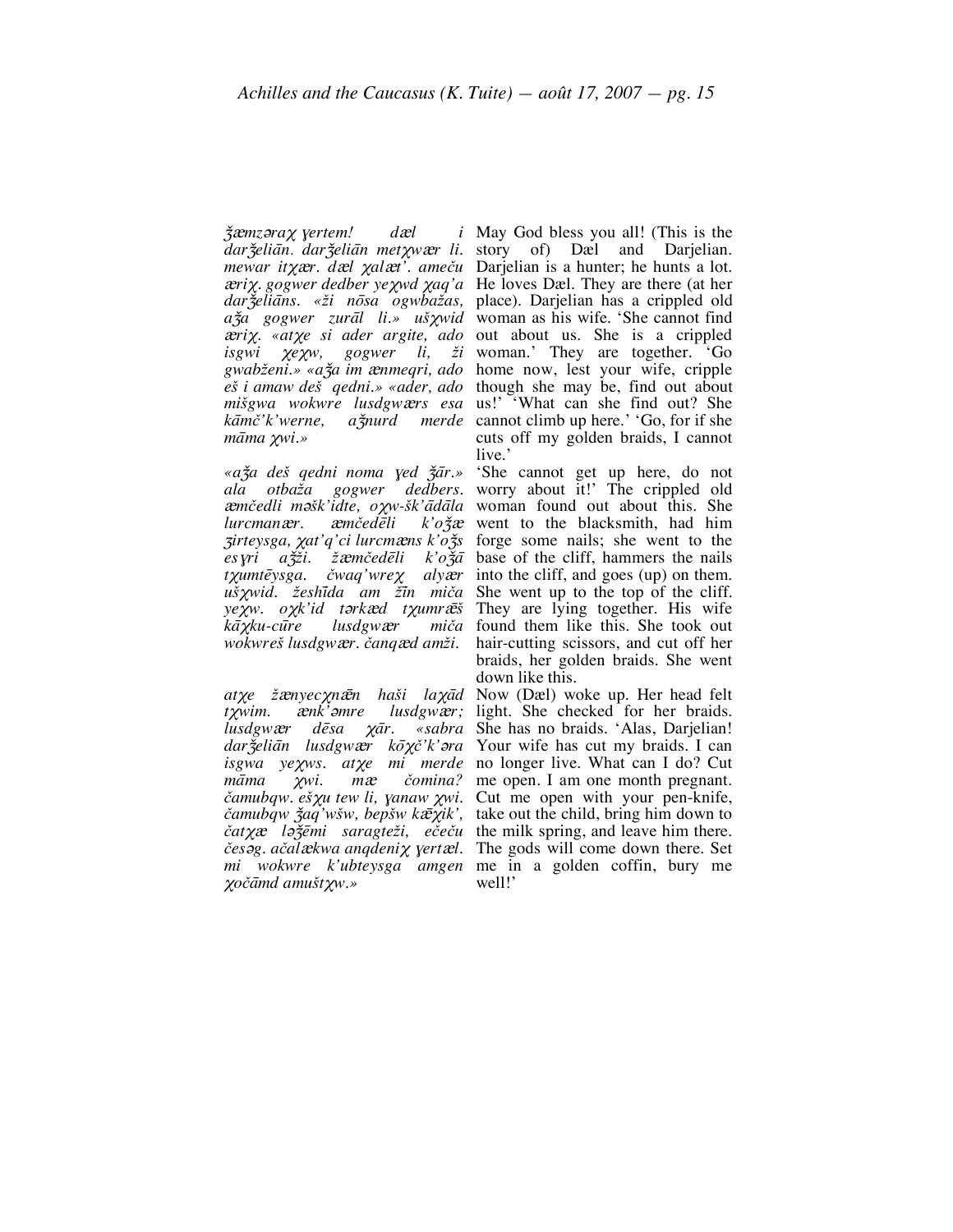*saragteži, čacwir ameču.*

*amel*&*xwa*  $\check{\gamma}$ *g* $\rho$ *r*  $\bar{\alpha}$ *g anq*&*d. žanp'irsde miča moc'apšw, t'wet' krisde*# *t*Q#*sdweb d<e> a*#*k'uši.»*

<sup>X</sup>*amč'ir mewar dar*Z&*elia*#*ns ami* Darjelian does not want to cut her *libqwe.* «*isgwaur mi mæy* open: 'What will I do without you?' *mešdeni?»* «ala *žek'w*&*d i* ala 'This is what you wanted, so do it! *čemn! argite er mo*#*d ader, at*X*e*  You did not go home, so now you *ala čemn!» ču leč*w*me* X*a*#*da;* must do this!' He had to do it; he *ža*#*nk'id* Z&Q*q'w, čwabiqw ala, miča* took out his knife, cut her open, his *zura*#*l. ko*#X*k'id bepšw sga*#*dq'wine* woman. He took the child out of her, *wokwre hakwænte. čadye lažēmi* laid it in a golden cradle. He brought it down to the milk spring, left it there.

*žo*X*k'id hak'w*Q*n-*XQ*nka, dašn*<sup>Q</sup> him from the cradle, gave him a *ka la*#X*wem, amiran atž*QX*. «isgwi* sword, named him Amiran. 'May no *m* $\sigma$ *'re no*<sup>*ru*</sup> *æri wode sumin* one defeat you, so long as you do not St. George came down there. He baptized him as his disciple, took violate an oath taken in the name of Christ three times.'

A version in the Lower Bal dialect of Svan begins with the three sons of King Iwa encountering a cowhide ball rolling and bouncing on the mountainside. They finally succeed in catching it, and bring it home [Svan text in Davitiani et al (1957: 255-260)]:

*aš*X*w lade*<sup>ƒ</sup> *aly*Q*r l*Q*t*X*wart<e> ačad*X*. aš*X*w zag*Q*rži* <sup>X</sup>*ec'ad*<sup>X</sup> *ži lugwrize qanwem gwera. al gwere m*<sup>Q</sup> *ležaw ik'rank'el, m*<sup>Q</sup> *lekwaw, m*<sup>Q</sup> *žibaw i m*<sup>Q</sup> *čubaw, e*Z&*ži ka sip', ere tes wend gar* XQ*t*X*p'ine mare.*

One day they went hunting. Upon a mountain-ridge they caught sight of a twisted-up (balled-up) bull-skin. The skin sometimes rolls upwards, sometimes downwards, sometimes upriver (= eastward), sometimes downriver (= west-ward), turning so (quickly) that one's eyes could hardly follow it.

King Iwa tells his sons to capture the bouncing hide-ball in a silk net which his godfather Christ God had given him. They bring the ball home, open it, and out jumps the infant Æmirm (Amiran), glowing "like a candle":21

 <sup>21</sup>In <sup>a</sup> study consecrated to Mesopotamian mythology, K'ik'nadze (1976: 108- 112) points to several parallels between Amiran and the Babylonian weatherdeity Marduk, most of which are solar attributes. Amiran is born glowing "like the sun"; during one of his adventures he is swallowed by a dragon, then cuts his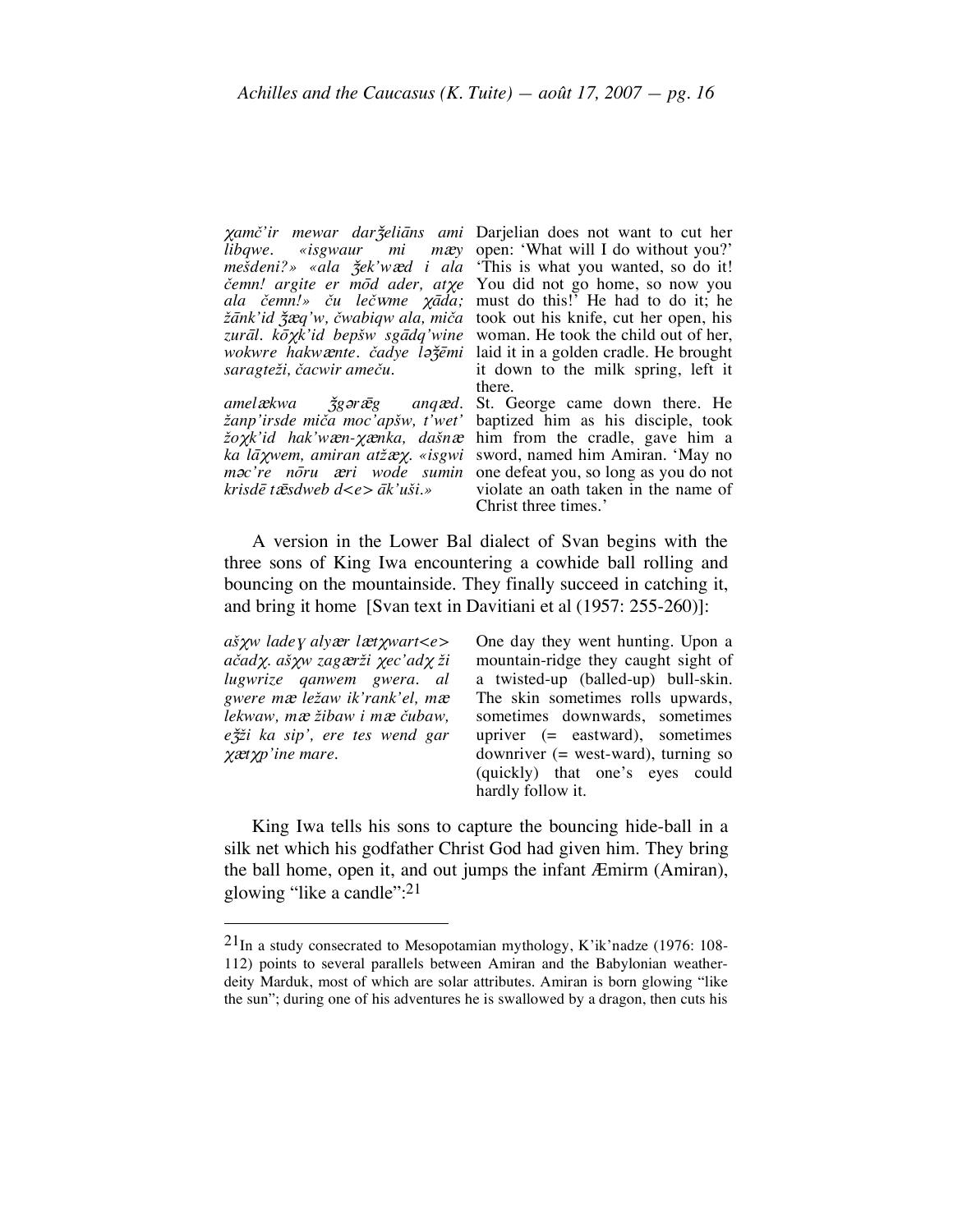*anqad.*

*eser k*Q*nqdeni i mineca*XQ*n gar* with you.' *irdi.»*

*laq'hals am bopšxers.* <sup>Q</sup>*mirm i miča gezlird* <sup>X</sup>*ošilid* him more than his own children.  $\chi$ *al* $\mathcal{X}'$ .

*ma*χe *yw*æžs ætma *žonan*.

*mine mud yermat didæb*  $\chi$ *ækwe, Their father gave glory to God, shut q'or i laqwra kotde: kadunk'wile,* the door(s) and window(s). He made *čwadp*´*šg*´*re gwere i am*X*enži* them stand back, opened the hide, *let'wre mut'-w*Q*ršal na*ƒ*wžurd* and a youth, (glowing) like a lit *ansk'ine. amnem q'ors i laqwras* candle, sprang forth. He tried to go l*a*cybine lizwrel, mare alyar laxa out the door and win-dow, but as he *ka lučwmin es*X*wid*X*, č'erka l*Q*y-*found them shut, he began leaping *bine lip'orel i amži ukwicd ip'oral* toward the ceiling, and thus he leapt aš *xw* letni-lade yn. *merma lade* y without stopping, all night to the *čwanqad i q'erbču es*´*gan. iwad* following day. The next day he came *t*X*wim o*X*nik'w,* <sup>ƒ</sup>*ermat did*Q*b* down and sat down before the  $\chi$ ækwe *i amži krisde yermeti* hearth. Iwa bowed his head, gave glory to God, and thus Christ God came.

 $\check{z}$ *emp'irsde al bepš i æmirm* He baptized the child, and named *atž*QX*, ečkan*ƒ*we čwadmezre al* him Æmirm; then he blessed the *kor i ačad. iwa χelc'ipχd i miča* household and left. King Iwa and his *gezlirdi did*Q*b* XQ*kwe*X *krisde*  children gave glory to Christ God <sup>ƒ</sup>*ermat i* <sup>Q</sup>*miš nazun*ƒ*we ka-čad*<sup>X</sup> and after he left they went to <sup>Q</sup>*mirmište, liq'h*Q*ld gwi la*X*ad*<sup>X</sup> *i* Æmirm, (because) they wanted to *lipreb* xel-li<sub>bid</sub> rald mare amnem kiss and caress him, but he stopped *čvesgene aly*Q*r i* XQ*kwe «*Z*i*& *eser* them and said: 'I am to return inside *qanwem t'upt-eysgaid met'e*X *li.* the bull's hide. I have to stay inside *semi let i lade*<sup>ƒ</sup> *eser* <sup>X</sup>*ar ečeysga* it for three nights and days. After a *lerde.*  $\chi$ očamd ži næšwminunyw good rest I will come out and will be

*iwa* <sup>X</sup>*elc'ip*X*d i miča gezlird* King Iwa and his children did just *t'k'isd amži čemin*X*. sam let i* this. Three nights and days later, he *lade*ƒ*un*ƒ*we gwera*X*enka kan-qad* came out from the hide, and he is *i e*Z&*k'*Q*lib li lesgdi ma*X*e*ƒ*w*Q*ž, ere* such a (beautiful) youth, that it is *lesgdid li cod. ka læxcxorp'an* painful to behold him. He embraced X*elc'ip*X*d gezald l*Q*y*ƒ*wene* declared Æmirm his son, and loves iwa and kissed the children. King Iwa

a<sup>*š*</sup><sub>X</sub><sup>*w*</sup> *tewisga yerwešd l*<sub>2</sub>*x* In one month he resembled a twentyyear-old young man.

 way out through the dragon's side, leaving <sup>a</sup> hole through which the sun can exit when it is swallowed by the beast (a just-so story to explain solar eclipses).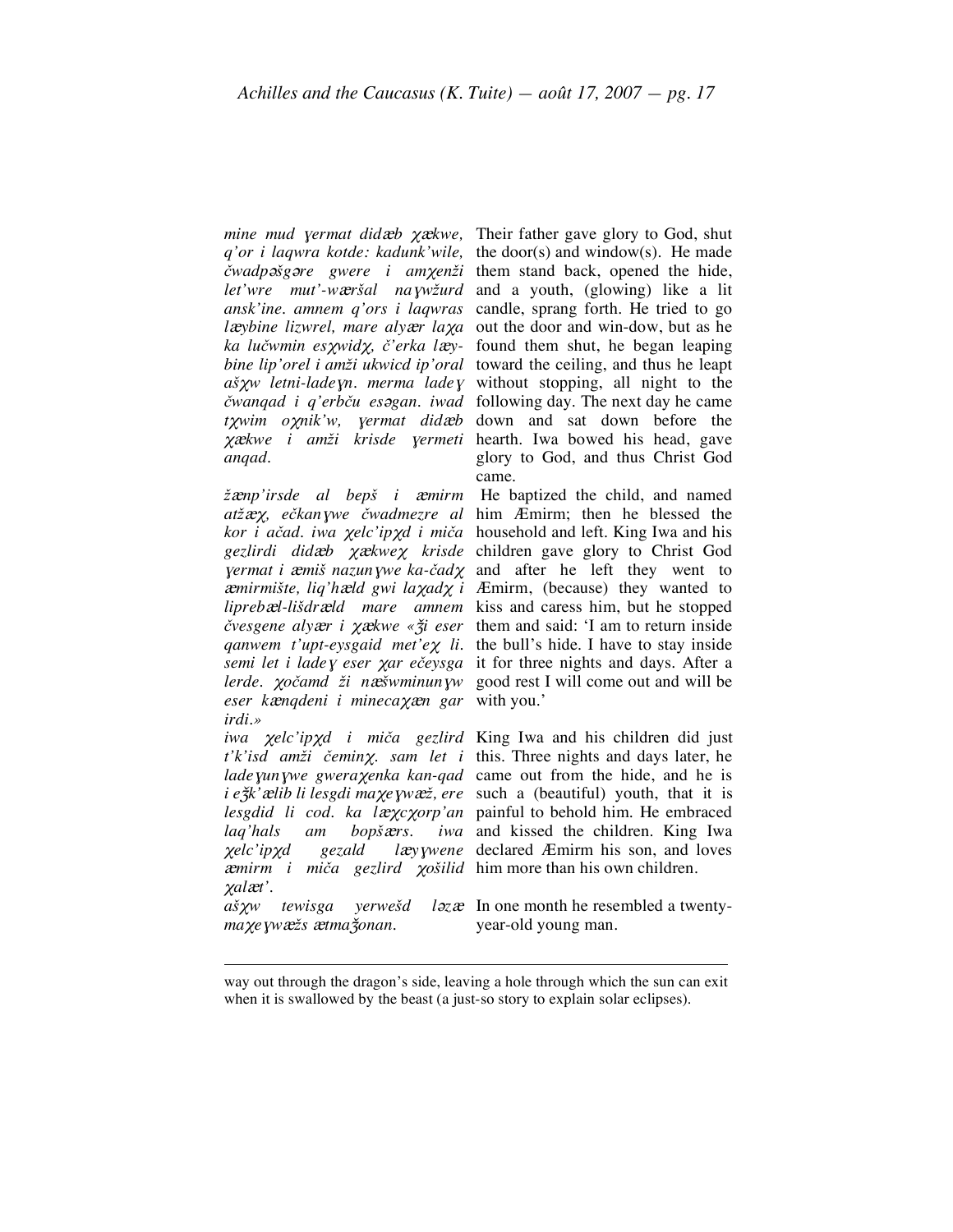The young Amiran, at first accompanied by his half-brothers Usip' and Badri, later completely alone, wanders the open spaces in search of adventure, avoiding home, hearth and family. Amiran takes on, and defeats, all challengers. (In the Lower Bal narrative in which the extract cited above appears, Æmirm and the sons of King Iwa overcome such picturesque opponents as giant grasshoppers, man-sized bees, iron soldiers and a gargantuan firebreathing ogre). At last, after a long series of battles, Amiran fears that there is no worthy opponent left for him on earth. He issues a challenge to his godfather, the supreme deity, to come down and measure his strength against him. God punishes him for his audacity by chaining him to a pole driven deep into the earth, and encloses him inside a mountain high up in the Caucasus. His faithful dog Q'ursha (Black-ear) tries to gnaw through the chains, but every time Amiran is close to freeing himself, he is thwarted by either a woman who talks too much, a wagtail perching on the pole, or the combined activity of the local blacksmiths, who reinforce the chains by banging on their anvils every Holy Thursday morning (for details see Chikovani 1966 and Charachidzé 1986). Here, in translation, is the conclusion to the Lower Bal tale of Æmirm:

*One day Christ God came before them. Æmirm stood before him and pleaded: No one standing on the earth can defeat me, so now you should fight me.*

*Christ replied: That would be shameful, I cannot fight you. Let us go aside.*

*They go and go, and come to a plain by a hill, and there his godfather (= Christ) said to him: I will stick this pole into the hill, and if you can pull it out, we will fight.*

*Good, said Æmirm.*

*He stuck the pole in (the hill) and Æmirm grabbed it. He pulled and pulled and finally extracted it. He (Christ) stuck it in again, and Æmirm again pulled it out. He said to his godfather: Why are you toying with me? If you are going to fight me, let's fight, and if not, leave me be!*

*The godfather replied: Let's do it once more, and then you can*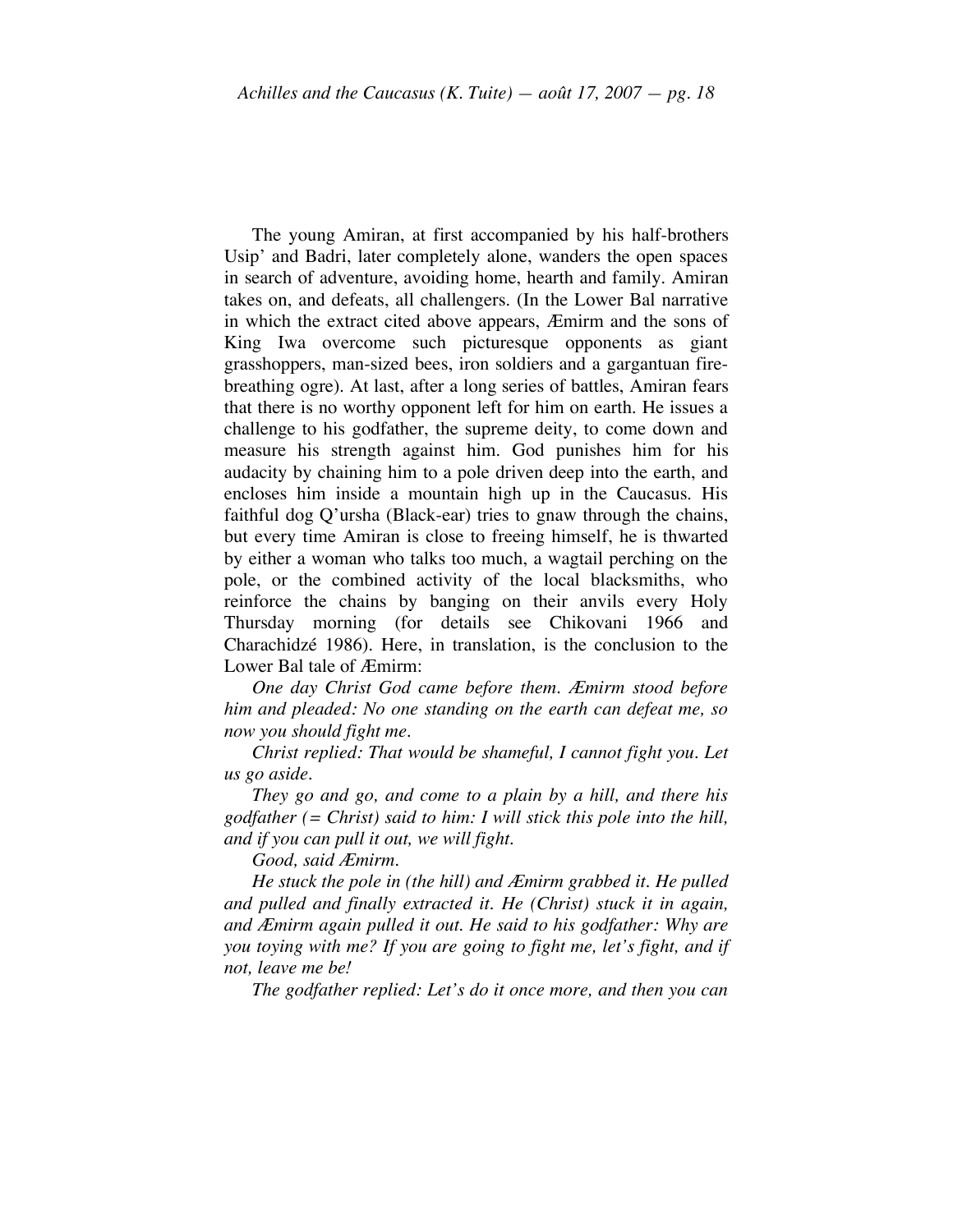*do what you want.*

*He drove the pole into the cliff and (said): May your roots spread through the whole world.*

*The pole in fact spread its roots all the way through the earth. Æmirm pulled and pulled, but it did not budge. After a full year he nearly pulled it out, but then his godfather set a bird on its tip, and gave a hammer to Æmirm. He swung at the bird, it flew away, the hammer hit the pole and drove it back (into the ground) again. The godfather bound him to the pole and set the dog Q'ursha to be his companion. Q'ursha licks the chain holding Æmirm almost to the point of breaking; therefore it is the task of blacksmiths to restore it to wholeness and make the chain thick again. All year long Æmirm pulls on the stake, but cannot pull it out. The bird sits on its top, Æmirm swings the hammer at it, missing the bird and driving the pole back down. Æmirm's heart is bursting from anger. They say that Æmirm must not break out, or else he will not leave a single blacksmith nor bright-eyed one [= woman] on the face of the earth.*

2.2. AMIRAN AND PROMETHEUS. The punishment of Amiran will remind the reader, of course, of the fate of the Titan Prometheus, enchained and imprisoned in the Caucasus mountain range at the order of Zeus for having restored fire to the human race. The specification of the Caucasus seems almost too good to be true, and in fact there is more to the story than simple choice of locale or type of punishment. In a brilliant and detailed comparison of the two traditions, Charachidzé (1986) demonstrates that the correspon-dances between the Amiran and Prometheus cycles are too deep and systematic to be attributable to chance or simple borrowing.

Charachidzé's argument makes extensive use of episodes and symbolic material from the life and punishment segments of the two stories, such as the three-phase punishment inflicted on Amiran and Prometheus, in which the protagonist is first chained to a pillar, then enclosed in a mountain, then exposed to the sky atop the Caucasus; and the eagle, "winged dog of Zeus" (*Diós ptēnòs kúōn*), which torments Prometheus, compared to the winged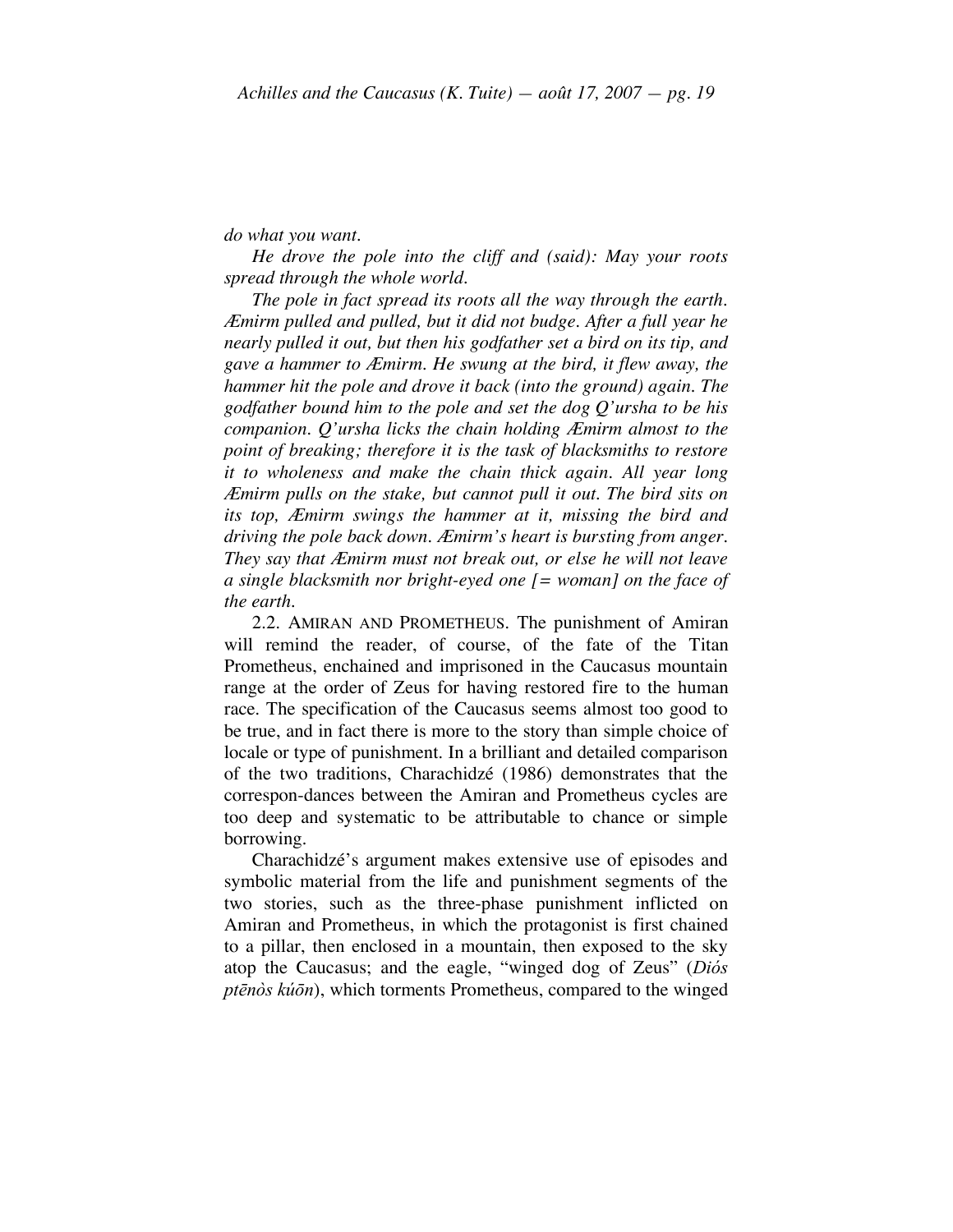dog Q'ursha, hatched from an eagle's egg, who keeps company with Amiran in his mountain prison (detailed description in Nizharadze 1962). Of greater importance for our investigation into Achilles' Caucasian parallels is Charachidzé's reconstruction of the ideological background of the Prometheus-Amiran myth, which is one of the major contributions of his book. The principal elements of the complex are:

(i) *The male fantasy world.* Prometheus and Amiran are associated with an imaginary world-order of abundance and unconstraint, in which one could live off the riches of nature without having to engage in labor or exchange. The confrontation between Prometheus and Zeus "marque une coupure décisive dans l'histoire de l'humanité" (Charachidzé 1986: 233). In the bygone age when his fellow Titan Cronos ruled upon the earth, and before his brother Epimetheus took the fatal step of opening Pandora's box, mortals "lived like gods without sorrow of heart, remote and free from toil and grief: miserable age rested not on them ... and they had all good things; for the fruitful earth unforced bare them fruit abundantly and without stint" (Hesiod *Works and Days* 112- 119; tr. Evelyn-White). As for Amiran, his is a world in which men lived by hunting and fighting, taking what they needed without having to give anything back. Food came from the hunt rather than the drudgery of agriculture. The only woman Amiran is said to have obtained was a battle prize, won by the annihilation of her father and his army, rather than by the long sequence of negotiation, gift and counter-gift, that Caucasian society demands. In sum, the worlds of Prometheus and Amiran are a projection of the misogynistic and anti-social fantasies of the Greek or Caucasian male, marked by the absence of the principal constraints imposed by civilization: settled life, marriage through alliance and exchange, the toil and risk of agriculture.<sup>22</sup>

 $22$ In a recent study of the traditional beliefs of the Khevsurs and Pshavs of northeast Georgia, K'ik'nadze (1996: x) astutely observes that the Amiran cycle never achieved the level of popularity there that it has in the western Caucasus, because of subtle differences in the structure of their respective religious systems. In the *andrezebi,* or myths of foundation, of local cults, the divine and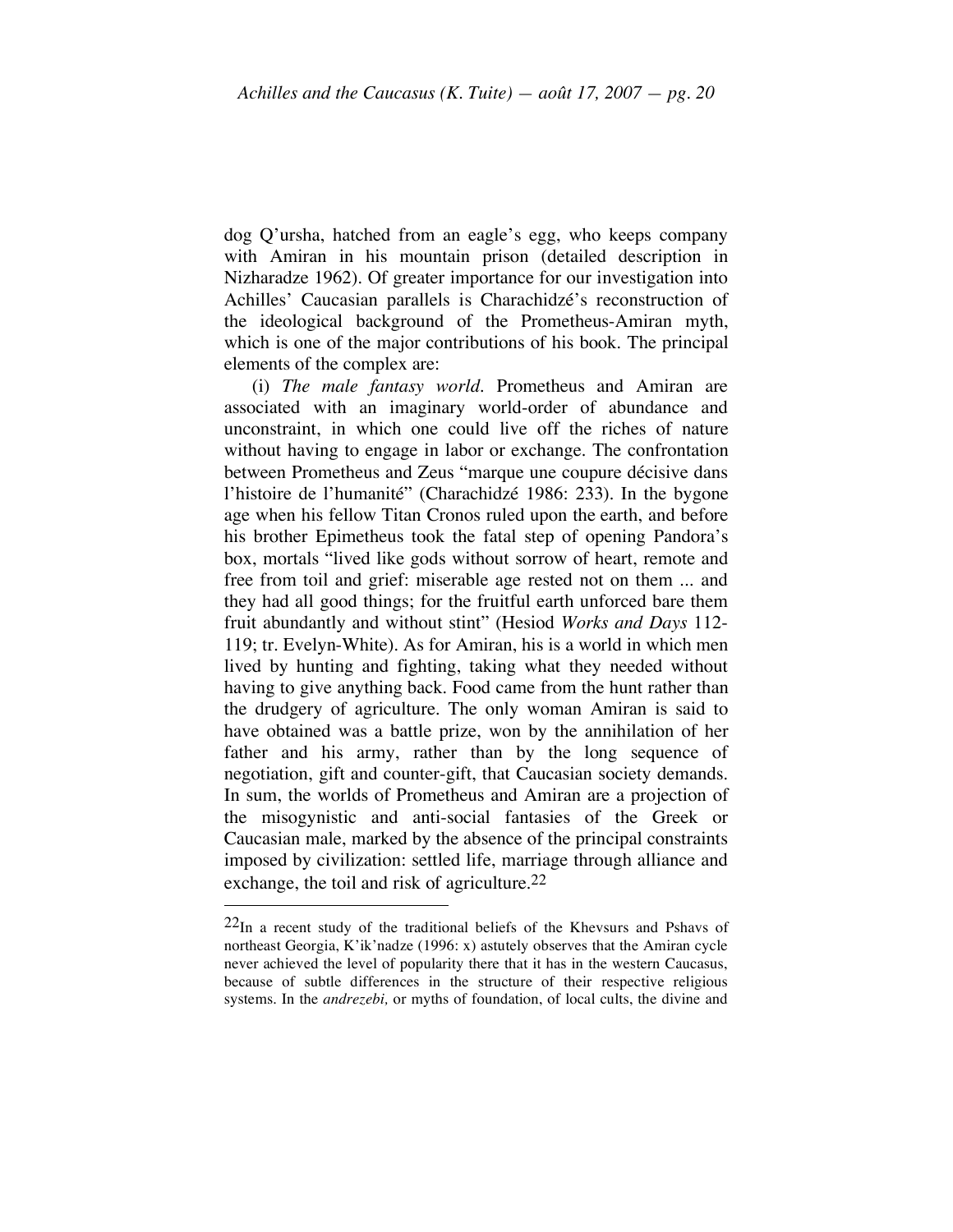(ii) *The challenge to God.* The Greek Titan and the Caucasian superman confront the supreme deity, but without having recourse to religion or magic. The resources they rely on, however, are radically different: Prometheus employs intelligence and cunning, Amiran draws on brute strength.

(iii) *The rebel punished to ensure the social good.* Both challenges to divine and terrestrial order are suppressed before an open conflict can arise. Prometheus and Amiran are captured and each is chained to a pillar on a high mountain peak. As was stated at the end of the Svanetian text cited earlier, Amiran must be maintained in captivity lest he exterminate blacksmiths<sup>23</sup> and the "bright-eyed ones", bringing an end to society as we know it.

While the Prometheus-Amiran complex explored by Charachidzé draws principally upon the latter phases of the story of the god-challenging male-fantasy hero, the Achilles-Amiran comparison presented here includes all stages of the protagonist's life history, and especially his conception, birth and childhood. Rather than being evidence against Charachidzé's thesis, or a revision of it, the facts presented here are precisely what would one expect as confirmation of the "très vieille et longue cohabitation entre groupes caucasiques méridionaux et groupes d'origine indoeuropéenne" — in particular, the ancestors of the Greeks — which the Prometheus-Amiran correspondences point to (Charachidzé 1986: 338-9). Under conditions of long-term contact, direct or

semi-divine warrior heroes of the northeast Georgian mountains slay demons and ogres in order to liberate the territory for settlement by the community (*saq'mo*) of believers. Amiran, by contrast, has no such ties to a community; indeed, an anti-social nature is one of his defining characteristics.

 $23$ More precisely, as pointed out by Charachidzé, both cycles are characterized by an ambivalence toward blacksmiths. On the one hand Prometheus and Amiran have associations with metallurgy, the former as conveyor of fire and technology to humans, the latter as son of a blacksmith (in a handful of West Georgian variants), and as wielding a hammer, with which he perversely drives the stake to which he is chained back in the ground. On the other hand, both are imprisoned by deities of the forge by the command of God (Hephaistos enchains Prometheus, the demonic metal-working Kadzhis capture Amiran in some Georgian versions).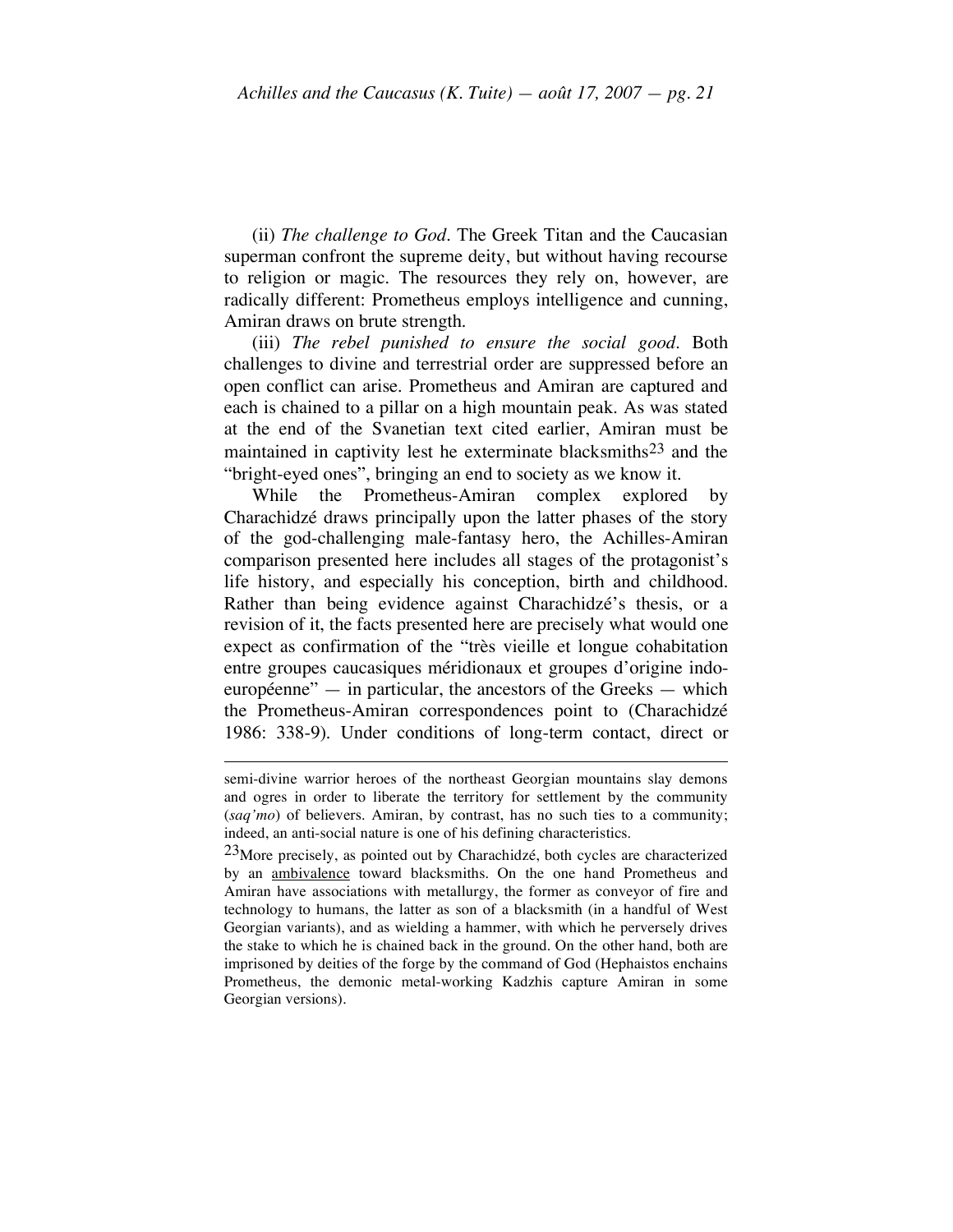mediated, one would expect elements of a culturally-important symbolic cluster to crystallize onto more than one personage, and — as noted by Dumézil in the case of the Romans — for symbolic material pertaining to social ideology to be projected onto supernatural actors in a text framed as 'myth' in one region or period, and onto human actors in a text framed as 'history' or 'epic' in another. 24

3. ACHILLES AND THE CAUCASUS. In the following sections we will consider the representations in west-central Caucasian mythology of the principal elements of the Achilles story. In addition to the Svanetian Amiran cycle, the texts to be analyzed here are the descriptions of Batradz in the Ossetic Nart epics, and of Tswitsw in the Abkhazian legends of the Ats'an dwarves. The following groups of motifs will be compared:

(1) *parentage*

(2) *threat to celestial sovereignty, interrupted incubation and near-invulnerability*

(3) *warrior exploits, sojourn in the wild, and destruction by indirect action of God*

 <sup>24</sup>The motif complex discussed here may well haved surfaced, at least in fragmentary form, elsewhere in Greek mythology. The legend of Caeneus, likewise recounted by Apollodorus, is a case in point. Caeneus "was originally a woman, but when Poseidon made love with her, she asked to be made a man and invulnerable. And so in the battle with the Centaurs he was scornful of being wounded and killed many of them. But others stood around him beating him with fir trees and buried him in the ground" (*Library* III.xxvi.22, tr. Simpson). The scholia to the *Iliad* and the *Argonautica,* as noted by Sergent (1996: 286), contain a different and more detailed account of the fate of Caeneus: He plants his spear in the middle of the agora, and demands that the people worship it as a god. Zeus is infuriated by this insult to the Olympian gods, and sends the Centaurs to punish Caeneus. The parallels to the Amiran complex include (i) near invulnerability, (ii) challenge to divine sovereignty, (iii) the motif of a polelike object thrust into the ground (although its function in the Caeneus story is quite different), and (iv) punishment by proxies sent by the supreme god. Note as well that Caeneus is buried by the Centaurs, a theme recalling the entombment of Prometheus and Amiran inside of a mountain.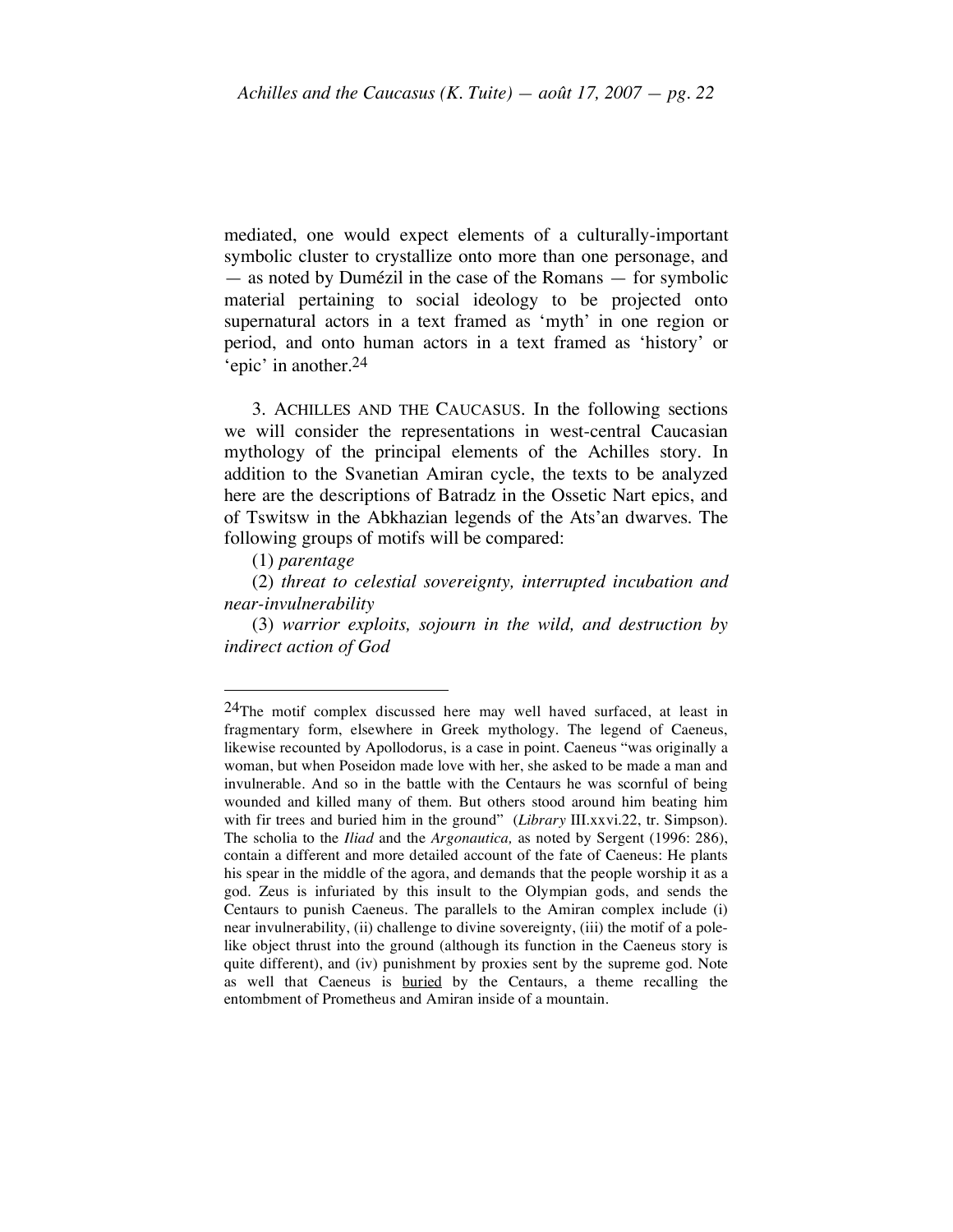3.1. PARENTAGE. Achilles, as was mentioned above, is the son of a shape-changing nature goddess and a human hunter who coupled with her in her seaside cavern.

3.1.1. AMIRAN. Amiran is the offspring of Dæl, the Svanetian goddess of mountain game animals, and a human hunter who enters her domain (the mountains), and sleeps with her in her cave. Among the numerous characteristics attributed to Dæl in Svanetian mythology is the ability to take on the form of the animals she watches over, especially the ibex. When Dæl transforms herself into an ibex, it is usually marked by a golden horn or unusual beauty.

Darjelian encounters Dæl while wandering in the mountains in search of game. In traditional Caucasian religious ideology, broadly speaking, the hunter was a type of intermediary between the domestic and alpine spatial realms. 25 In these societies the primary division of space is between the domestic, 'civilized' realm, centered around the village, and the savage, exterior realm. Of the various component spaces of the latter, the high mountains, home of the ibex and their divine patrons, is deemed especially pure compared to the village and the lowlands. The principal occasions of impurity were death and women's blood flow (during menstruation or childbirth), for which reason women were excluded from spaces associated with a high degree of purity, such as churches and the mountains.

In this intermediate space, between the inaccessible peaks where Dæl and her sisters dwell, and the village in the valley, the goddess and the hunter meet. Underlying their encounter is a competition for the exploitation of natural resources. The game

 $25$ Just before preparing the final version of this paper, I came across this striking observation by K'ik'nadze (1996: 64), which is wholly consistent with the argument developed here: "The hunter who goes up into the pure mountains is like an oracle (*mk'adre*), who has the right to cross into sacred (*k'vrivi*) places". The principal function of the *mk'adre* in the traditional religious system of the Georgian mountaineers is to assure communication between the celestial world of the deities and the terrestrial community of humankind (Charachidzé 1968: 205-223).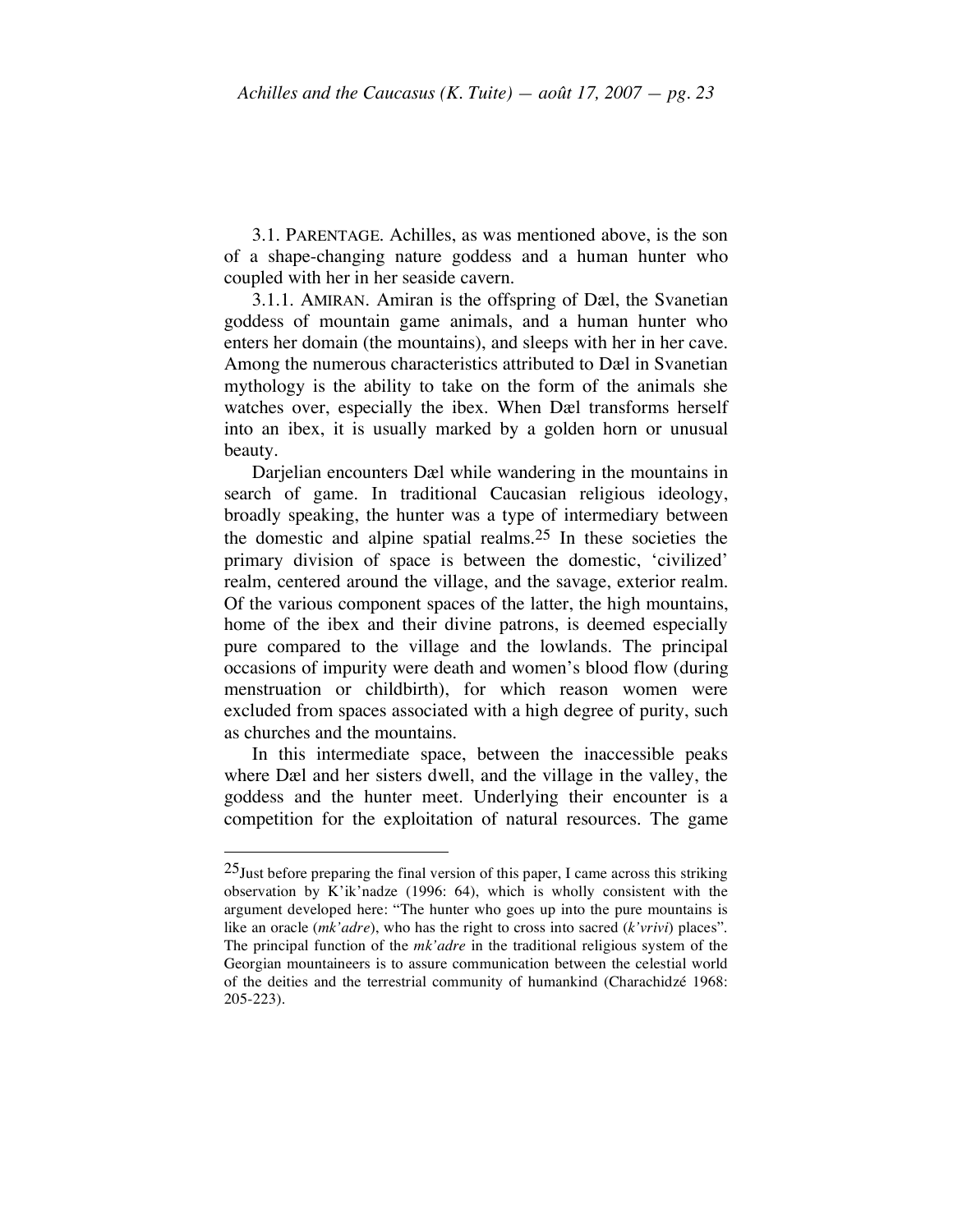animals dwelling in the mountains — ibexes, deer, mountain goats — were believed by a number of Caucasian peoples to be under the protection of supernatural beings who herded them like sheep or goats and exploited them for food, just as human pastoralists do (Dirr 1925). Dæl is often pictured leading a herd of ibex to graze in alpine meadows, or milking a female ibex. Her Abkhazian counterparts, Ažoeipšaa and his daughters, are believed to slaughter the ibex in their herd and feast on their meat. The animals are subsequently brought back to life from their bones and skin (Salakaia 1991a). The exploitation of wild caprids by hunters, and of their domesticated cousins by herdsmen, thus parallels the animal husbandry practiced by the gods, and contrasts with the economic activities assigned to women, such as milking cows (see Table 1).<sup>26</sup> As long as hunters respect the conditions imposed by the animal patrons, they are allocated a limited number of beasts from the latters' herds, and the divine and human exploitation of game animals are harmoniously integrated and balanced.<sup>27</sup> Insofar as they draw profit from the resources of nature for the benefit of human society, hunters are under the protection of the deity St. George (Svan  $\check{\jmath}g$ *oræ:g*), whose principle function is, as Charachidzé puts it, "mettre les espaces naturels à la disposition des hommes" (1986: 183). As such, he is the patron of hunters, woodcutters, and beekeepers; the Svans refer to wolves, the predators par excellence, as "St. George's dogs" ( $\zeta$ *g* $\zeta$ *ræ:gi ževær;* Shanidze et al #106, p 90). In some regions the patronage of St. George extends to war and raiding parties — referred to as *veloba* ("exterior activity", from the root *vel-* "undomesticated space") —

 $^{26}$ Milking cows is women's work throughout the Caucasus, whereas, in some regions, sheep are milked by men (Kosven et al (1960: 488) on the Laks).

<sup>27</sup>According to Abkhazian and Mingrelian sources, the animal patrons only allow hunters to kill those animals which they, the deities, had previously eaten and revived (Anshba 1982: 36; Salakaia 1991a; Tsanava 1990: 55-6; Danelia & Tsanava 1991: 345-347). On quotas for hunters, and the consequences of overkilling, see note 29 below. Warriors, whose predatory activity parallels that of hunters, are restricted to twelve kills per battle (K'ik'nadze 1996: 243).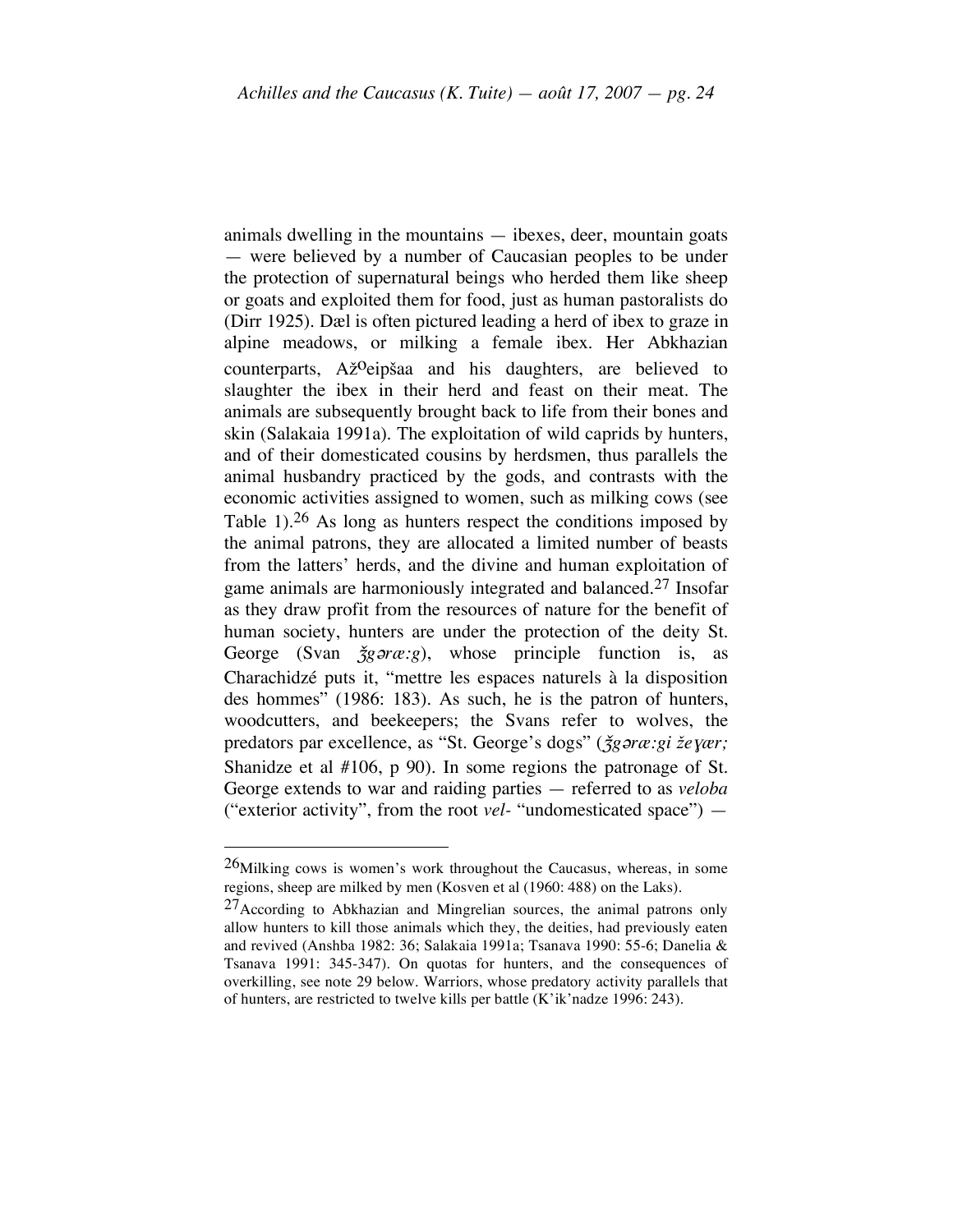for the same reasons (K'ik'nadze 1996: 202). As deities watching over the space outside of the mountain village, the pair Dæl-Jg $\sigma$ ræ:g, and their Abkhazian and East Georgian homologues (Ažoeipšaa-Aerg<sup>28</sup> and Samdzimar-Giorgi, respectively), work more or less in tandem, though the relationship between the patron of game animals and sponsor of hunters can easily degenerate into conflict (Tuite, ms). 29

 $28$ As patron of herdsmen, warriors, hunters and travellers — men venturing out of the community into the wild to achieve some goal — the functions of Aerg overlap with those of the Georgian and Svan St. George. His complementary functional relation to  $A\check{z}^{\mathbf{0}}$ eipšaa is reflected, for example, in the characterization in an Abkhazian folksong of the ideal hunter "to whom Aerg first gave the stick [for protection  $-$  KT], to whom Až<sup>o</sup>eipšaa first granted the liver [of a game animal — KT] (*Airg´aa rapx´a alaba zd*´*rk'*´*z, Ažoeipšaa rapx´a aguaco'a* zdərk'əz). The cult of Christian St. George in Abkhazia has assimilated many elements from that of Aerg, and an etymological connection between the names Aerg and Giorgi has been suggested by at least one Abkhazian linguist, S. T. Zvanba (Anshba 1982: 26-33; 1991).

 $29$ The ballad of the legendary Svan hunter Chorla recounts how the title character incites the wrath of Dæl and her sisters, referred to collectively as *dalær* "the Dæls", by slaughtering more than his quota of ibexes. According to traditional hunting lore, one can kill as many animals as there are empty-handed hunters in the party, but no more. As long as hunters observe this regulation, as well as several others concerning ritual purity, treatment of the bones, etc., the Dæls will allow them to kill a few animals from their herd (Chikovani, 1972: 228). Chorla, although he has no companion other than his dog, kills three ibex and is taking aim at a fourth when the Dæls seize him and hang him by his right foot and left hand from the cliff face. The desperate hunter sends his dog for help. The dog returns with St. George, who threatens to bring a source of pollution into the mountains unless the Dæls release Chorla (Chikovani, 1972: 99). St. George promises the hunter that henceforth he can kill without limit, and that he will take his side against the Dæls, "maîtresses du gibier, qui veillent au contraire à préserver la nature d'un pillage inconsidéré et finalement dévastateur" (Charachidzé 1986: 185).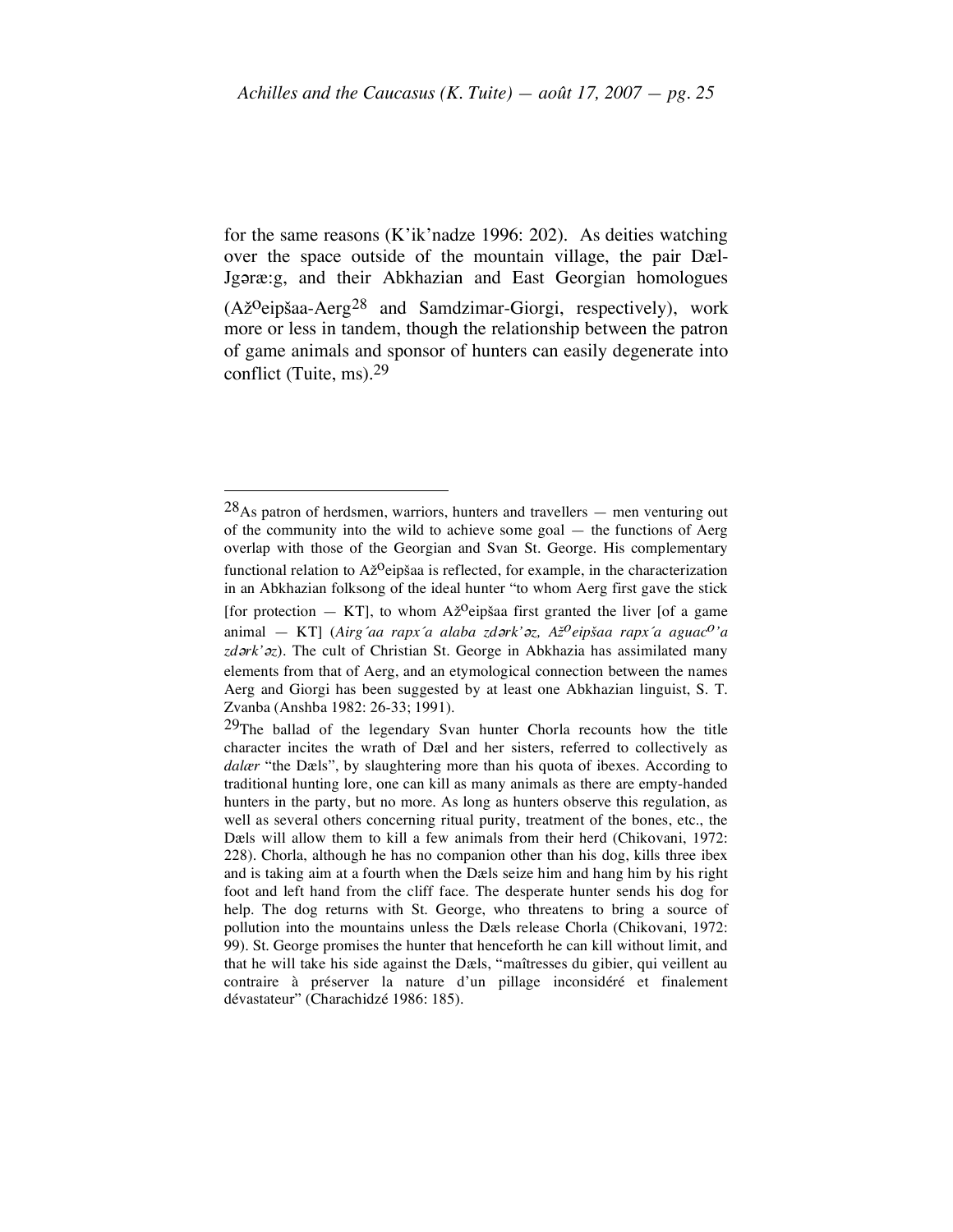| <b>SPACE</b>   | <b>HUMANS</b>  | <b>ANIMALS</b>  | <b>DEITIES</b> |
|----------------|----------------|-----------------|----------------|
| high           |                | game animals    | protectress of |
| mountains      |                | (ibex, deer)    | game animals   |
| (antagonistic  |                | herded by       | (extreme of    |
| to pollution)  |                | goddess         | purity)        |
| <b>INTER-</b>  | herdsman,      | goats/sheep in  | 'St. George',  |
| <b>MEDIARY</b> | hunter (chosen | alpine pastures | patron of men  |
| (men and       | lover of god-  |                 | exploiting     |
| caprids)       | dess), warrior |                 | riches of      |
|                |                |                 | nature         |
| village,       | woman          | bovines tended  | goddesses of   |
| household      | (impure)       | near village by | hearth, women  |
| (domestic      |                | women           | (childbirth),  |
| space)         |                |                 | dairy animals  |

**TABLE 1. THE CAUCASIAN** *POTNIA THÊRÔN* **COMPLEX.**

3.1.2. BATRADZ. The warrior Batradz is one of the principal characters in the Ossetic sagas of the Narts, legendary heroes who are said to have lived in the remote past. Batradz — the name has been etymologized as "hero (*batur*) of the Ossetes (*As*)" (Abaev 1988) — was born from the union of the Nart hunter Xæmyts and an unnamed shape-changing woman from the lineage of the seagod Donbettyr ("[St.] Peter of the waters") (Kaloev 1991b; Dumézil 1930: 50-74). According to one version of the story, Xæmyts catches sight of a white hare while hunting, and shoots at it. The animal falls dead, but suddenly comes back to life and runs on. Xæmyts kills it three more times, and each time it revives. Finally the hare runs to the seacoast and plunges into the waters. Some time later an old man rises from the sea and tells Xæmyts that the white hare is in fact a transformation of the daughter of Donbettyr, and that he is to return in a month to marry her. At the wedding feast he is told that his wife must spend the daylight hours inside a tortoise shell, only assuming her radiantly beautiful female form at night (Dumézil 1978: 214). In another version she takes on the form of a frog by day, and returns to human appearance only at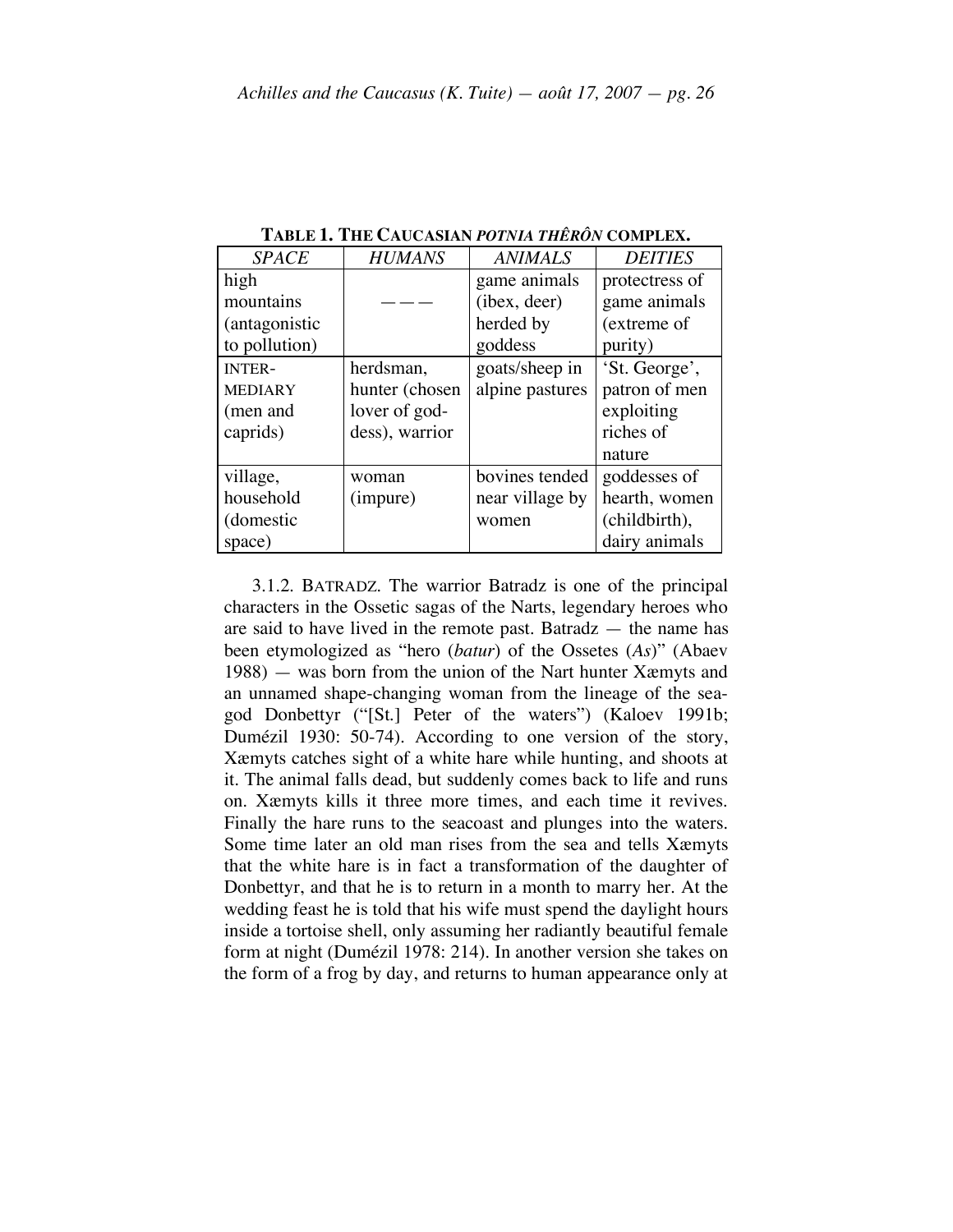# night. 30

Donbettyr lives at the bottom of the sea in a magnificent palace, with his beautiful Nereid-like daughters. He is the patron of fisher-men, and his daughters the guardian spirits of rivers and lakes. They also have significant kinship ties with the Narts: besides Batradz, three of the principal characters among the older generations of Narts — Uryzmæg, Satana, and Xæmyts himself were born to Dzerassæ, one of Donbettyr's daughters, who also resembles the Svanetian Dæl in several respects. 30a

3.1.3. TSWITSW. One of the more striking heroes in the Abkhazian cycle of Nart sagas is Tswitsw ( $c^O\partial c^O$  "wood-chip, shaving", from his habit of sitting by the fireplace and whittling). He is the son of Zylxa, a woman of the Ats'an (*ác'an*) race, and the Nart Kun (*K<sup>O</sup>on*) (Salakaia 1976: 49-51; 1991b). The Ats'ans are dwarves of superhuman strength, believed to have been the first inhabitants of Abkhazia. At that time there was no night, no cold or snow, no illness, neither birth nor death. The Ats'ans lived in the mountains, where they herded large, long-bearded goats, enclosing them in stone pens ( $ac'an-g<sup>o</sup>ara$ ), the ruins of which are still found here and there in the Abkhazian uplands. Since they did not know the use of fire, they subsisted on raw meat, supplemented by milk from their goats, as well as from wild deer (Inal-ipa 1971: 122- 127). In many respects — superhuman power, mountain residence,

 <sup>30</sup>The Ossetes also have an Amiran cycle, in all likelihood based on the Svanetian/Georgian versions, but with interesting differences linking it to the Batradz myth. The mother of Amiran, from whose belly he is prematurely extracted, is an aquatic deity, the sister of Donbettyr. The child has a body of gold and silver, with an image of the sun on one shoulder, and of the moon on the other. The family of Donbettyr takes the newborn child to the sea bottom, where he milks at the breasts of the 'sea cow' and plays with the 'sea bull' (Chikovani 1966: 190-1; K'ik'nadze 1976: 111).

<sup>30</sup>aDzerassæ is portrayed as a beautiful, golden-haired woman who can take on the shape of a bird or deer. John Colarusso (pers. comm.) suggests a link between the first syllable of *Dzerassæ* (< \*der-a:ssya) and *Dæl,* with transmission via Circassian accounting for the phonetic changes.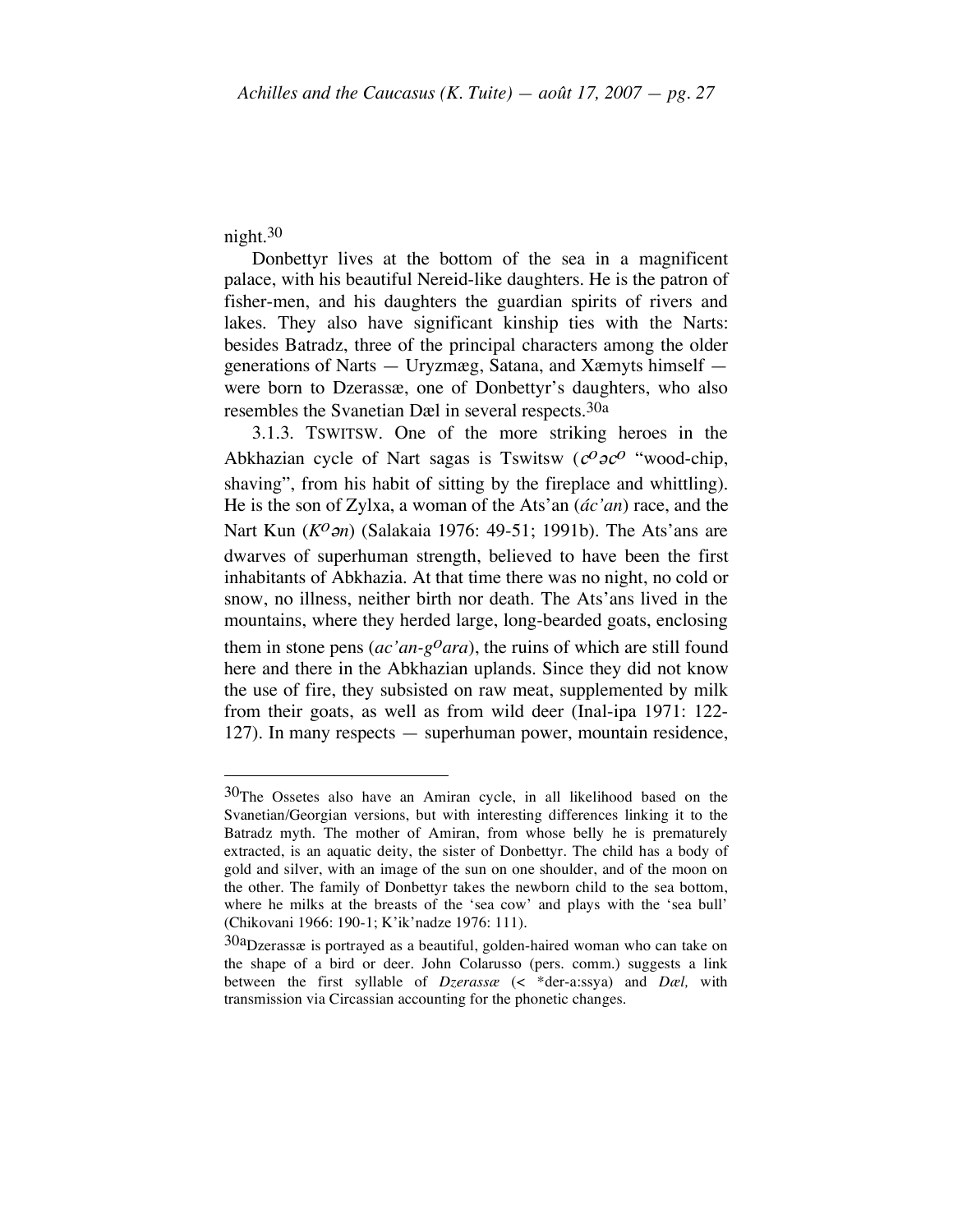herding of wild animals — the attributes of the Ats'ans resemble those of Dæl and her sisters. The Ats'ans are either ignorant of God, or outright disrespectful toward him, a character flaw which will eventually lead to their extermination.

3.2. THREAT TO CELESTIAL SOVEREIGNTY, INTERRUPTED INCUBATION, NEAR-INVULNERABILITY. It was prophesied that any child born to Thetis would be stronger than his father. Hence Zeus arranged to have Thetis married to a mortal. After Achilles's birth, Thetis treated him with fire to render him immortal. Her spouse Peleus interrupted her while she was holding Achilles in the fire. Thetis fled, leaving Achilles invulnerable over all but a part of his body, and returned to her home at the bottom of the sea. Deprived of his mother's milk, the child subsists on the innards and marrow of wild animals fed him by Cheiron.

3.2.1. AMIRAN. In most of the variants of the Amiran myth collected by Chikovani, Dæl orders Darejan to cut the child out of her womb after only a few day's gestation. In some cases this follows an incident in which the hunter's wife finds the couple while they are sleeping together in Dæl's cave. She cuts off the goddess' golden braids, and quietly leaves. On waking the goddess declares that she can no longer live, that she is pregnant, and gives her lover instructions on how to extract the child and complete the gestation. In two versions he spends three months in the belly of a calf or lamb, then is transferred to the belly of a bull for three more months before he is born; in others the prematurely-born infant is wrapped in the hide of a bull (Chikovani 1966: 220, 227, 237; Charachidzé 1986: 57). Nearly all of the variants describe Amiran's prodigious growth-rate ("after one month he resembled a twenty-year-old man"), but not his diet. The two exceptions I know of are the Upper Svan text in Chikovani's corpus (1966: 227), in which the infant's father is instructed to "put the heart of a bull in the child's mouth" to replace his mother's breast, and a text from Rach'a, a Georgian province to the east of Svaneti, describing how a deer comes to the abandoned child and suckles him (Rexviashvili 1953: 166-167). The 'milk spring' by which he is abandoned by his biological father may also be a source of nourishment. In any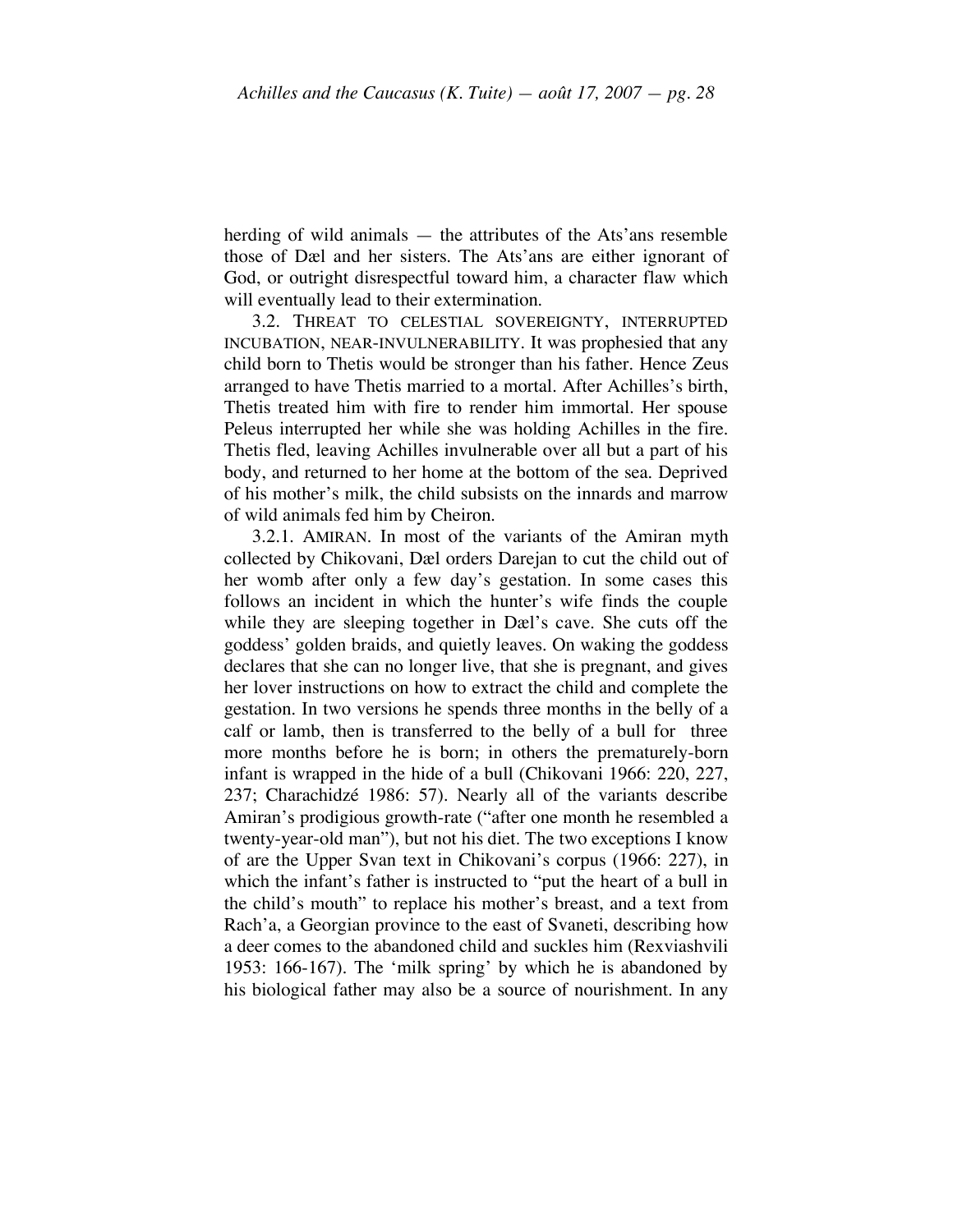case, he is denied the diet of mother's milk an ordinary child would have had. According to several versions from east-central Georgia (Pshavi, Kartli), Amiran has only one vulnerable spot on his body, his little finger or his leg (Chikovani 1966: 215, 248, 256, 263, 308; Charachidzé 1986: 49).

3.2.2. BATRADZ. The descendents of Donbettyr are dwarves with superhuman strength, extremely quick to take offense (Dumézil 1965: 173-5). One day Xæmyts, against his wife's wishes, brings her in her frog shape with him to an assembly of the Narts, where she is ridiculed by the trickster Syrdon. Although pregnant, she refuses to remain with her husband any longer. She blows the fetus out of her mouth onto Xæmyts' shoulder, implanting it in an abcess, stating: "Had he been able to drink my milk, he would have been without rival in the world" (ibid, 179). Satana, the mother of the Narts, counts the months of gestation, and opens the abcess. The new-born child is of white-hot steel, and straight<br>away he plunges into the sea, turning the waters to steam. The divine smith Kurdalægon tempers the young Batradz in intense fire. He comes out of the fire completely hardened save at one spot, either on his skull or inside his gut. (Dumézil 1930: 70- 72; 1965: 188-9).

3.2.3. TSWITSW. The Ats'ans are noted for their touchiness as well as their strength. One day Zylxa takes offense at a remark made by her husband. She cuts the fetus she has been bearing out of her womb, and returns to her people, leaving embryo and husband behind. The child is too hot to touch or breastfeed. The Narts send a man to enquire of Zylxa what to do. She replies that the child must be fed molten steel rather than milk. He grows at an astonishing rate, and all realize that he will be a great hero (Inalipa 1977: 161-162). 31 While there is no mention in the texts known to me of a vulnerable spot on Tswitsw's body, his mother's people, the Ats'ans, are said to be nearly indestructable. God becomes

 <sup>31</sup>As was mentioned earlier, Achilles was said to have received his name because he never put his lips on his mother's breast. The stories of Batradz and Tswitsw, and the description in the Homeric Hymns of the attempted immortalization of Demophoön by Demeter (Furley, 1981: 73-77) explicitly mention that these children did not drink their mother's milk, though they did receive some other form of nourishment (molten steel, ambrosia).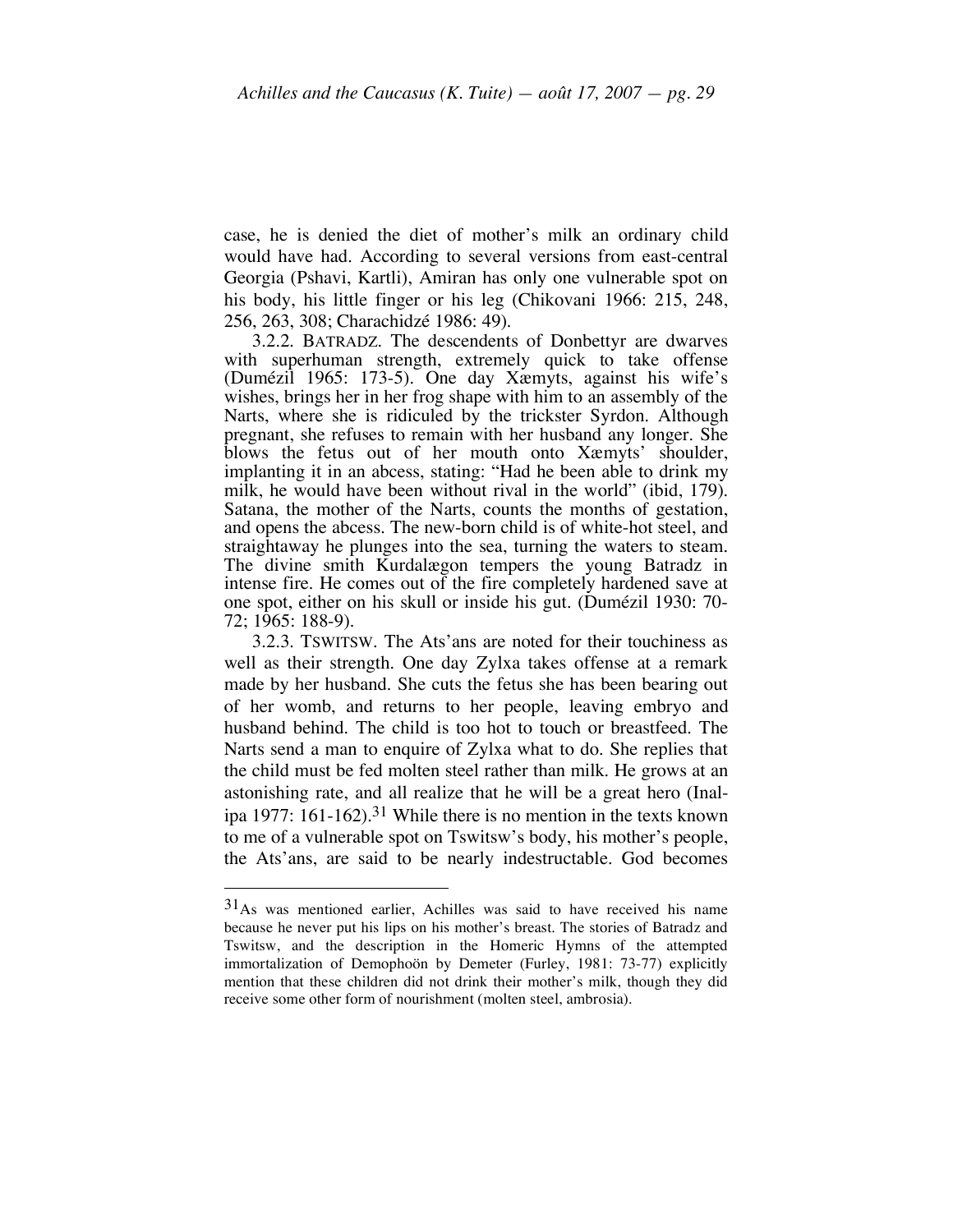angry at the Ats'ans because of their haughtiness, and wishes to find out how they can be destroyed. God sends a boy from the sky to be raised by the Ats'ans. He learns that the Ats'ans are vulnerable to fire, and that they can be annihilated only by covering the earth with cotton and setting it ablaze (Inal-ipa 1977: 164-8).

3.3. WARRIOR EXPLOITS, SOJOURN IN THE WILD, AND DESTRUCTION BY INDIRECT ACTION OF SUPREME DEITY. Achilles spends his childhood in the mountains, under the care and tutelage of the centaur Cheiron. After Odysseus finds him disguised as a girl at the court of Lycomedes, he joins the expedition against Troy, where he leads the Greeks to victory. He is killed, directly or indirectly, by Apollo, the son and agent of Zeus. There is nothing to compare to the (literally) titanic struggles for Olympian sovereignty marking the preceding generations of gods as recounted in Hesiod's *Theogony* : Cronus castrating his father Uranus, and in turn being overthrown by his son Zeus. Indeed there is no confrontation at all, a fact all the more curious in the context of the violence marking almost every page of Greek mythology.

3.3.1. AMIRAN. Amiran enjoys nothing more than hunting and fighting, and refuses to leave the wild to return to human society. "Sans maison, sans foyer, il vit dehors, parmi les démons, les fauves, le gibier" (Charachidzé 1986: 29, 202). His avoidance of the give-and-take of social life is especially marked in his attitude toward marital alliance.<sup>32</sup> The Svan and Georgian texts refer to

 <sup>32</sup>In his study of traditional Caucasian social thought as reflected in the character of Amiran, Charachidzé (1986: 203) emphasizes the symbolic opposition between, on the one hand, the hunter-to-excess (maybe one could call him the 'hunter-who-never-grows-up'), imagined as one who practices his livelihood beyond the limits of human society, taking what he needs from nature without giving in return, and, on the other hand, the peasant bound by a web of reciprocal obligations to wife, hearth, clan and village. "L'idéologie géorgienne conçoit le chasseur excessif comme un anti-gendre … La libre activité du prédateur absolu … implique la destruction du foyer et du mariage, la vanité de tous les travaux quotidiens, la négation du groupe social tel qu'il est, dans sa structure et ses enterprises". Perhaps the closest Greek parallel to this facet of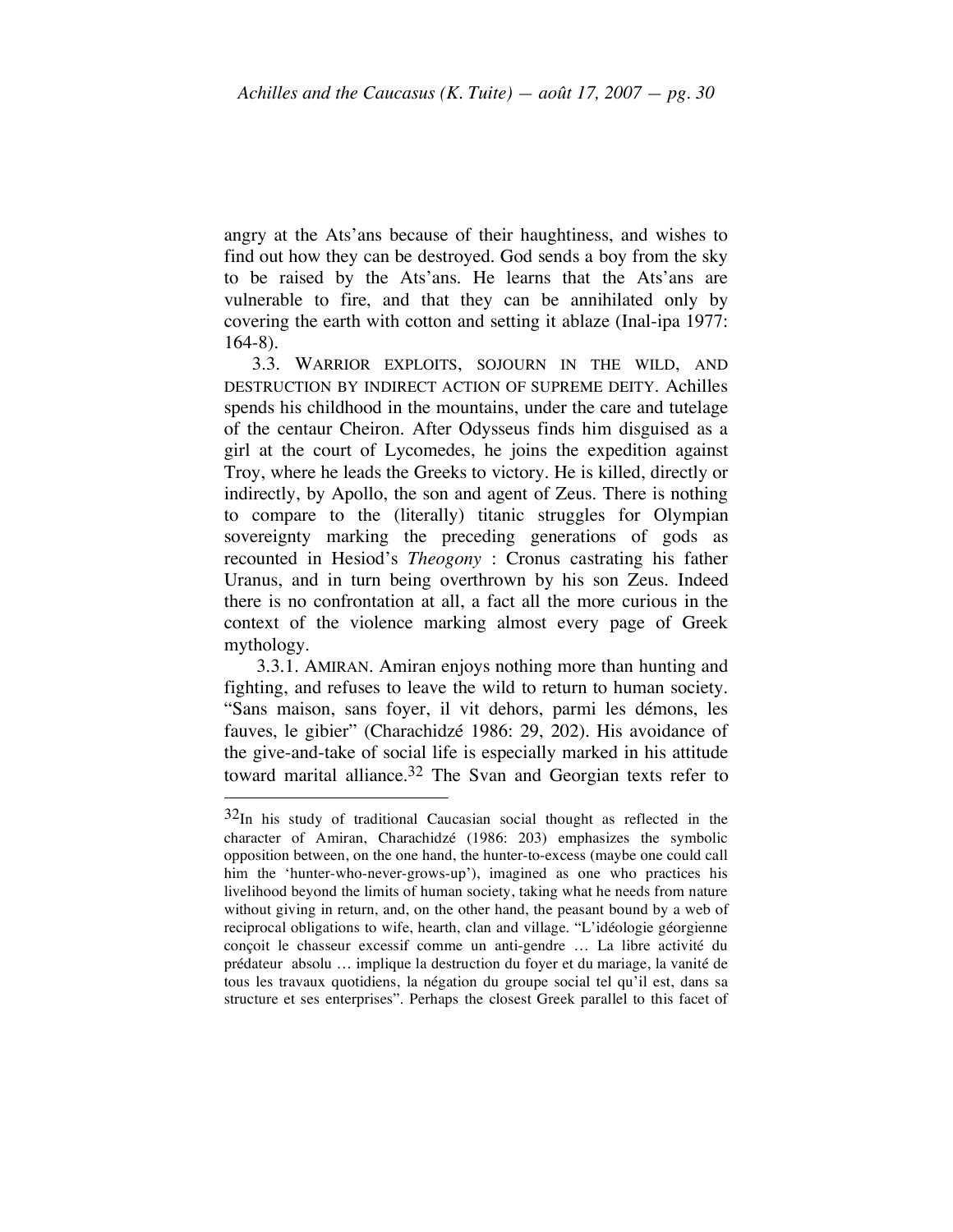only one occasion where Amiran seeks a wife, though in fact what appeals to him most is the opportunity to fight to obtain her rather than the possibility of forging a relationship with her and her clan. Once the carnage, which ends in the annihilation of her father and his followers, is over, Amiran leaves his new bride and continues on his way in search of greater challenges to his prowess. Amiran takes on all comers, annihilating ogres and monsters, until no living thing is left on the face of the earth save "three blind ogres and three oak trees" (Chikovani 1966: 236). Convinced that no opponent worthy of his strength remains on earth, Amiran issues his fateful challenge to God (or he violates oaths taken in the name of God, which amounts to the same thing). In some versions the supreme deity invites Amiran to a test of strength (for example, planting a stake into the ground so deep that it reaches to the center of the earth, and daring Amiran to pull it out), but in no instance do they actually come to blows. The dénouement is eerily anticlimactic: God makes a sign of the cross, or calls on his angels, and Amiran is bound to a pillar with unbreakable chains (Charachidzé 1986: 66-84). In a few versions the task is entrusted to the supernatural masters of metallurgy: the Kadzhis (a race of demonic blacksmiths) or, in an Ossetic recension of the Amiran saga, to the god of the forge Kurdalægon (Charachidzé 1986: 70, 304).

3.3.2. BATRADZ. The newborn Batradz, his body of white-hot steel, plunges into the depths of the sea to cool off. He spends his early childhood on the bottom of the sea, where he grows "as much in a month as an ordinary child does in three years". It is there that he receives the name of Batradz (Dumézil 1965: 179). He is

Amiran's character is the "chasseur noir" studied by Vidal-Naquet (1981, 1992), the legendary ephebe who refuses to complete the passage from raw youth to civilized adulthood. A chorus in Aristophanes' *Lysistrata* (781-796) recounts the legend of a youth appropriately named Melanion, who "fled to the desert to avoid marriage. He lived in the mountains and hunted ... And he never returned home, because he detested women so much." Melanion's female counterpart is Atalanta, raised by a she-bear in the mountains, "qui marchait sur les cimes élevées des montagnes, fuyant les désirs du mariage" (Vidal-Naquet 1981: 145).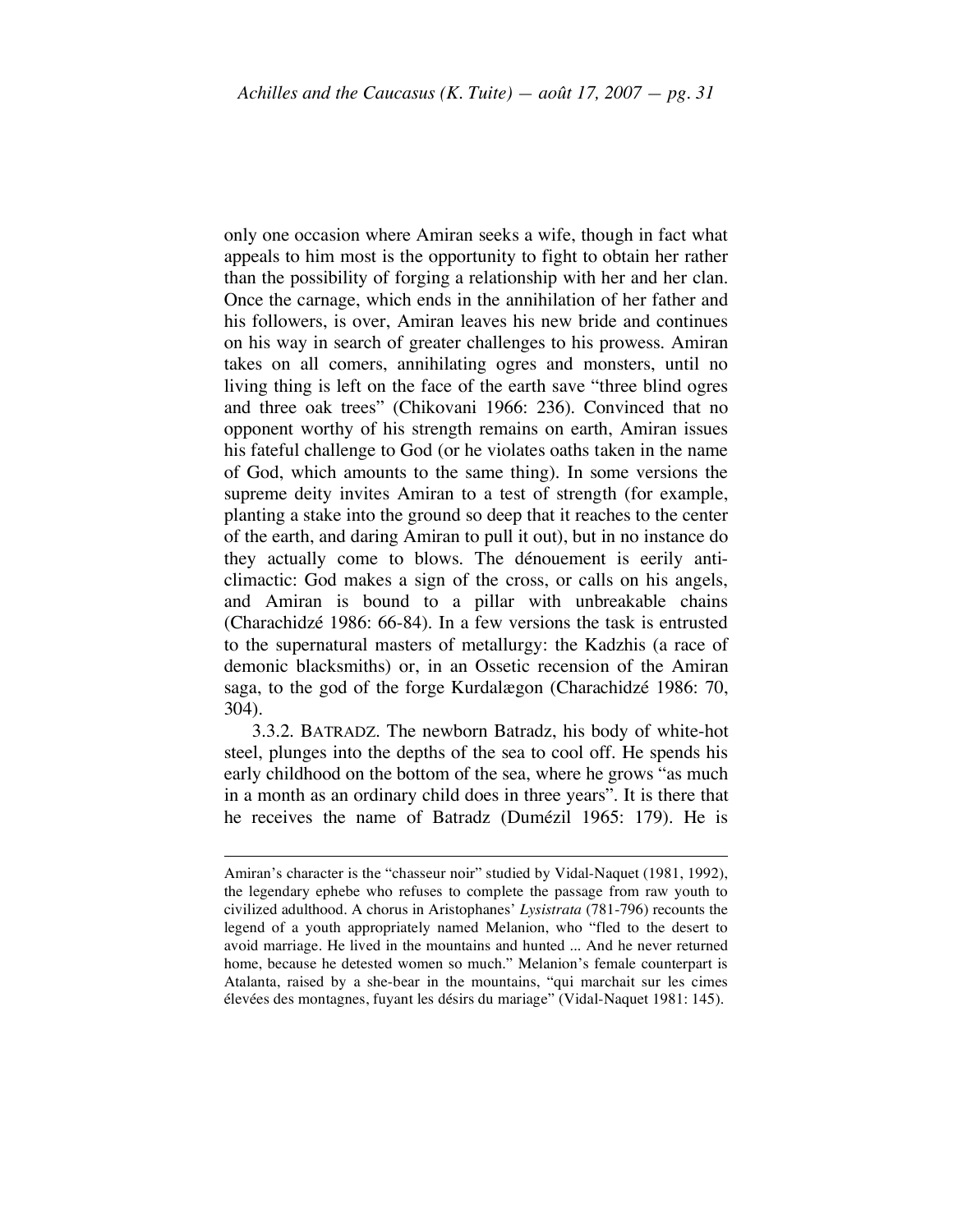coaxed onto dry land by the wise mother of the Narts, Satana, who employs a ruse that will be discussed toward the end of the paper.

Later in his career the hero Batradz lives far above the land of the Narts, either in the heavens or on a mountain peak, cooling his steel body on the surface of a glacier. Shooting down like a thunderbolt, he wreaks havoc not only upon monsters and human enemies, but also upon the Narts themselves and various minor deities and protective spirits (Dumézil 1965: 181-218). These latter complain to God (Xutsau) that Batradz is mistreating them.<sup>33</sup> Batradz thereupon issues a challenge to God. God determines that the only way to kill his presumptuous rival is to burn his vulnerable intestine. He calls on the sun to give as much heat in a day as it ordinarily does in a full year, which produces the desired effect.

3.3.3. TSWITSW. Tswitsw is a curious case, a kind of Abkhazian Cinderella: he spends his time sitting idly by the fire, whittling (hence his name), refusing to participate in the activities appropriate to a man. But when the Narts depart on an adventure or raid, he quickly disguises himself, painting half of his body and clothing white, the other half black, and sets off on a similarly colored horse. He catches up to the Narts, outdoes them in heroism and strength, then returns home to take up his place by the fire. Although he returns to the village, he does not participate in its social life, nor reveal his true identity to his comrades. It would appear that the mythemic feature of distance from the hearth has been inverted in the case of Tswitsw, but without changing his fundamentally anti-social nature. 34

<sup>33</sup>Dumézil (1978: 50-66) points out that Batradz's assault on the angels and spirits is contextualized in the ancient Indo-European thematic framework of the "three sins of the warrior", in which the protagonist commits a wrong against representatives of each of the three functions. In the case of Batradz, he seeks revenge for the death of his father Xæmyts by successively victimizing a rich farming family (third function), the Nart warriors (second function), and finally the spirits and divinities (first function).

<sup>34</sup>Charachidzé (1986: 166 note 1) observes that the Abkhazian variants of folktales and myths often contain symbolic inversions relative to their Georgian and Circassian homologues.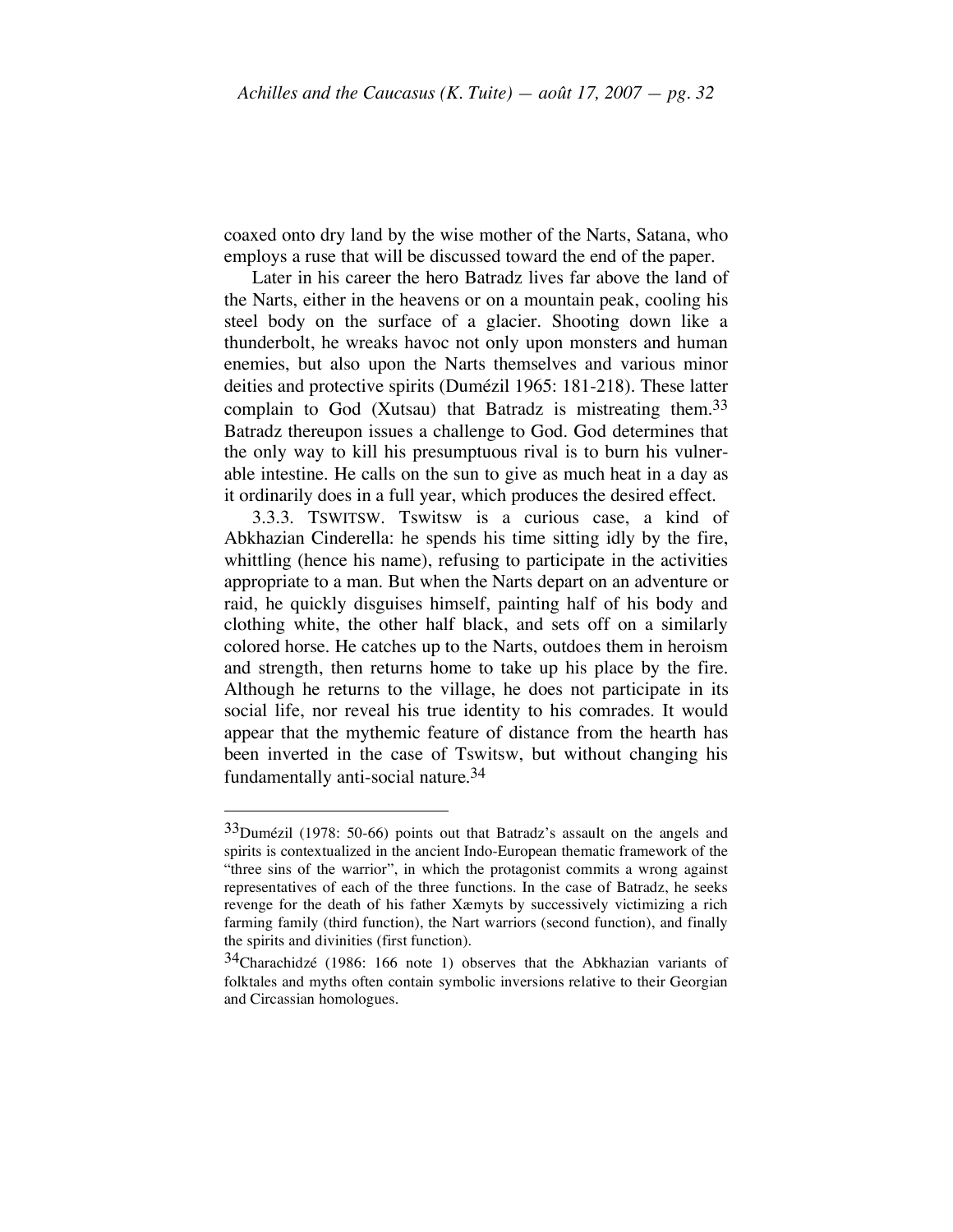As was the case regarding invulnerability, the Ats'ans as a whole correspond to the single god-defying hero of the Georgian and Ossetic cycles. They behave more and more disrespectfully toward people and toward God (turning their heads toward heaven while urinating, etc.) Irritated by their insolence, God seeks a way to destroy them. He sends as a spy a child to be raised by the Ats'ans. Once he finds out that only fire can destroy them, God causes wads of dry cotton to fall from the sky like snow, which he then ignites with lightning. 35 Only those Ats'ans who hid in rivers or caves were spared from the holocaust; the former turned into frogs, the latter into demons or snakes (Inal-Ipa 1977: 165-166).

<sup>&</sup>lt;sup>35</sup>This bizarre detail drew the attention of Dumézil, who noted that the ancient Scythians, remote ancestors of the Ossetes, knew "le motif de la fausse neige, ennemi de l'homme" (1978: 339-351), associated with a spatial division between uninhabitable and inhabitable territory. The Scythian account recorded by Herodotus specifies that a blizzard of snow-like flammable material (in this case, feathers) renders the vast territories to the north of the Scythian homeland an inhospitable desert. In the Abkhazian legends, the division is by altitude: once upon a time there was no snow, and even the high peaks of the Caucasus were inhabited by the Ats'ans. The deluge of cotton led not only to the destruction of the sacriligeous dwarves, but also to a fundamental change in the geography of Abkhazia. Henceforth the mountains are covered with eternal snow, leaving only the lower altitudes suitable for human occupation. Dumézil surmised that the false-snow motif was known to the peoples occupying the north and east coasts of the Black Sea, but there is reason to wonder if the theme did not have wider distribution. Folklorists studying the oral traditions of the Pyrenees have recorded a number of legends concerning the pre-human inhabitants of the region, a race of giants who pastured their animals and cultivated wheat high in the mountains at a time when there was as yet no snow. One morning an elder of the tribe awakens to find the ground covered with a strange white powder, the likes of which had never been seen before (one text likens it to wool). He recognizes that it betokens the dawning of a new era, which most of the legends associate with the coming of Christianity. The Pyrenean stories end either with a collective suicide of the giants, or the descent of some of them to the lowlands, where they introduce the arts of agriculture and metallurgy to humans (de Marliave 1989: 14-6). One recognizes a series of parallels with the Ats'an cycle: a mountain-dwelling race of humanoids of unusual size, living in prosperity and ignorant of or hostile toward the current religious order, the end of whose reign is signalled by a mysterious white substance falling from the sky. The matter merits further study.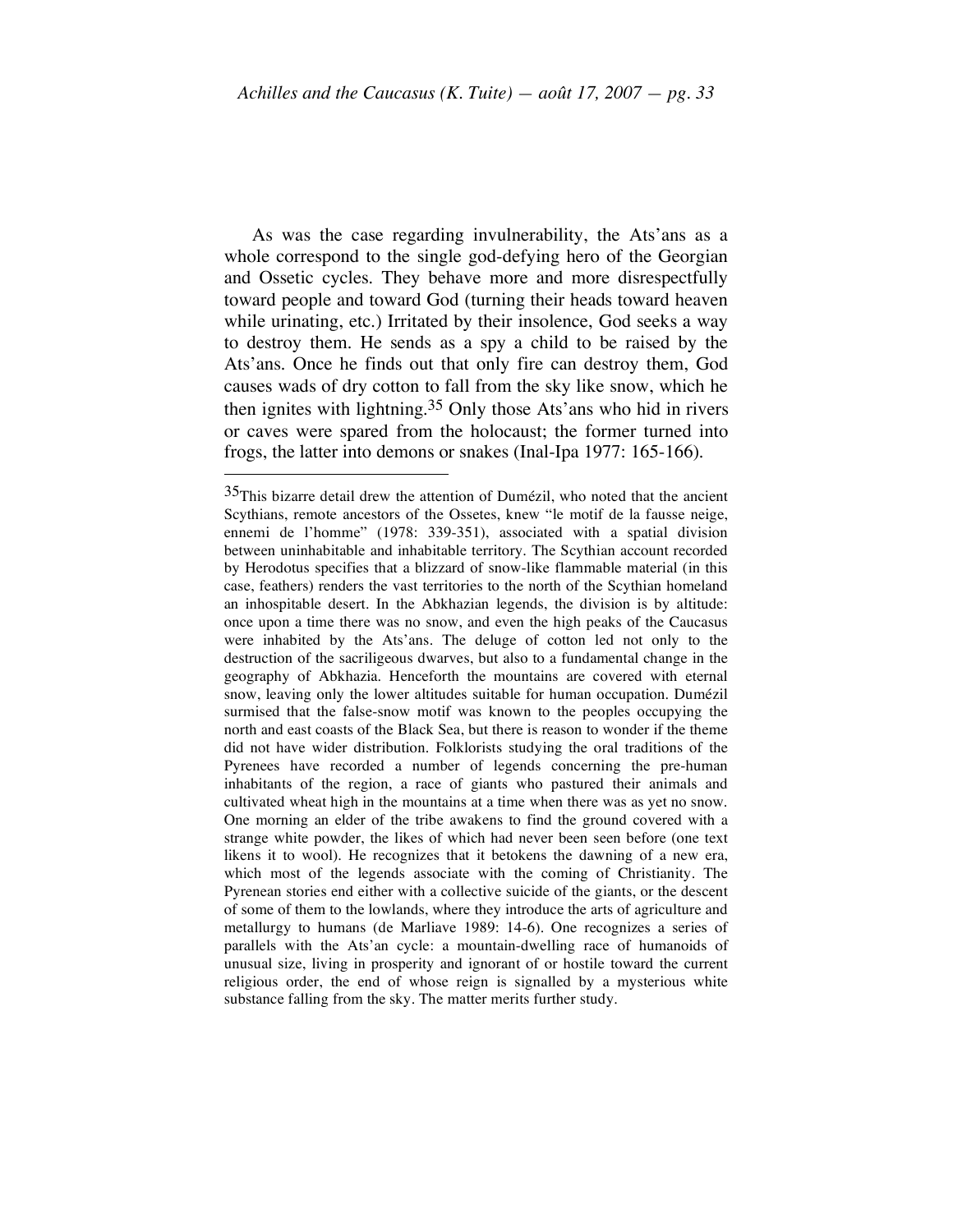The Caucasian myths all conclude with a surprisingly easy, almost effortless punishment of the hero, before he realizes his desire of actual combat with God. According to Charachidzé, "il n'arrive jamais que Dieu et le héros se mesurent l'un contre l'autre, malgré le désir qu'en manifeste Amirani. Un combat tel que celui de Jacob et l'Ange demeure inconcevable au Caucase, même au niveau du mythe" (1986: 68). Likewise in the case of Zeus: although he overthrew his father, who had overthrown his father before him, and despite the existence of at least two goddesses who were destined to bear him a son who would be capable of defeating him, Zeus never confronts Achilles or any other son of his in a battle for sovereignty. The lengths to which the threatened deities go to avoid such a battle are often quite ingenious:

(i) trickery: God challenges Amiran to uproot a stake, and then chains him to it; periodically he sends a bird to perch on the stake, goading Amiran into hammering it back into the ground.

(ii) magic: God makes a sign of the cross, and Amiran is straightaway bound to the stake.

(iii) the action of subordinates: God commands his angels / the sun / demon blacksmiths to execute the punishment.

(iv) preventive (in)action: Zeus resists the urge to mate with Thetis, and gives her to Peleus; Zeus swallows Metis before she can give birth to a son.

In view of the recourse to hand-to-hand combat in all other challenges to honor or status in these myths, it is clearly the absence of a direct confrontation which is the significant feature in the dénouement of the Amiran-Achilles-Prometheus complex.36

 <sup>36</sup>According to Devereux's psychoanalytic reading, "la périodicité et la répétitivité notoire des opérations maléfiques grecques ... rendent inévitable la castration éventuelle du castrateur ... Il va sans dire que tant que Zeus était dieu suprême, aucun mythe racontant sa castration ne pouvait être créé. Cependant ce thème constitue l'arrière-plan *latent* de toute une série de mythes de Zeus" (1982 110).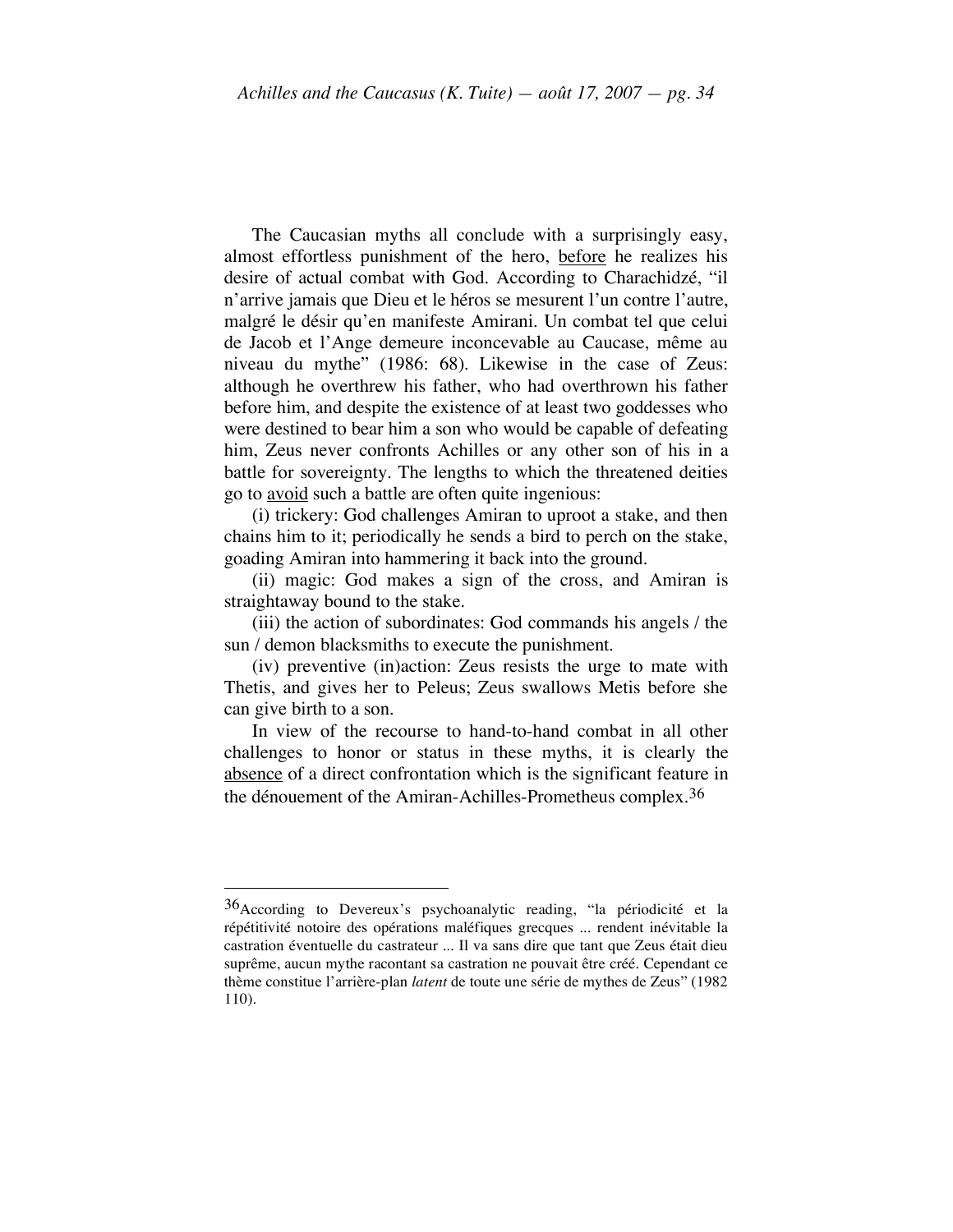|                                          | <b>ACHILLES</b>                       | <b>AMIRAN</b>                        | <b>BATRADZ</b>                            | <b>TSWITSW</b>                                |
|------------------------------------------|---------------------------------------|--------------------------------------|-------------------------------------------|-----------------------------------------------|
| mother (di-<br>vine shape-<br>changer)   | Thetis                                | Dæl                                  | frog-woman                                | Zylxa (of<br>Ats'an<br>dwarves)               |
| son threat to<br>God's<br>sovereignty    | yes                                   | yes                                  | yes                                       | race<br>disrespect-<br>ful of God             |
| father<br>(hunter)                       | Peleus                                | Darejan                              | Nart<br>Xæmyts                            | Nart Kun                                      |
| premature<br>birth                       | no<br>(abandoned<br>by Thetis)        | yes (fetus<br>cut from<br>womb)      | yes (spit<br>out)                         | yes (fetus<br>cut from<br>womb)               |
| born<br>flaming                          | tempered in<br>fire as<br>newborn     | "like<br>candle"                     | born white-<br>hot, tem-<br>pered in fire | born hot,<br>drinks<br>molten iron            |
| interruption<br>by spouse                | Peleus<br>disrupts<br>Thetis          | Darejan's<br>wife cuts<br>Dæl's hair | insult to<br>wife                         | insult to<br>wife                             |
| abandoned<br>by mother                   | yes                                   | yes                                  | yes                                       | yes                                           |
| substitute<br>for mother's<br>milk       | marrow,<br>innards of<br>wild beasts  | bull's heart,<br>deer's milk         | (not)<br>specified)                       | molten steel                                  |
| vulnerable<br>spot                       | ankle                                 | little finger                        | intestine                                 | race vulne-<br>rable to fire                  |
| infancy in<br>nature                     | raised in<br>forest by<br>centaur     | abandoned<br>by 'milk<br>spring'     | grows up on<br>sea bottom                 | $[inversion]$ :<br>sits by<br>hearth          |
| named by<br>substitute<br>father         | named by<br>Cheiron (in<br>mountains) | named by<br>God (by<br>spring)       | named on<br>sea bottom                    | named by<br>father's<br>brother Sit           |
| warrior on<br>fringes of<br>society      | warrior<br>outside of<br>Troy         | fighter and<br>hunter in the<br>wild | warrior,<br>living atop<br>mountain       | warrior in<br>disguise                        |
| defeat by<br>indirect ac-<br>tion of God | killed by<br>Apollo                   | chained by<br>angels or<br>demons    | killed by<br>heat<br>(ordered by<br>God)  | cotton<br>ignited by<br>lightning<br>from God |

**TABLE 2. ACHILLES AND HIS CAUCASIAN COUNTERPARTS.**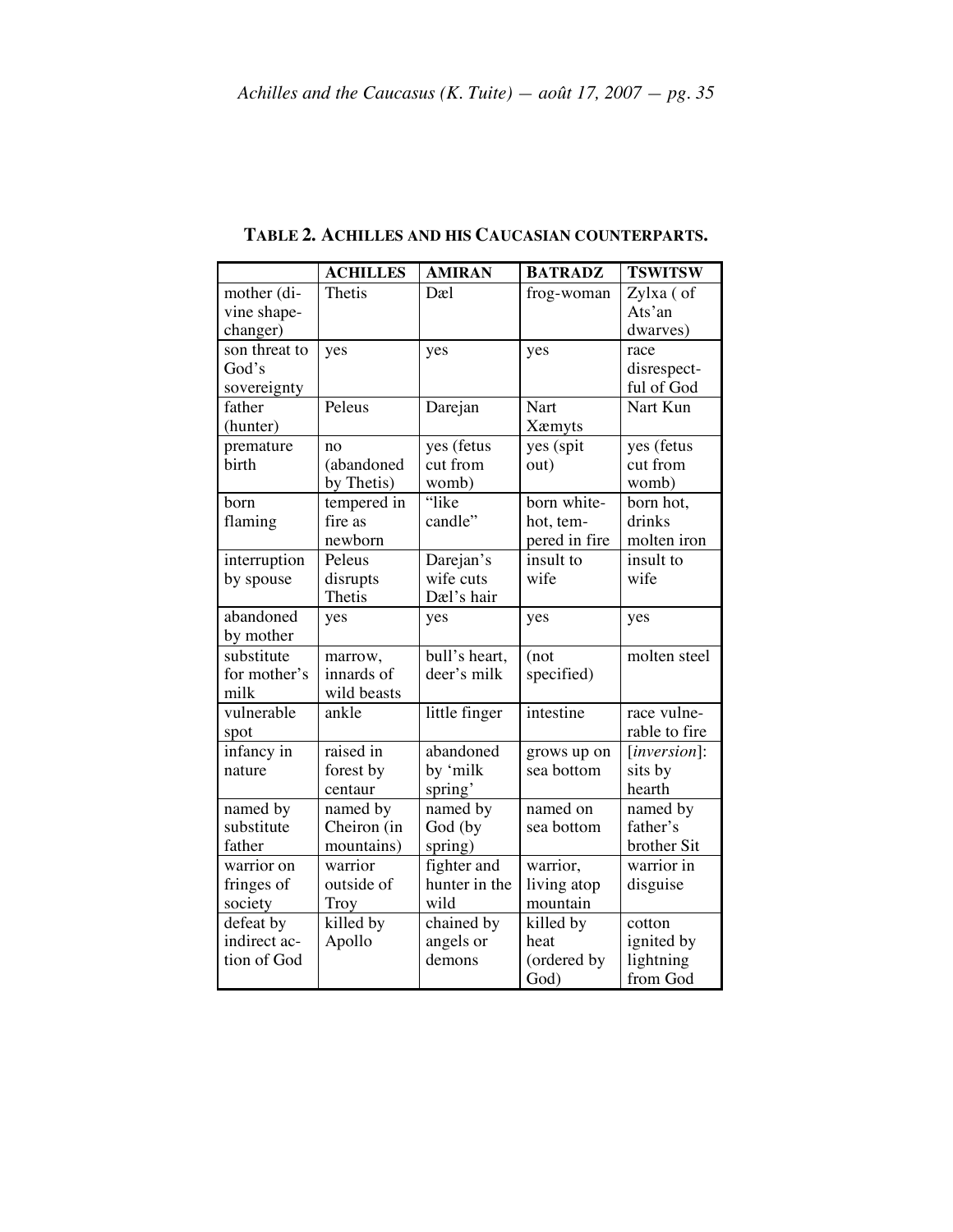4. ACHILLES AND HIS COLCHIAN COUSINS. The Georgian, Ossetic, Abkhazian and Greek treatments of the mythic framework laid out in Table 2 are concerned in different ways with the unbridgeable divide between the immortal gods and the mortal non-gods, human and animal (Halm-Tisserant 1993: 149; Buxton 1994: 74), and the supremacy of the "patriarchal" status quo (Chikovani 1966; Virsaladze 1976). This simple statement does not, obviously, exhaust the symbolic content of the myth cycles discussed here. As Charachidzé (1986) demonstrates, the adventures and punishment of Amiran and his equivalents among the Abkhazians, Armenians and Circassians, served as a problemspace within which were worked out the tensions between the sexes, the obligations of marriage, the contrast between the hunter in the savage space of the mountains, and the peasant in the domesticated space of the village.

The individual traditions of a God-challenging superhero, and the variations on the theme which have come down to us within each one, reflect, as would a group of languages with a long history of contact and mutual influence, shared elements of different time depths and different ranges of distribution. Before returning to the principal theme of this paper, I will take a brief look at some of these layers of motifs shared by some or all of the cultures in question.

4.1. THE MERMAID AND THE MORTAL. The specific and geographically-restricted correspondances in the Thetis-Peleus-Achilles story enumerated above are set against the backdrop of themes of much wider distribution. The marriage of Thetis and Peleus, for example, bears an uncanny similarity to folk tales from as far away as Japan of a mortal marrying a mermaid, who subsequently abandons him and returns to the sea (Mayer 1936; Lesky 1937). Burkert sees in Thetis and others of her clan (Leucothea, the Old Man of the Sea [*hálios gérōn*]) the distant echoes of the possibly Paleolithic motif of "a Master or a Mistress of the Animals who must be won over to the side of the hunters … [although] in the official religion of the Greeks this survives at little more than the level of folklore" (Burkert 1984: 172).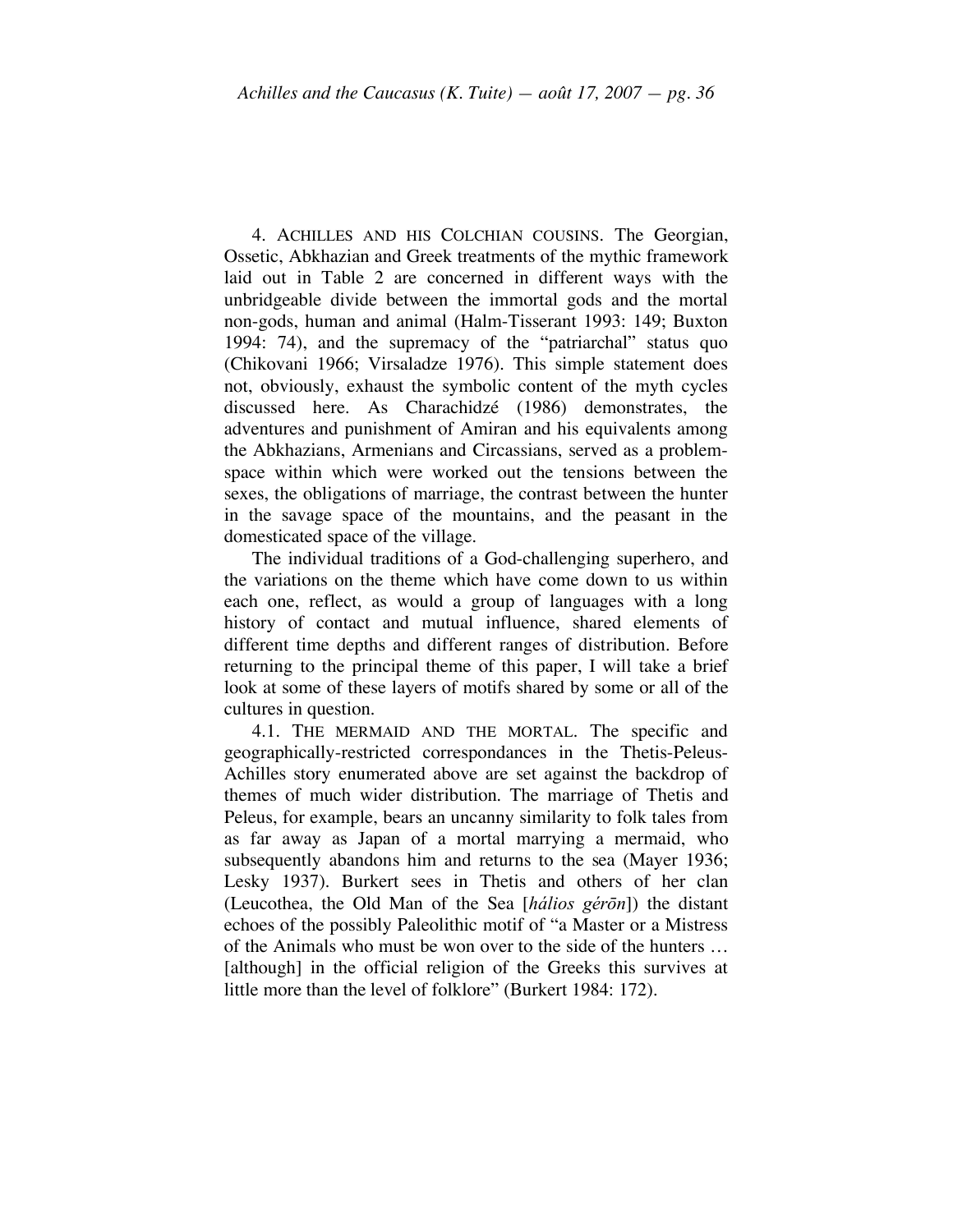4.2. THE BIOGRAPHY OF A HERO. Achilles and his cousins from the other side of the Black Sea share many of the features of mythical heroes from around the world: semi-divine origin, abandonment at birth, youth spent in a liminal space, choice of everlasting fame over long life (Meletinsky 1991, in press).<sup>37</sup> Several elements characterizing the careers of Achilles and Amiran appear in the cycle of legends featuring the Irish hero Fionn mac Cumhail (Finn MacCool), for example, though their sequence and distribution among the members of his lineage are not always the same. Fionn's father, Cumhail, secretly wedded the daughter of a king who had received, from the mouth of a Druid, the prophecy that his daughter's son would overthrow him. Cumhail died before his son was born, and the child was "reared in the wilds, where, while still a child, he strangled a polecat and had other adventures." The written accounts and folk ballads link Fionn with several shape-changing women, including Saar (Sedb), the mother of his son Oísin (Ossian), "whom a Druid changed into a deer. Spells were laid on Fionn to marry the first female creature whom he met, and this was Saar, as a deer..." (MacCulloch 1918/1964: 164-168).

4.3. THE ANCIENT NEAR EAST AND THE AEGEAN. Archeological evidence — most notably Mesopotamian cylinder seals excavated in mainland Greece and the islands — indicates contact between the Aegean world and the Near East since at least the early Bronze Age (Crowley 1989; Lambrou-Phillipson 1990). While contact most likely was interrupted during the Dark Ages, Burkert (1992) argues for an "orientalizing period", marked by an intensive renewal of Eastern influence, in the Homeric epoch (roughly 750-650 BCE). The art of writing, which had been lost in mainland Greece after the fall of the Mycenean civilization, was reintroduced at this time from the Semitic world. The epics of the

<sup>&</sup>lt;sup>37</sup>Stories of this kind clearly have an ineluctable appeal, at least to certain audiences working through the often difficult and conflict-ridden stages leading toward adulthood (perhaps the ancient counterparts to the consumers of Hollywood action films and interactive video games? One is reminded of Bettleheim's celebrated theory on the eternal appeal of folktales).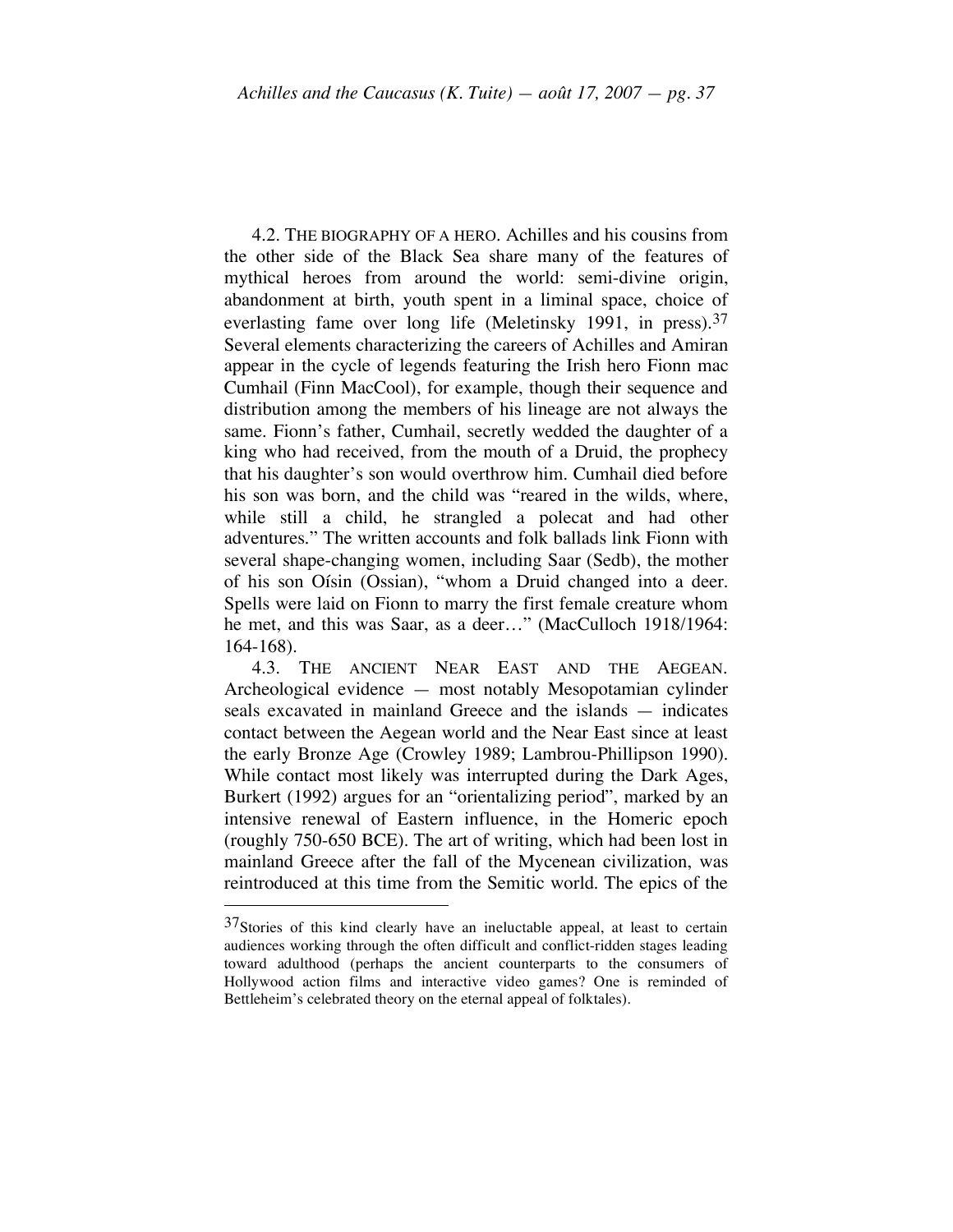Archaic Period, written in the context of this lively interchange with the Near East, indicate some degree of familiarity on the part of Greek writers, not only with motifs of Anatolian and Mesopotamian origin, but even with Near Eastern narrative style and form (Auffahrt 1991: 131-140; Burkert 1992: 88-127). 38 The battle between Achilles and the river Scamander in *Iliad* 21 — to which we return below  $-$  has been compared to the deluge scene from the Akkadian epic of Atrahasis (c. 17th c. BCE): the personified waters spew dead bodies onto the land, bellowing like a steer; both accounts are "nach altorientalischen Drachenkampfmuster stylisiert" according to Auffarth (1991: 136).

Of particular relevance are the oft-noted parallels between Achilles and Gilgamesh, the hero of the widely-diffused Mesopotamian epic that bears his name.<sup>39</sup> Both were invincible warriors, of partly divine, partly human origin.<sup>40</sup> Both forged a bond of love and comradeship with a fellow warrior, who in a sense died in their place: Patroclus was killed by Hector while wearing the armor of Achilles, who was still refusing to fight alongside Agamemnon (*Iliad* 16). After Enkidu and Gilgamesh kill the Bull of Heaven sent against them by Ishtar, the god En-Lil decrees: "let Enkidu die, but Gilgamesh must not die" (*Gilgamesh* VII.6).

The deaths of their friends provoke a reaction of grief and rage

 <sup>38&</sup>quot;Ein Vergleich altorientalischer Epik mit der frühgriechischen zeigt erstaunliche Gemeinsamkeiten … in der formalen Gestaltung, in der Verwendung typischer Szenen und in einzelnen Erzählmotiven" (Auffahrt 1991: 133).

<sup>&</sup>lt;sup>39</sup>The Epic of Gilgamesh, which dates back to at least 2000 BCE, was translated into many of the Near Eastern literary languages of the Bronze Age. "By some route or other, the name Gilgamos even penetrated into Greek literature" (Burkert 1992: 33).

 $40<sub>In</sub>$  some Sumerian texts of c. 2000 BCE, Gilgamesh is said to be the brother of King Shulgi of Ur, and son of the zoomorphic goddess Ninsun 'Lady Wild Cow' and the hero Lugalbanda (*Gilgamesh* I:240-241; Kovacs 1989: xxiiixxviii; D'jakonov 1977: 331). The parallel with Achilles' and Amiran's parentage is remarkable, and needs to be looked into further.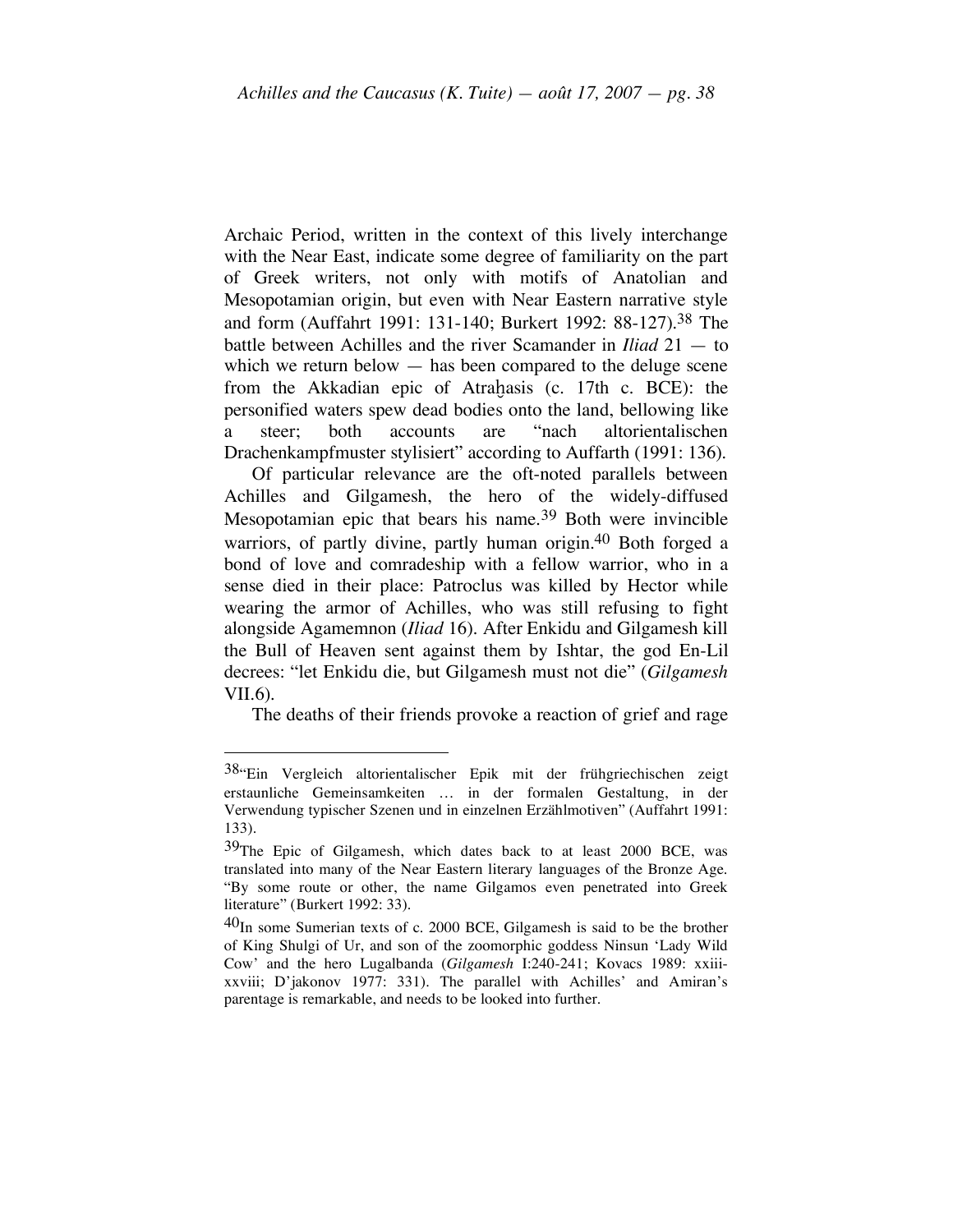in Achilles and Gilgamesh, followed by the inquiry into the sense of the human condition which forms the heart of both epics. In the end, the Mesopotamian and Greek heroes, despite their semi-divine pedigrees, accept their humanness, and the mortality it entails. The lessons derived from these two quests for immortality are different, though the difference is essentially one of highlighting particular consequences of the human condition. The *Iliad* foregrounds the quest for 'incorruptible fame' (*kléos áphthiton*), as the only hope for anything approaching the immortality of the gods. This twoword expression can be reconstructed as a key formula in the Proto-Indo-European poetic vocabulary (Schmitt 1968), and as an integral part of early IE ideology.41 The *Epic of Gilgamesh* places particular emphasis on what human beings make of their life before death, and in particular on their development as members of society. In view of what Charachidzé's study of the Amiran cycle revealed about the tensions between savage freedom and civilized constraint in the imagination of the traditional Caucasian male, the representation of social development in *Gilgamesh* merits a digression here.

Enkidu, of course, is a marvelous example of humanization in its most literal form. When he is first spied by a hunter, he is living in a state of nature: " His whole body was shaggy with hair … He knew neither people nor settled living, but wore a garment like Sumukan<sup>42</sup> ... He ate grasses with the gazelles"  $(1.86-91)$ . Along with other aspects of human intercourse, Enkidu is untouched by

 $11$ The fostering of belief in post-mortem reward through good reputation may have contributed to keeping the violent impulses of warriors directed toward external enemies, and not against the structures of IE society itself (Lincoln 1987: 4-15). The quest for undying fame is by no means absent from the Gilgamesh epic, though it does not receive the same degree of emphasis, nor is it expressed the same way. On returning home empty-handed from his search for immortality, Gilgamesh tells the ferryman Urshanabi to inspect the solid wall encircling the city of Uruk, which he had built (XI.310-319). The implication is that the wall at least will remain as a testament to him after his death.

 $42$ Sumukan = "God of wild animals" (Kovacs 1989: 6); "Gott der Jagd" (D'jakonov 1977: 336).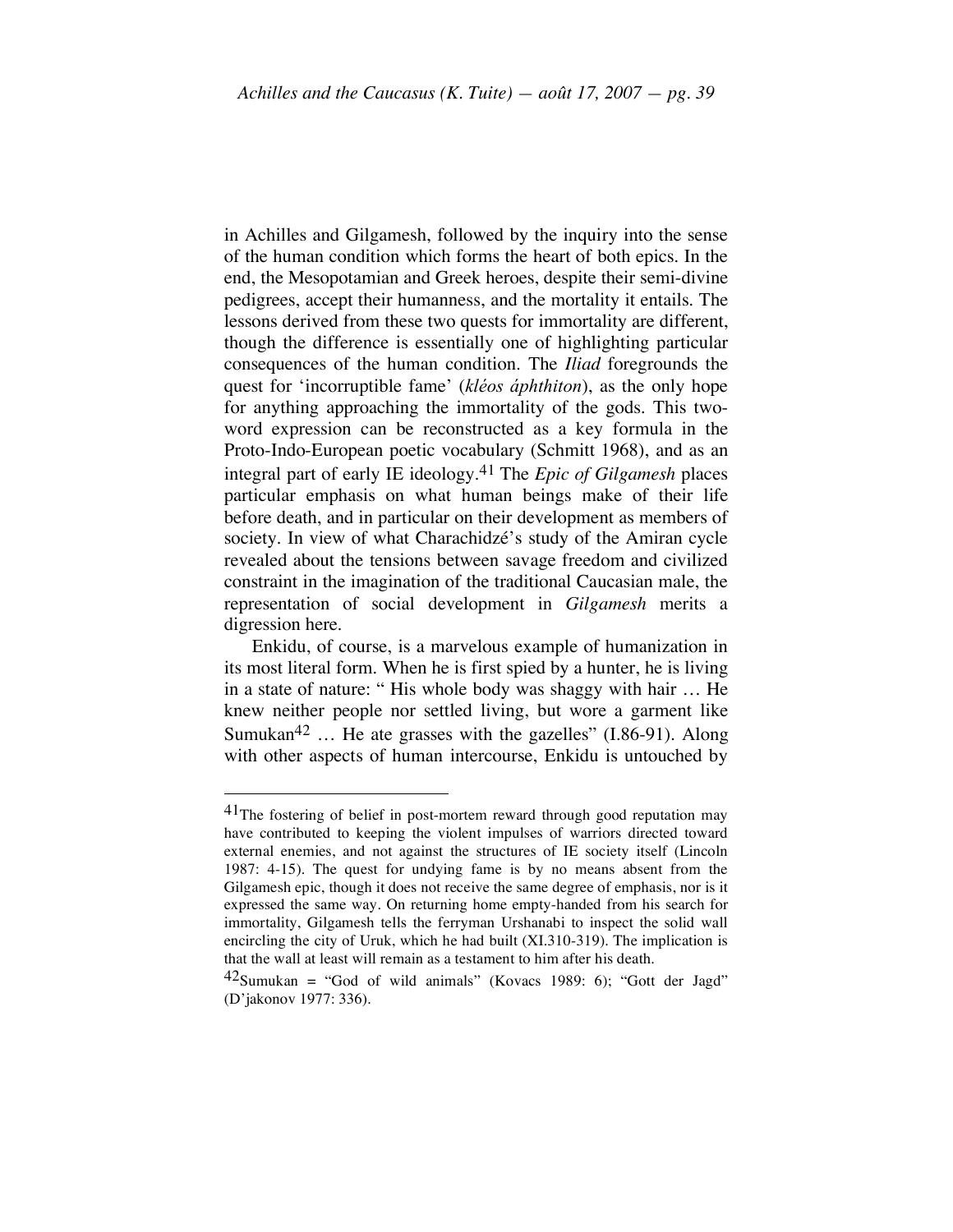sexual contact. The hunter who first discovered him returns with a 'harlot' named Shamḫat, who spends a week mating with Enkidu. At the end of this experience, Enkidu returns to his beloved animals, but they run away from him:

*But when he turned his attention to his animals, the gazelles saw Enkidu and darted off, the wild animals distanced themselves from his body. … Enkidu was diminished, his running was not as before. But then he drew himself up, for his understanding had broadened.* (I.178-184)

The civilizing process has already begun (Tigay 1982: 198- 213; K'ik'nadze 1976: 161-183). 43 Shamḫat leads Enkidu to the city of ramparted Uruk, where the former wildman learns to eat and drink like a human, and even to dress like one. The clothes make the man:

*He splashed his shaggy body with water, and rubbed himself with oil, and turned into a human. He put on some clothing and became like a warrior(?). He took up his weapon and chased lions, so that shepherds could rest at night.* [from the Old Babylonian version (Kovacs 1989: 16, note 2)]

Civilization implies not only improved table manners, but more importantly a need — indeed, an obligation — to form alliances. In Shamhat he has found a sexual companion, in Gilgamesh he finds a friend. Yet a new-found awareness of his humanity has come at the price of confronting his mortality, and as he lies dying, Enkidu

 <sup>43</sup>According to D'jakonov (1977: 351) the story of Enkidu is to be read, one might say, both phylogenetically and ontogenetically: It represents the Old Mesopotamian folk-theory of the evolution of human society from savagery to urban civilization, as well as the development of each individual through the stages of socialization, mating, friendship, adult activity, and death.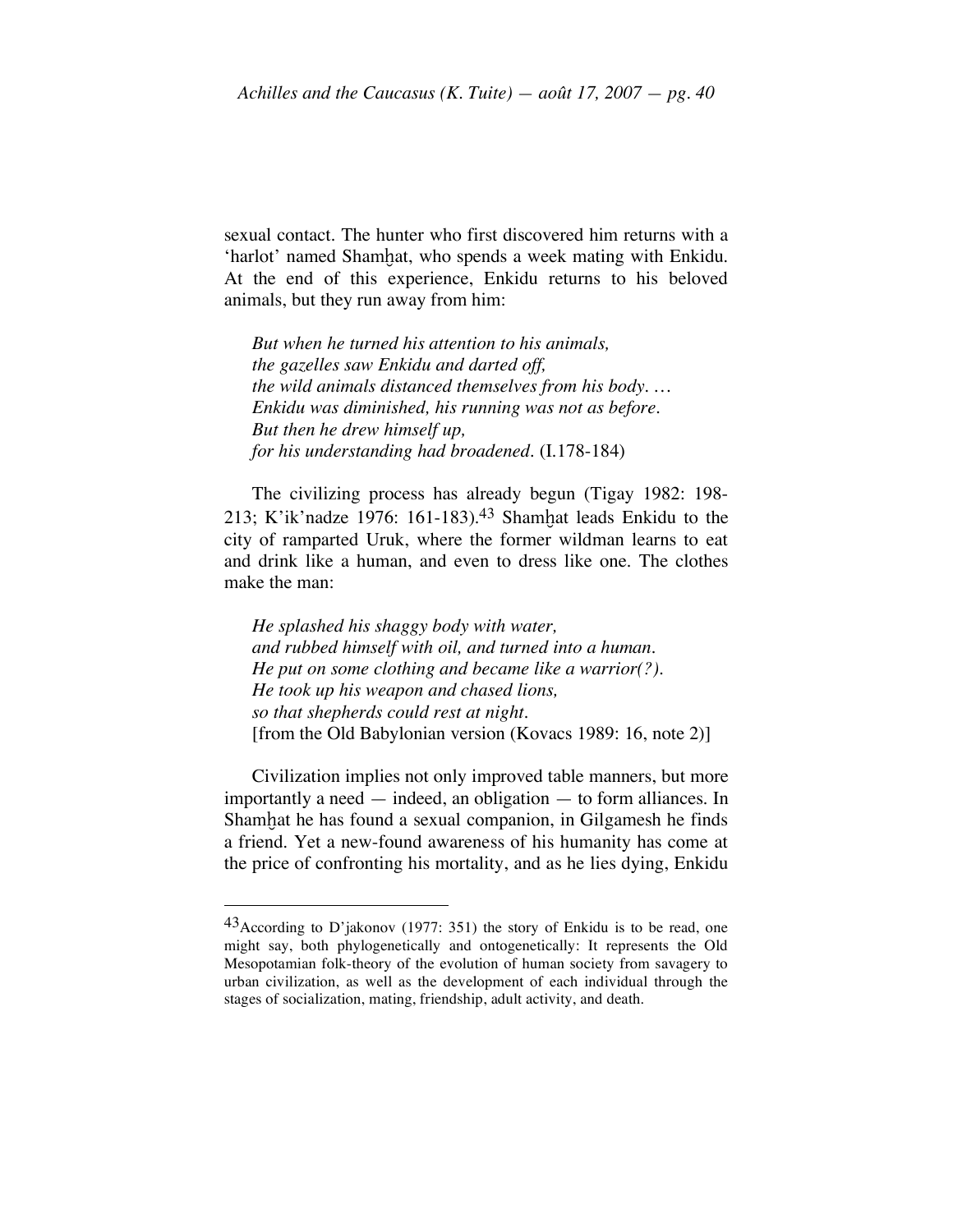curses Shamhat for having lured him away from his garden of Eden (*Gilgamesh* VII.88-121). The god Shamash, however, rebukes him:

*"Enkidu, why are you cursing the harlot, Shamhat, she who fed you bread fit for a god, she who gave you wine fit for a king, she who dressed you in grand garments, and she who allowed you to make beautiful Gilgamesh your comrade?"* (VII.122-128)

whereupon Enkidu relents and changes his curse into a blessing. But the most eloquent summing-up of the ancient Mesopotamian ideology of human destiny, of 'family values', one might say, come from the mouth of Siduri, the tavern-keeper whom Gilgamesh encounters on his search for the secret of immortality:

*"Gilgamesh, where are you wandering? The life that you are seeking all around you will not find. When the gods created mankind, they fixed Death for mankind, and held back Life in their own hands. Now you, Gilgamesh, let your belly be full! Be happy day and night, Of each day make a party, dance in circles day and night! Let your clothes be sparkling clean, let your head be clean, wash yourself with water! Attend to the little one who holds onto your hand, Let a wife delight in your embrace. This is the (true) task of mankind(?)"* (X.iii.1-14) [from the Old Babylonian version (Kovacs 1989: 85, note 1)]

In terms of their portayals of the human condition  $-$  and specifically that of the male half of humanity — the Mesopotamian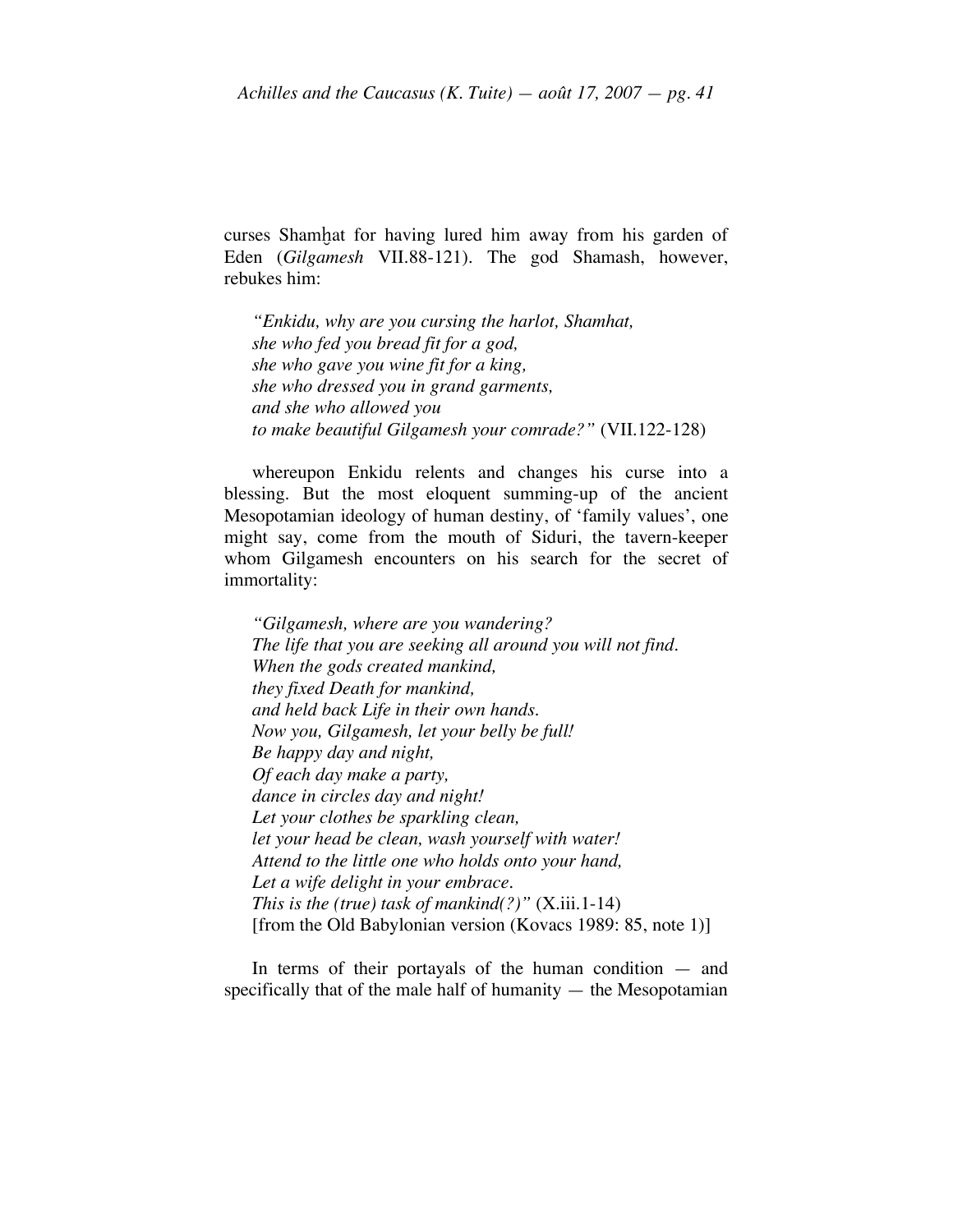and Caucasian epics, focusing upon the situation of the man before his death, differ notably from the Indo-European hope for incorruptible fame conveyed by the Homeric poems. The latter doctrine is furthermore embedded in the distinctly IE ideology of three social functions — perhaps realized as distinct classes: priests, warriors and food-producers (Dumézil 1992; Littleton 1982) — with the corresponding need to harness the aggressive activity of the warrior class. On the other hand, the epics of Gilgamesh and Amiran reflect fundamentally opposite perceptions of women as partners of men. During his career as an itinerant warrior, Amiran shows little interest in women as anything other than pretexts to do battle, but this indifference turns to overt hostility during his imprisonment in the mountain. As was expressed in the final episode of the Svan myth cited earlier, should Amiran escape, it is feared he will wipe the earth clean of 'blacksmiths and the bright-eyed ones'. The text-internal motivation for this destructive misogyny is usually a scene in which a hunter or shepherd encounters the enchained Amiran on the one day each year (or each seven years) when his rocky covering opens, exposing him to the open air. Amiran instructs the hunter to fetch the chain from his hearth, which Amiran needs in order to reach his enormous sword, which he will use to break his chains. He also demands that the man neither speak nor turn back while doing this. On returning home, the villager is pestered with questions by his wife, who is not unreasonably curious as to why her husband is hauling the hearth chain off to the mountains. He turns to rebuke her, or in some versions, to hit her. By the time he reaches the spot where he saw Amiran, it is too late; the mountain has already closed up again (Charachidzé 1986: 120-123). While on the face of it this is a rather feeble pretext for the destruction of an entire gender, Charachidzé has demonstrated that the Amiran cycle is embedded in a dominant ideology which portrays women as impure, dangerous and of demonic origin (Charachidzé 1968; Tuite 1993). By contrast to early-20th century Transcaucasia, the image of gender relations reflected in the Mesopotamian epic composed five millenia earlier is one of cooperation rather than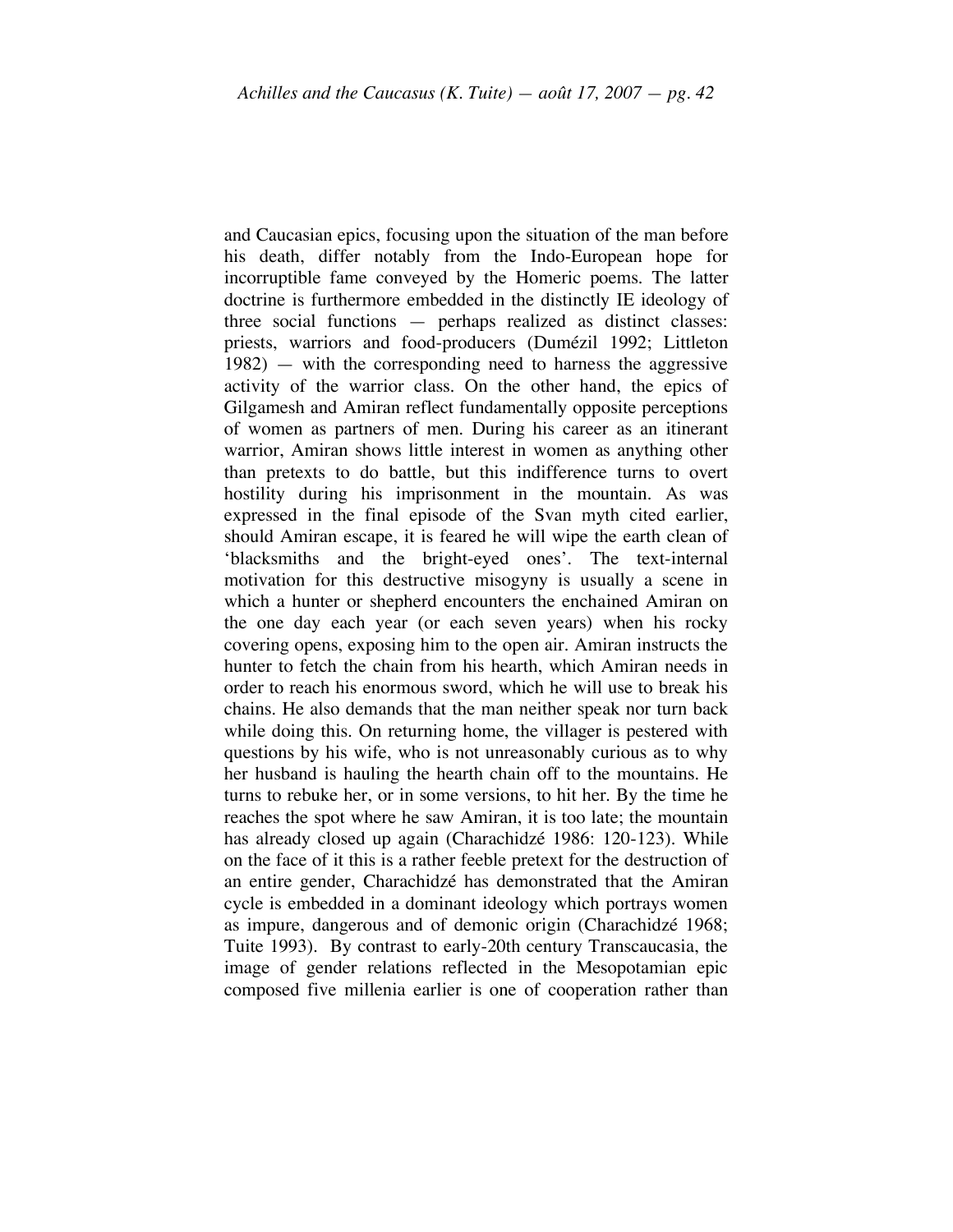hostility. Although society in both contexts demands that men renounce their dreams of license and one-sided exploitation, the message of *Gilgamesh* is that by foresaking the state of nature one attains wisdom and a superior form of happiness; underlying the Amiran cycle and related texts is at best a grudging acceptance of the constraints of social reciprocity and the concomitant obligation to enter into contact with impure, dangerous women — as long as they don't get too close, too often.

4.4. IE WARRIOR-INITIATION MOTIFS. The early Indo-Europeans, unlike their Near Eastern, Old European and Caucasian neighbors, institutionalized violence as the primary function of a distinct social class. The accession of an adolescent to the status of adult warrior was marked by initiation rituals of different sorts, some of which can be reconstructed on the basis of comparisons of the traditions of widely-flung IE peoples. One of the strangest of these — one that seems almost comic from a modern perspective — was the presentation of the initiand before a monstrous mannequin, which he was forced to attack (Dumézil 1985: 215- 229). 44 The myths and legends from which the mannequin ritual was reconstructed all feature a confrontation between a hithertoinvincible hero and an inert massive object of some kind, which pins him beneath its enormous weight, or which cannot be moved, despite the hero's superhuman strength.<sup>45</sup> The hero only succeeds in overcoming the inert resistance by appealing to the gods for a supplement of strength. The Amiran cycle contains a comparable confrontation between an immobile object and an irresistible force, along with numerous other episodes and symbols which can only be explained as borrowings from early IE warrior-initiation traditions (Charachidzé 1986: 25-61). Archaic Greek civilization,

 $44\degree$ Were he able to summon up the necessary courage to do so, he discovered that his seemingly ferocious and formidable opponent was only a joke, with the implicit lesson that all of his future (non-IE) enemies would be no more formidable than this dummy" (Lincoln 1987: 12).

<sup>&</sup>lt;sup>45</sup>The best-known IE examples are from the antipodes of the IE world: Scandinavia (∏órr crushed beneath the foot of the stone monster Hrungir) and India (Indra vs. Vrtra "Resistance") (Dumézil *loc. cit.*).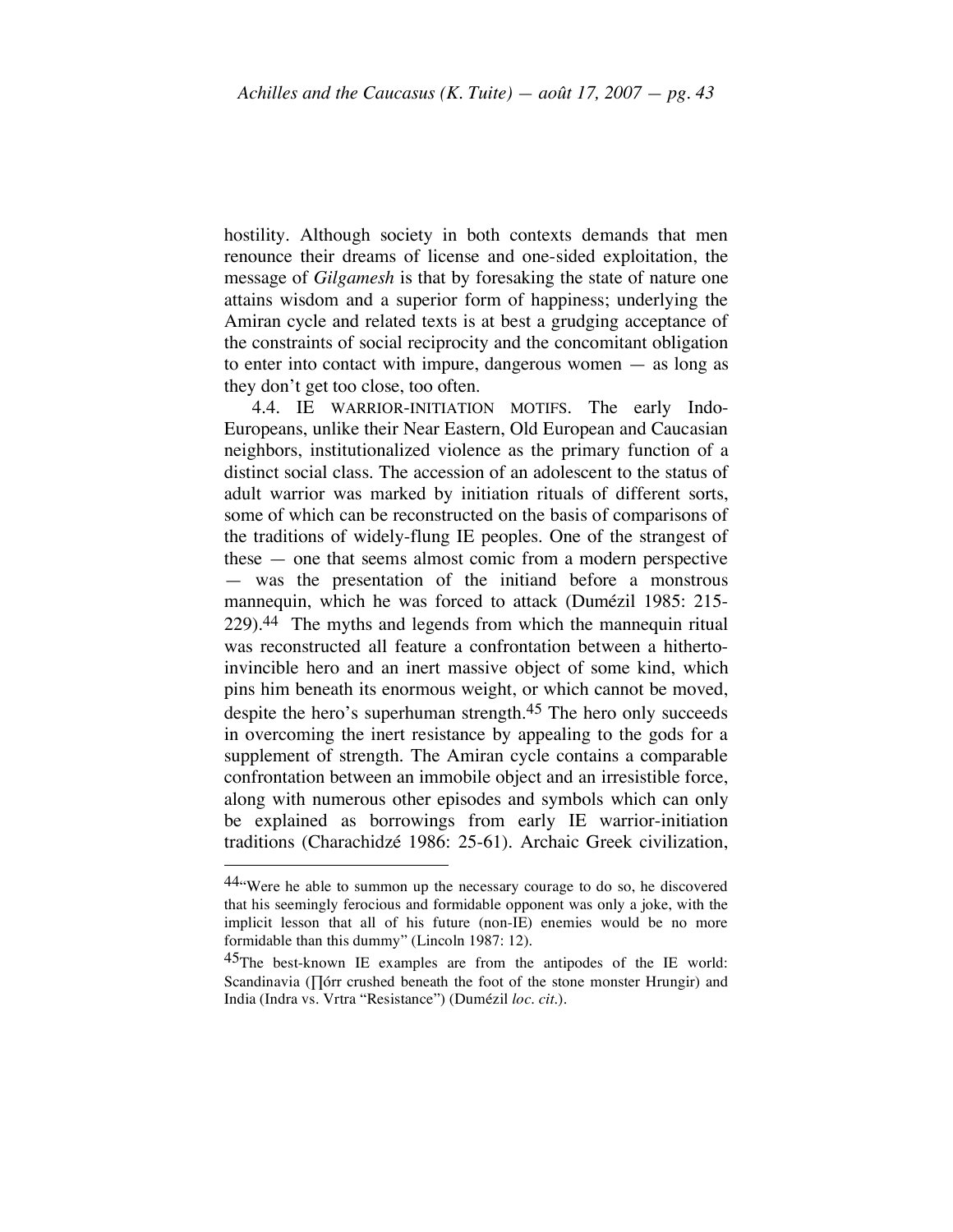despite the heavy influence it underwent from various non-IE cultures of the Near Eastern and Aegean worlds, has managed to preserve some initiation-related symbolism of common IE origin, a few of which, I believe, are to be found in the biography of that most exemplary of Greek warriors, Achilles. I will only discuss those which are also attested in the Caucasus.

*(i) The inert mass.* In search of an adventure, Amiran hears of a giant named Ambri (or Andrerob), who is said to have extraordinary strength. Amiran goes in search of him, but finds him already dead, his corpse loaded into a wagon which twelve yoke of oxen can barely move. One of the giant's massive legs is hanging over the side of the wagon and dredging a furrow in the ground. Ambri's mother asks Amiran to set the leg back in the cart, but despite his heroic strength, Amiran cannot even budge it. He sinks into despair at this failure, until God takes pity on him and grants him the muscle power to do the job (Chikovani 1966: 90-91; Charachidzé 1986: 50-51; Nizharadze 1962: 150-161).

A possible parallel in the *Iliad* is Achilles' confrontation with the River Scamander in Book 21. The river, angry at Achilles for having clogged its waters with Trojan corpses, overflows its banks and rushes after him, putting him to flight. Achilles, for the first time in his career forced to flee from an opponent, appeals to the gods for help, and Hephaistos sends fire to subdue the river and burn up the corpses. While the river is not exactly inert in this scene  $-$  indeed, it is the manifestation of a deity  $-$  it attacks Achilles in the form of a huge rolling wave, that is, as a mindless natural force rather than as a personified being.

*(ii) Death and revival.* The symbols of death, especially suicide, and subsequent return to life are featured in the initation rituals of cultures around the world. In an incident recorded in the majority of Amiran legends, the superhero and his two halfbrothers face the innumerable demonic host of the King of the Kadzhis. By the time Amiran succeeds in slaying the king, his two brothers lie dead by his side. Crushed by despair at the sight of their bodies, he seeks to kill himself, but, as in the case of Ajax, this can only be effected by striking his one vulnerable spot (leg or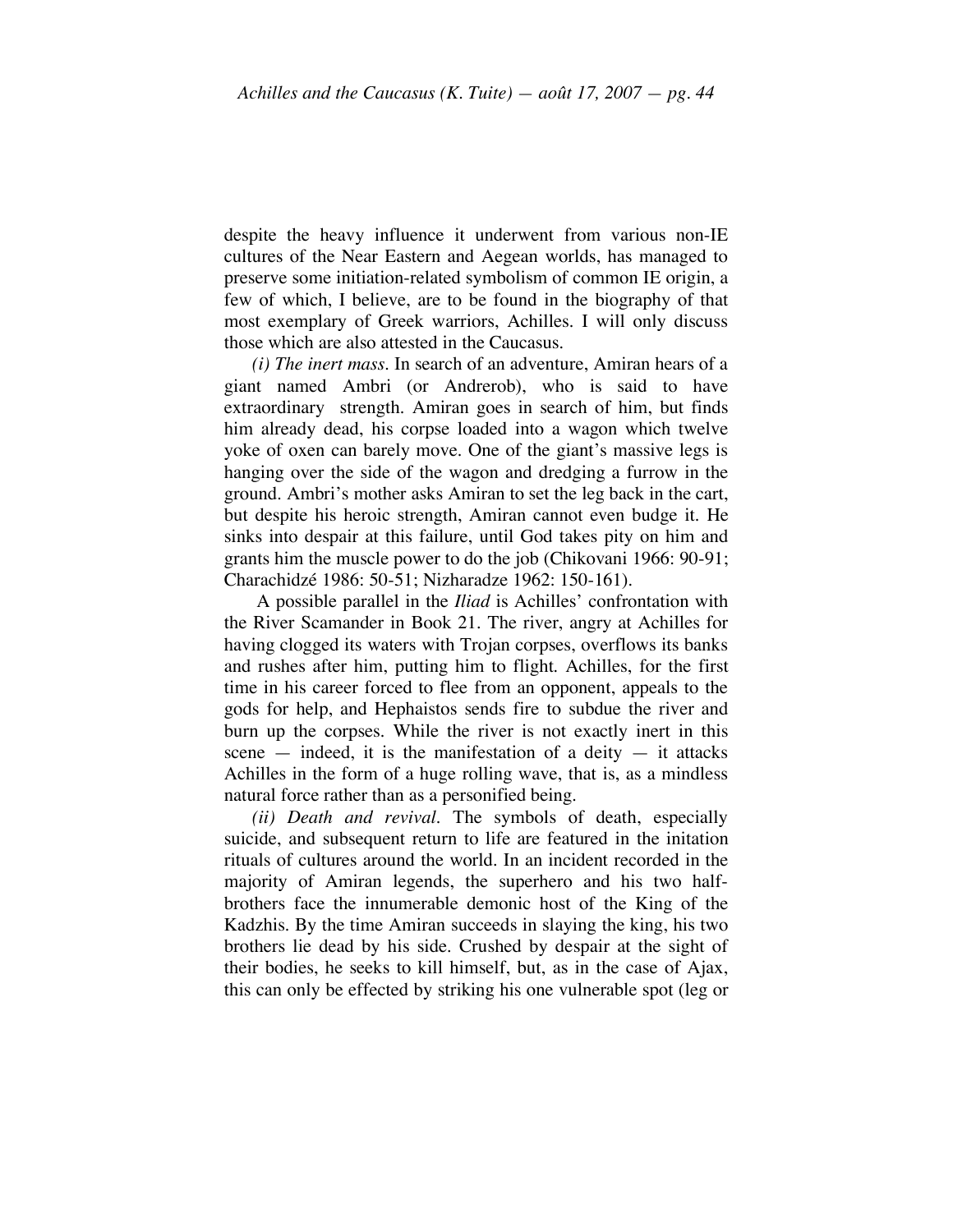little finger). The Kadzhi princess, whom he has just won as a battle prize, revives him and his brothers with an herbal medicine, 46 after which he is stronger than ever (Chikovani 1966: 103).

The imagery of death and rebirth is a well-known feature of ancient Greek rites of passage (Dowden 1989; Halm-Tisserand 1993; Bonnechère 1994), but there is no mention of this motif in the biography of Achilles, save for one curious incident. When Achilles takes on the Amazon queen Penthesileia, who has come to fight alongside the Trojans, the principal sources describe the outcome as a simple victory for Achilles. According to a couple of minor sources, things were not so straightforward: After a hard fight, she kills him, and his soul descends to Hades. Thetis implores Zeus to release her son, which he does. Achilles comes back to life, kills Penthesileia, and returns to the underworld (Escher 1893: 236; Schwenn 1940).

*(iii) Casting one's hair upon the waters.* An odd motif appearing in the *Iliad* and in the Ossetic tale of Batradz might reflect an Indo-European rite of passage. The newborn Batradz, his body of white-hot steel, straightaway plunges into the depths of the sea to cool off, and remains there throughout his early childhood. Satana coaxes him onto dry land by a clever ruse: She has Uryzmæg receive a haircut on the seashore. Batradz, who has never seen such a thing, rises up from the depths and asks to have his hair cut too. The Narts do so, throw the hair into the sea, and by this means Batradz is prevented from returning to his watery home.

The motif of sacrificing hair to a body of water appears in the *Iliad* as well (23.142). Achilles sacrifices in honor of his friend Patroclus a lock of his hair which had been intended for the River

 $46$ She kills a mouse whom she caught licking Amiran's blood. The animal's mother appears bearing the leaves of a mysterious plant, with which she revives her child. The princess uses the same herb to resuscitate Amiran and his brothers. In a Chechen variant of this motif, a snake plays the role of the mouse (Dalgat 1972: 160-161). Apollodorus recounts a story remarkably similar to the latter version: a certain Polyidus discovers a secret life-restoring herb from observing how one snake revived another he had killed (*Library* III.iii.1).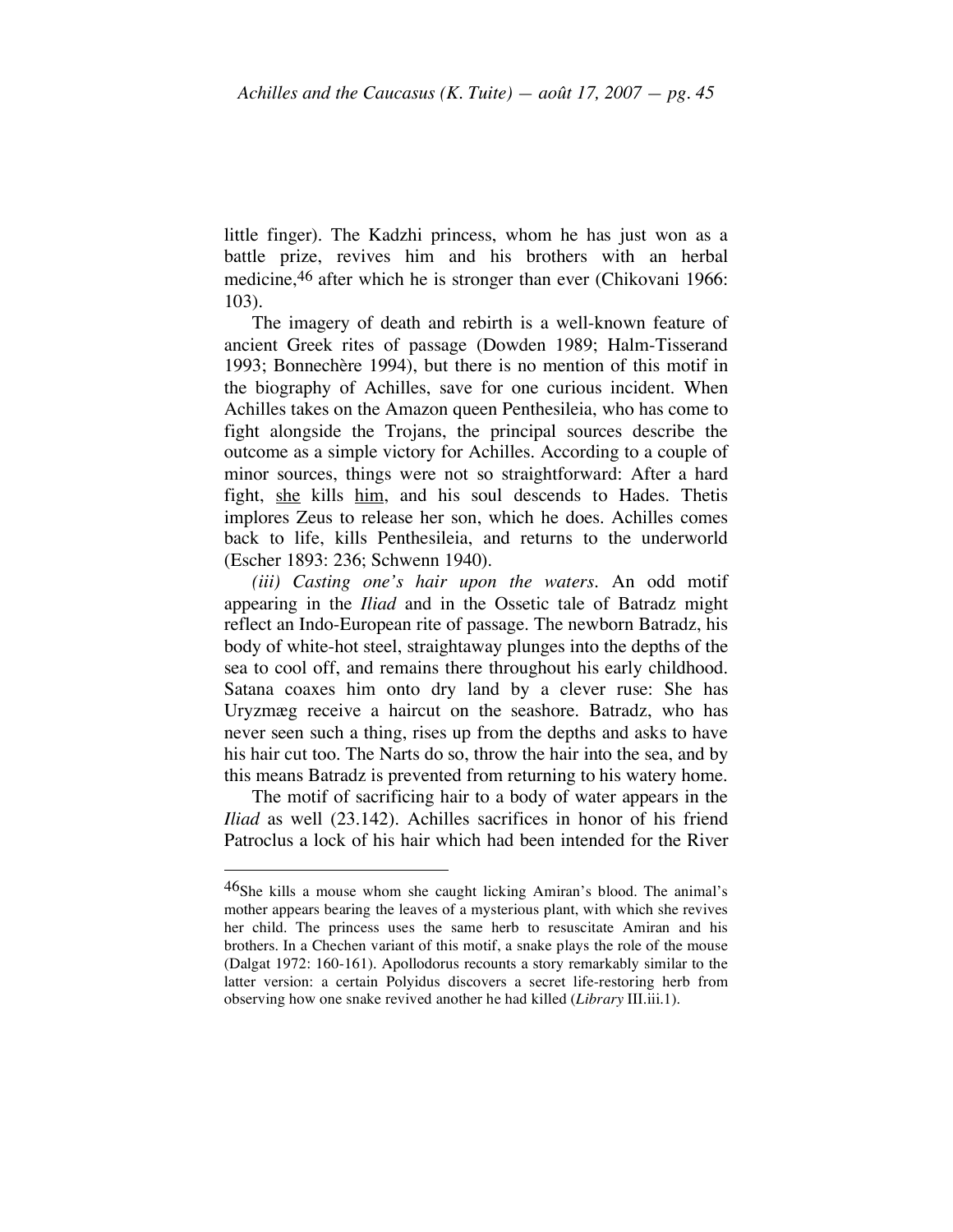Spercheios on the occasion of his safe return from Troy. (By this point in the narrative, of course, Achilles knows he will not return alive from the war). In view of the abundant initiatory symbolism in the stories of Achilles and his Caucasian counterparts, one wonders if this rite of tonsure is yet another mark of the transition from childhood to adulthood. The adolescent cuts his or her long hair, a symbol in many cultures of youth and unconstrained liberty, and sacrifices it to the waters as a sign of separation from nature and acceptance of the strictures of adult status.

*(iv) A Caucasian 'Trojan-horse' motif?* Several myths and legends from separate regions of the Caucasus employ the motif of a divine, or at least superhuman, hero wrapping himself in the carcass of a cow or horse in order to enter the otherwise impregnable fortress of a redoubtable enemy. The Ossetic and Abkhazian corpora of Nart legends include the story of a hero, either Soslan (in the Ossetic version) or Patraz (= Batradz, in the Abkhazian recension), laying siege to the fortress of an adversary who refused to deliver a woman he had promised to give in marriage. After all attempts to enter the castle fail, the hero resorts to a ruse which requires him to slip inside a dead cow: Soslan does this in order to feign death and putrefaction, thus luring his enemies into a trap; Patraz wraps himself in a cow skin and then has his men launch him like a projectile behind the walls, the skin presumably cushioning the impact. In both cases the trick works, and the Narts take the fortress. The Georgian mountaineers of Khevsureti work the motif into a rather different context. In an important myth relating to the establishment of religious practices and the institution of marriage, an army of deities led by Giorgi (St. George) lays siege to the fortress of the Kadzhis in the subterranean land of the dead. Their attempts to break through are in vain, until Giorgi "slips into the cadaver" of a dead horse, and thus succeeds in entering the fortress. The deities sack and burn the castle of the Kadzhis, returning to the surface with cups and plates of silver, metal-working tools, and the three Kadzhi princesses Ashekala, Mzekala and Samdzimari, the last of whom becomes the divine partner of Giorgi (Charachidzé 1968: 520-530).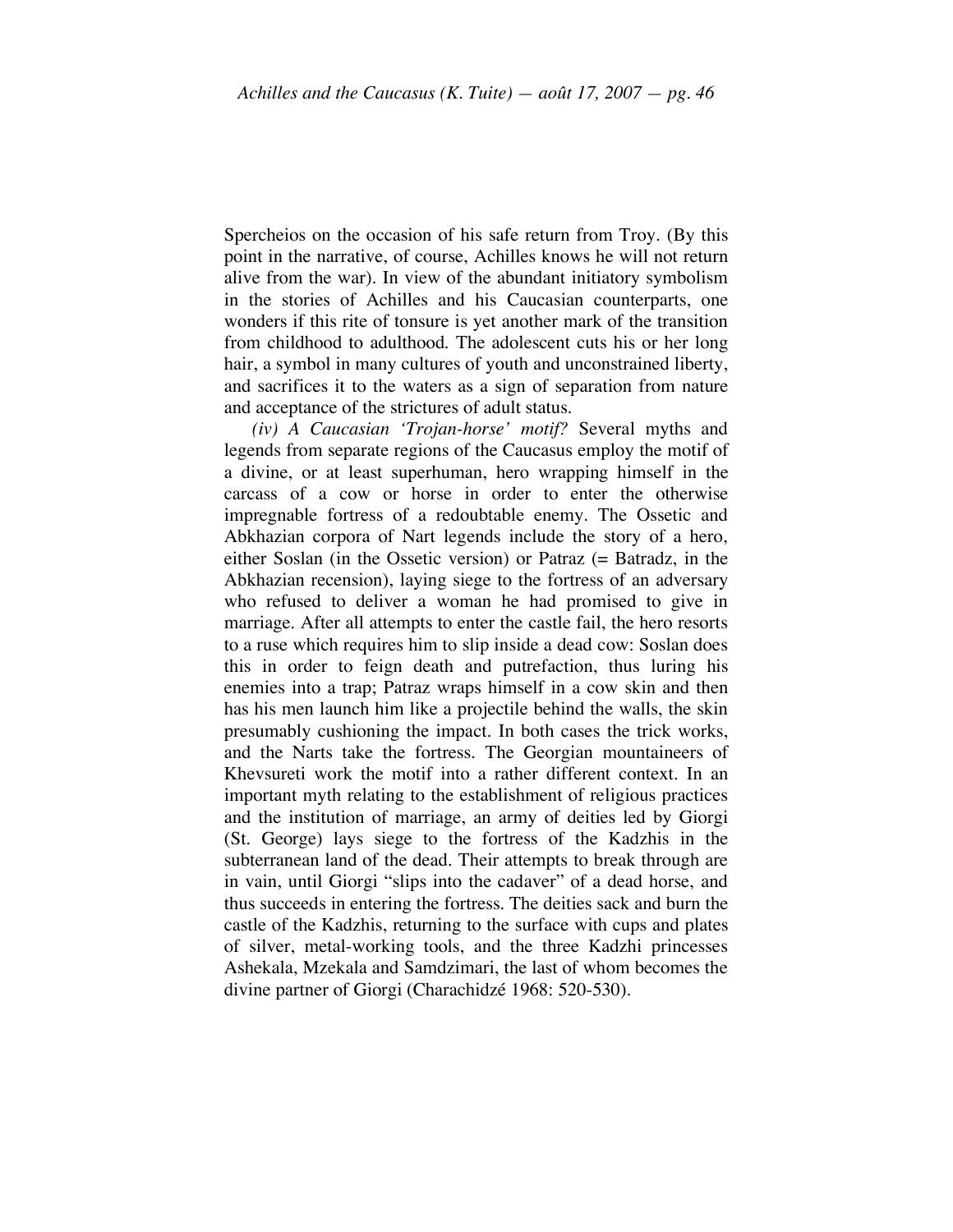Abaev (1963) was struck by the resemblances between these legends and the Homeric account of the Trojan War: the besieging of an impregnable fortress in order to recover a woman; the use of a trick involving entering an animal cadaver (of which the artificial Trojan Horse is a distinctly Greek, and perhaps literary, transformation) in order to break through; and even the death of a Patroclus-like companion of the hero.<sup>47</sup> He traced both the Homeric and Caucasian traditions to an ideologically-charged ancestral myth affirming the preeminence of shaman-priests over warriors. (Abaev relates the animal-carcass motif to legends recorded in Central Asia of shamans doing battle in the shape of animals). Dumézil (1978: 273-282) remained unconvinced by Abaev's arguments; I find them sufficiently interesting, especially in the context of the parallels presented here, to merit reconsideration.48

5. CONCLUSION. In view of the strong similarities among the attributes and motifs attaching to Achilles, Amiran, Batradz and Tswitsw, as well as the evidence amassed by Charachidzé in his comparison of the Prometheus and Amiran myths, I hypothesize that the traditions preserved in ancient Greece and early 20thcentury Georgia, Abkhazia and Ossetia are derived from a common source, a mythic framework centered upon a character I will call 'Proto-Achilles'. The principal elements of the Proto-Achilles symbolic cluster, as I have reconstructed it, are as follows:

 $47<sub>In</sub>$  the Nart versions a young man is fatally wounded while trying to throw rocks down from a mountain overhanging the fortress, and Soslan's attempt to resuscitate him is foiled (Dumézil 1978: 273). In the Khevsurian myth of the campaign against the Kadzhis, Giorgi is accompanied by a human shaman, who must undergo a temporary physical death so that his soul can descend to the underworld (Charachidzé 1968: 525).

<sup>&</sup>lt;sup>48</sup>One potentially fruitful approach to exploring the role of the Trojan-Horse motif in earlier forms of the myth is to set it in juxtaposition to the accounts of the birth of the semi-divine hero: his conception by a theriomorphic goddess, and, in the Georgian Amiran cycle, the completion of his gestation in an animalskin incubator. I hope to return to this matter in later work.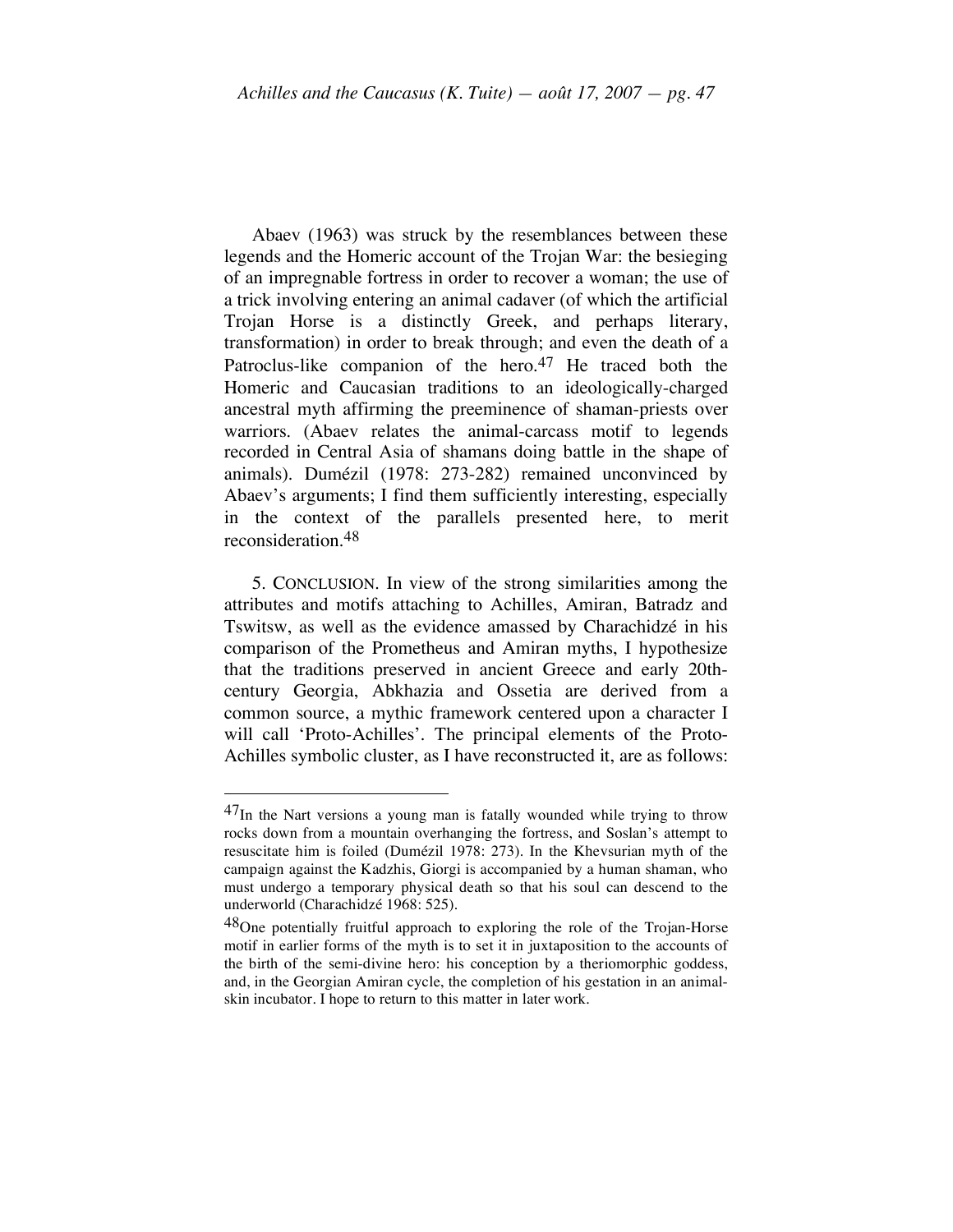Proto-Achilles is born from the union of two individuals representing two very different worlds. His mother's people dwell in nature, outside of and either above (mountains) or below (sea) the spaces domesticated by humans. They are an ancient race, largely female in some traditions (e.g. the Nereids and the Dæls), with an economy based on herding, hunting or fishing, ignorant of agriculture (and perhaps even of fire), but immortal. The Abkhazian legends of the Ats'ans go even further, depicting a golden age without night, cold, illness, or death. Their relationship to the supreme deity, the male celestial sovereign I have referred to as "God" throughout this paper, is problematic: In one way or another they present a threat to his dominion or a challenge to his amour-propre.

It was mentioned earlier  $(\S 3.1.1)$  that the goddess of game animals stands in opposition to a divinity named after St. George, who functions as the patron of men who exploit the riches of nature. His patronage of the male gender can take on a more generalized character as well. A Georgian legend recounts how he "rewards" a woman by changing the sex of her newborn child from female to male (Charachidzé 1986: 178). Ossete women do not participate in festivals in honor of their St. George, Wastyrdji, nor even speak his name, substituting the expression *lægty dzuar* "god of males" (Kaloev 1991c).49 While St. George and God are certainly distinct characters in the indigenous Caucasian pantheons, their functions overlap to the extent that both take a particular interest in the affairs of men, rather than those of women (Charachidzé 1968). In the context of the Amiran cycle, it is to be noted that Svanetian texts credit the finding and naming of Amiran to either "Christ God" (*krisde yermet* (Davitiani et al 1957: 257)) or St. George ( $\check{\zeta}$ *g* $\check{\sigma}$ *ræg*).

The father of Proto-Achilles is a mortal, a hunter intruding upon the domain of the goddess. As a man sojourning in the wild

 $49A$  similar taboo has been described in Khevsureti (northeast Georgia), where women refer to St. George of Qaqmat' as "my husband's (or father's) deity" (K'ik'nadze 1996: 221).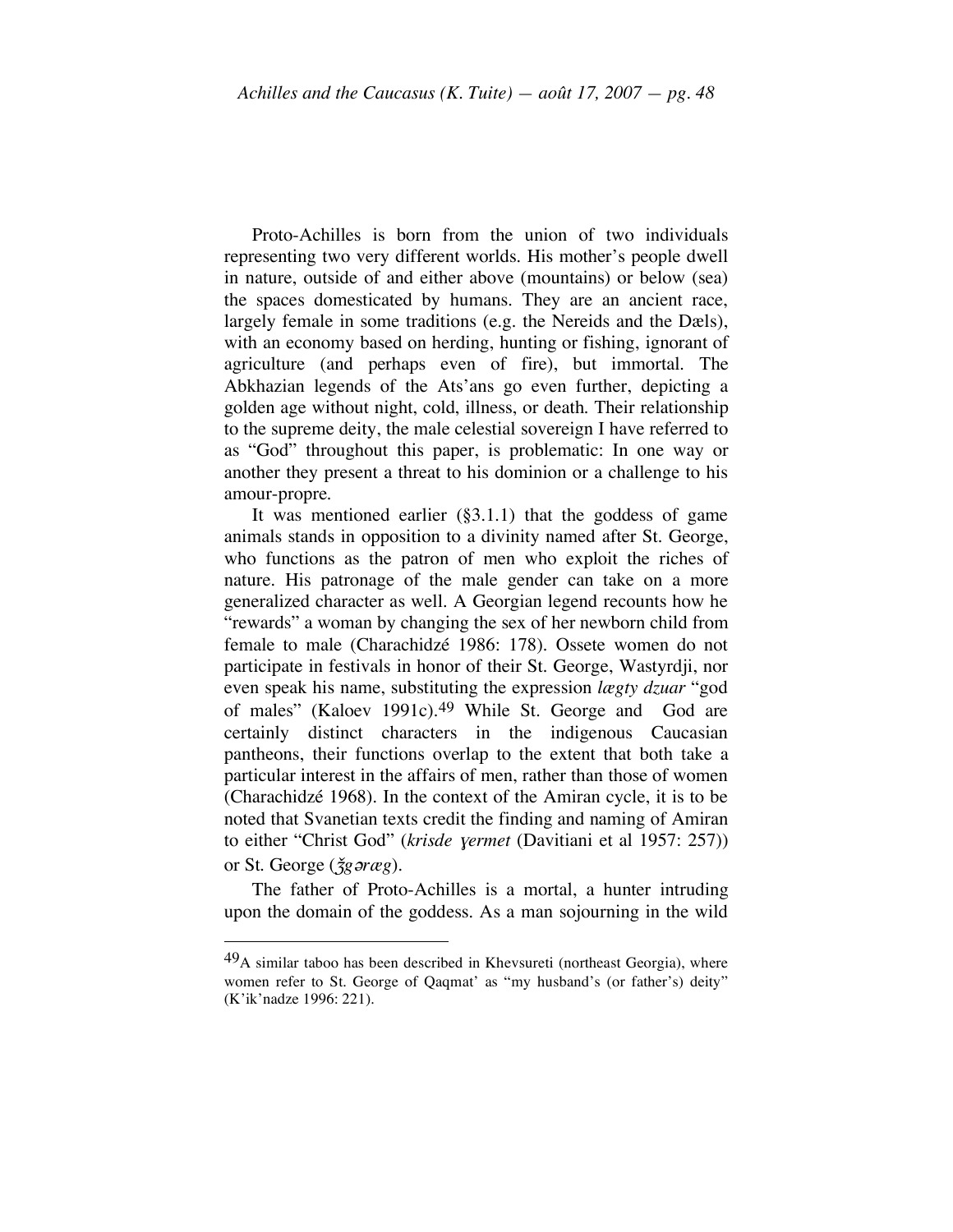for purposes of exploitation he is under the sponsorship of the patron of males, this being the supreme deity and/or a 'St. George' equivalent. (In the Greek account Zeus is Peleus' grandfather, and it is he who chooses the latter to be the mate of Thetis). The hunter gets the goddess pregnant, but through a careless or rash action intruding on her immortalization of the child, refusing to leave Dæl's cave before his wife finds them, allowing her to be humiliated — causes the child to be thrust into the world, or even ripped prematurely out of the maternal womb, before he can fully become his mother's son. Because of this original sin, so to speak, Proto-Achilles is caught between the fundamentally different worlds of his parents: deprived of immortality, he wanders in the savage spaces, living off their riches, but neither dwelling in harmony with nature as his mother's people do, nor leaving it, bearing meat or wood back to the village, as men do.

By the end, the semi-divine hero has wrought destruction upon all within reach, including nature itself; Amiran leaves nought but "three blind ogres and three oak trees". The final punishment serves both to reinforce the sovereignty of the supreme divinity, and the world order he represents, in which men have dominion over nature, but dare not aspire to be the equal of God. The texts analyzed here are the products of countless elaborations and appropriations over the centuries, having been utilized and contextualized in a slightly different way with each retelling.<sup>50</sup>

 $50$ The reader cannot but be awestruck by the ingenuity and artistry of Homer drawing upon the characteristics of the Thessalian Achilles — his marginality, ambiguity, tragic nature — to create his monumental representation of the Greek heroic ideal, with all of its tensions between glory and shame, short life and incorruptible fame, submission to communal goals and the touchiness of honor (Friedrich 1973; King 1987). Consider the following remarks on the marginality of "Achille, personnage à la fois exemplaire et ambigu, en qui s'inscrivent toutes les exigences mais aussi toutes les contradictions de l'idéal héroïque. Si Achille semble pousser jusqu'à ses dernières conséquences — jusqu'à l'absurde — la logique de l'honneur, c'est qu'il se situe en quelque façon au-delà des règles ordinaires de ce jeu. ... Cet extrémisme de l'honneur fait d'Achille un être en marge, retranché dans la solitude hautaine de son courroux. Les autres Grecs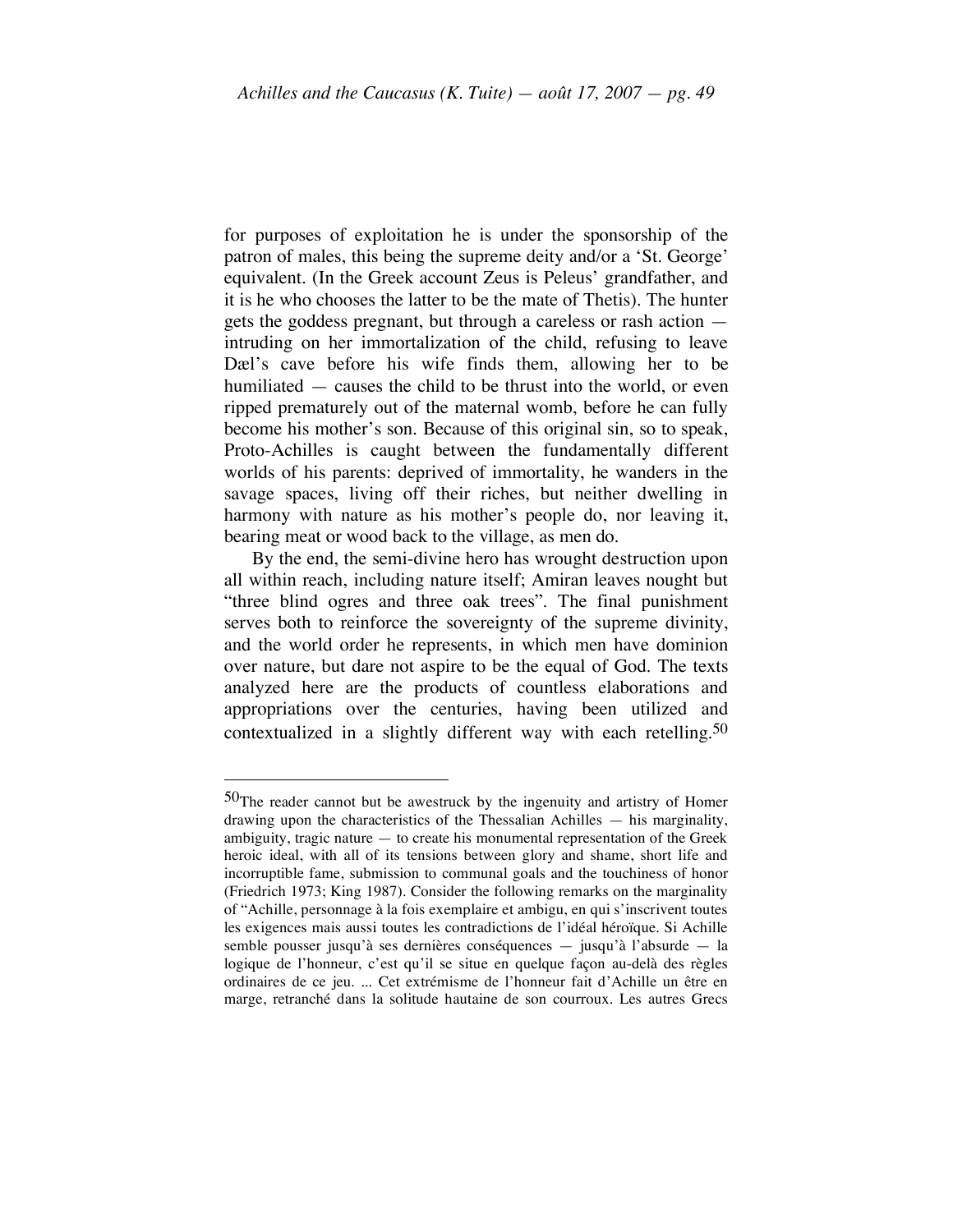Through all this, the distinct traditions discussed in this paper have retained key elements pointing to the ideological content of the proto-myth, and also to its tragic aspect. The boy-child separated from his mother so as to become like his father, dreaming of an unrestrained life in the wild spaces as he is forced to submit to the inevitable demands of social life, cannot help but respond with empathy to the plight of the enchained Amiran, the savage Ats'ans, and the hero of the *Iliad.* How the womenfolk responded is another, and perhaps more interesting, question.

#### **Postscript**

Several months after sending the manuscript of this article to the JIES, I came across three publications of direct relevance to the arguments presented here. The first of these, published over a decade ago, appeared in a Soviet series on Balkan and Slavic studies which regrettably I did not take notice of while researching the Proto-Achilles problem. The other two publications only appeared within the past year.

Just a short while ago, Prof. Aleksandra Aikhenvald of the Australian National University kindly called my attention to a brief paper by V. N. Toporov entitled "K rekonstrukcii Proto-Axilla", which appeared in the 1986 collection *Balkany v kontekste sredizemnomor'ja. Problemy rekonstrukcii jazyka i kul'tury*, ed. V. V. Ivanov, et al., pp 25-37. (Moscow: Nauka, Istitut slavjanovedenija i balkanistiki). Drawing on the remarkable combination of erudite philological analysis and uncanny intuition that is the hallmark of his scholarship (and to varying degrees that of an entire generation of East-European researchers whose work has been regrettably under-appreciated in the West), Toporov undertook an investigation of the prehistory of the Achilles myth which arrived, via a very different trajectory, at results startlingly similar to those reported in my paper. I will not attempt to

condamnent dans cet excès un égarement de l'esprit, une forme de l'Erreur personifiée, de l'Átê." (Vernant 1989: 42-3).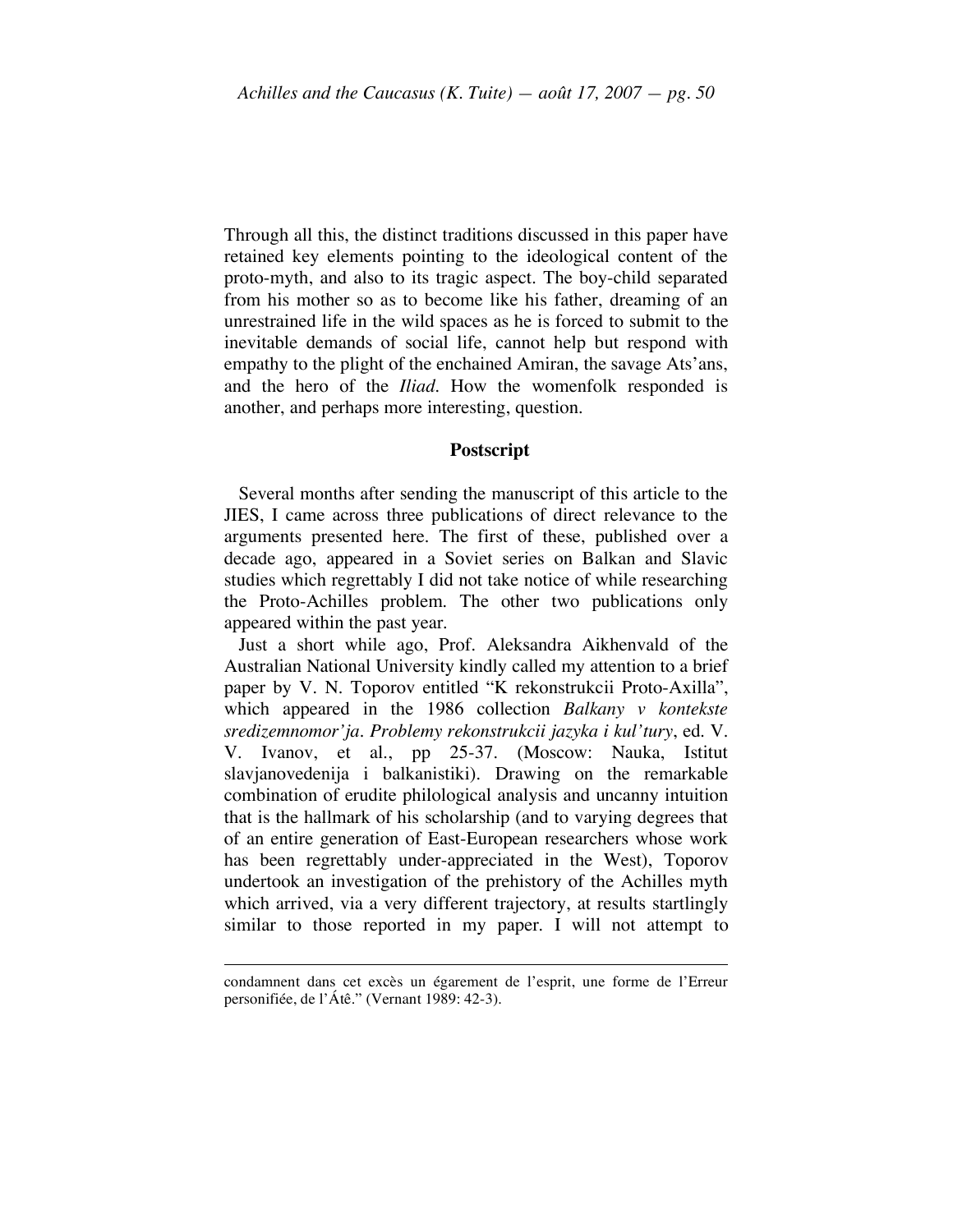condense even further Toporov's already highly-condensed presentation. Of particular importance to the Russian scholar's argumentation are Achilles' name, the epithets or kennings used in reference to him by Homer, and his genealogy, which Toporov traces considerably further back than I did here. Achilles' ancestors on his mother's side include a number of deities linked to the chthonic and aquatic realms, and to serpents in particular: his shape-changing mother Thetis, great-grandfather Ocean (who encircles the earth like a giant snake), and grand-uncle Acheloos, a divinized river which is likened to a serpent or dragon. Achilles himself, according to Toporov, has certain "serpentine" associations, including the very root upon which his and his granduncle's names are based. In Toporov's proposed etymology, the radicals *akhil-/akhel-* are linked to IE \**eg´hi-*, a variant of the proto-lexeme meaning "snake, serpent". Toporov, as I do, reconstructs a myth culminating in the confrontation between Proto-Achilles and Zeus, though he places greater emphasis on the former's serpentine nature, and makes no mention of the numerous correspondences between the biographies of Achilles and the Caucasian heroes presented here. The key motif of his "pra-Axilliada" is a duel between a celestial deity and an aquatic, shapechanging, dragon-like opponent, which leads Toporov to seek parallels in various Near-Eastern myths of parent-child combat for celestial sovereignty (the Babylonian *Enuma elish,* the Hittite-Hurrian myth of Kumarbi and Ullikummi), and also the Egyptian narrative of the subterranean battle of Ra and the water-serpent Apop**.** He concludes with the hypothesis that the source of his reconstructed Proto-Achilles is to be sought in the ancient "Near-Eastern/Southwest-Caucasian area" [*maloaziatsko-jugozapadnokavkazskij krug*], though (1) no specifically Caucasian data are adduced, (2) nor do the Near Eastern parallels he cites contain all or even most of the mythemes I listed in Table 2. It is nonetheless worth noting that the newly-born stone monster Ullikummi was affixed in some unclear fashion to the right shoulder of Ubelluri (the Hittite Atlas), and after growing at a prodigious rate was cut free from his host's body. This bears an interesting resemblance to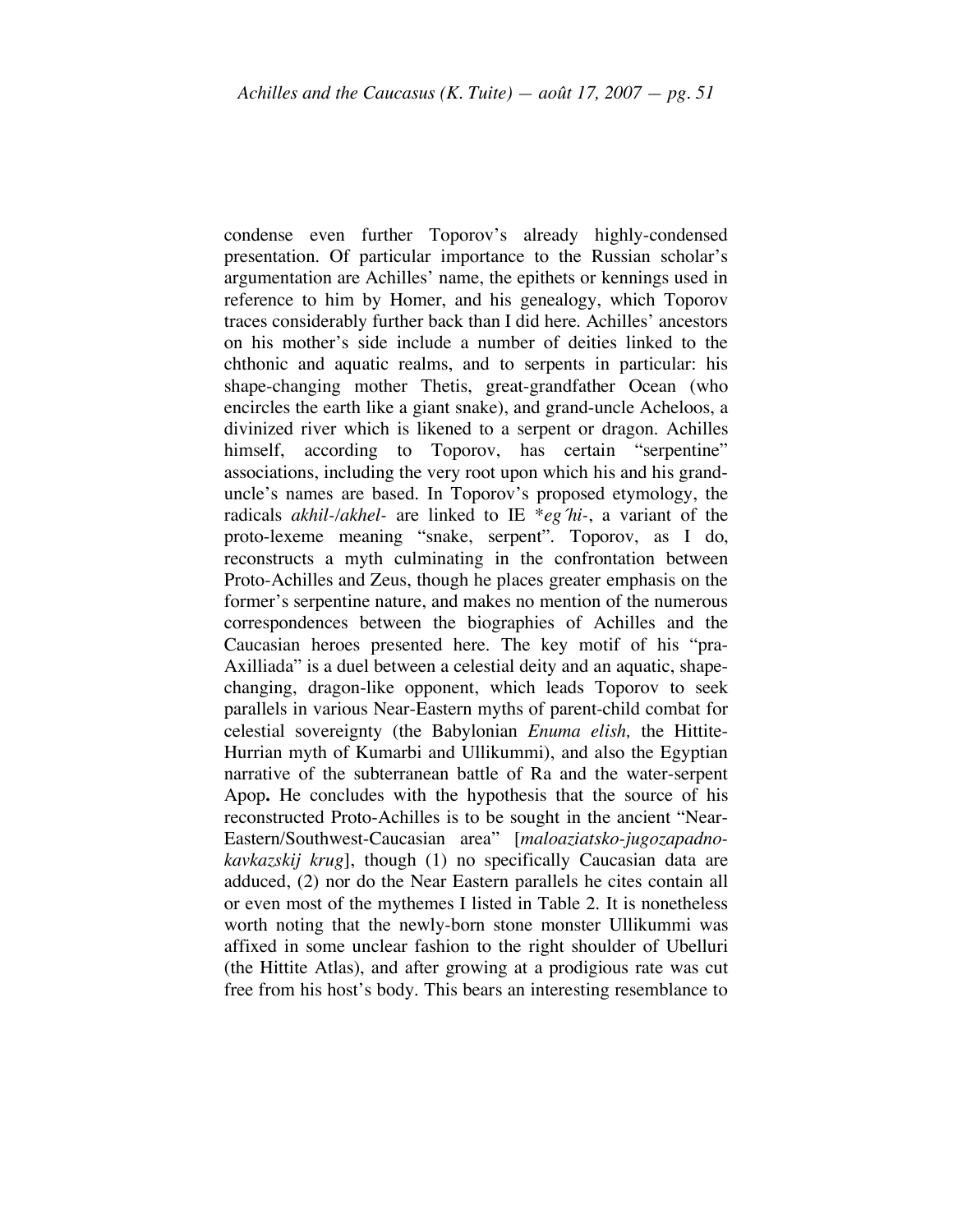the gestion of Batradz, but I hesitate to make much of the similarity before further examination.

A link between Achilles and Batradz, this time within the context of the study of specifically Indo-European mythology, has been arrived at as well by two Francophone scholars, in books that did not appear in print until after this manuscript was sent to the JIES. Christophe Vielle [*Le mytho-cycle héroïque dans l'aire indoeuropéenne*, Louvain-la-Neuve: Peeters, 1997] and, building upon Vielle's work, Bernard Sergent [*Genèse de l'Inde*, Paris: Payot, 1997] reconstruct two Proto-IE "heroic mytho-cycles", each one centered around a semi-divine warrior. Both heroes are associated with Dumézil's second function, but form a contrasting set to a certain extent paralleling the Mitra-Varuna first-function pair. One of the warriors, whose reflexes include Achilles, Batradz, the Indic Arjuna, and the Irish Cúchulainn, is born of the "Melusinian" union of a goddess and a mortal, and is represented fighting within the context of a regular army, with the spear as his weapon of choice. Sergent [op. cit., 345-348] points to several parallels between the Trojan War and the great battle of the Mahâbhârata, including a figure corresponding to Paris. The Achilles-like hero has as his opposite a supernatural strong-man born of an adulterous liaison between a god and a woman. His distinguishing features include an animal-pelt garment, the club as favored weapon, and a preference for solitary battles on the margins of society. The counterparts to the above-mentioned heroes are thus Greek Herakles, Ossetic Soslan, Indic Râma, and Irish Brian. As was the case with Toporov, the results at least partially corroborate my own, though for different reasons. It is however unclear to me whether any correlate to the bifurcation reported by Vielle and Sergent can be found in Georgian or Abkhazian mythology. I am at present inclined to expect that there is none to be found, and that Achilles and Herakles — and, it appears, their Indic, Irish and Ossetic counterparts — represent a distinctly IE reworking of the material present in the single figure I have named Proto-Achilles. In this respect, at least, Amiran resembles his antecedent more closely than does Achilles.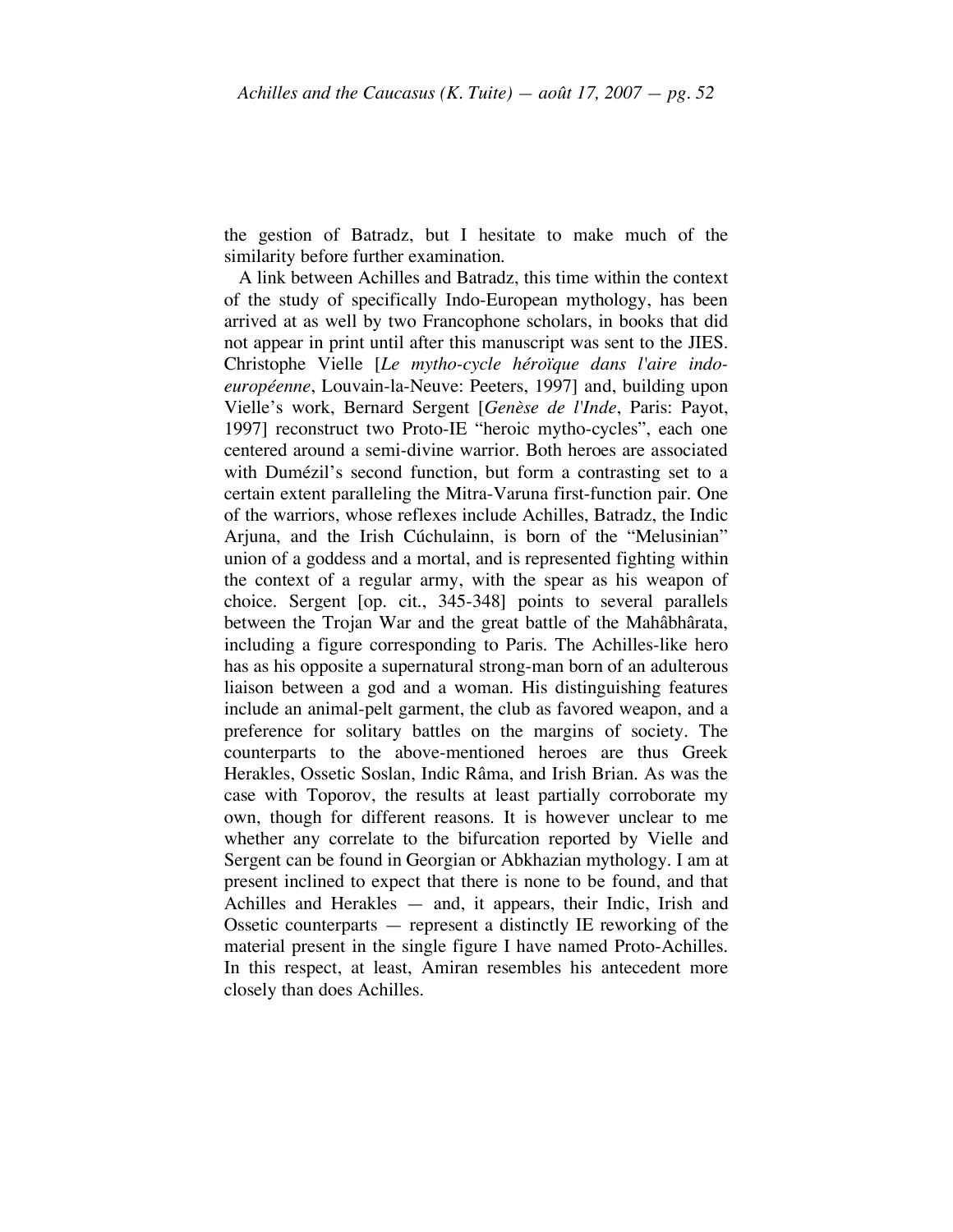# **References.**

# Abaev, Vasilij I.

- 1949 *Osetinskij jazyk i fol´klor.* Moscow: Nauka.
- 1963 Le cheval de Troie, parallèles caucasiens. *Annales : économies, sociétés, civilisations* 18 no. 6: 1041-1070.
- 1988 Introduction to *Nartebi.* (The Narts, trans. into Georgian by Meri Cxovrebova (Cxuyrbaty)). Cxinval: Iryston.
- Anshba, Artur A.
	- 1982 *Abxazskij fol´klor i dejstvitel´nost´.* Tbilisi: Mecniereba.
	- 1991 Aerg. *MNM,* vol I: 49.
- Anthony, David
	- 1991 The archeology of Indo-European origins. *Journal of Indo-European Studies* 19#3-4: 193-222.
- Auffarth, Christoph
	- 1991 *Der drohende Untergang. "Schöpfung" im Mythos und Ritual im Alten Orient und in Griechenland am Beispiel der Odysee und des Ezechielbuches.* Berlin: de Gruyter.
- Austin, M. M. & Vidal-Naquet, P.
- 1977 *Economic and social history of Ancient Greece: An introduction.* London: B. T. Batsford, Ltd.
- Bader, Françoise
	- 1986 Autour de Thétis la Néréide. In: *Mort et fécondité dans les mythologies.* ed. François Jouan, pp. 19-37. Paris: Les Belles Lettres.

#### Bethe, E.

1921 Kentauren. *RE,* 21er Halbband: 172-178.

## Bettleheim, Bruno

1977 *The uses of enchantment: The meaning and importance*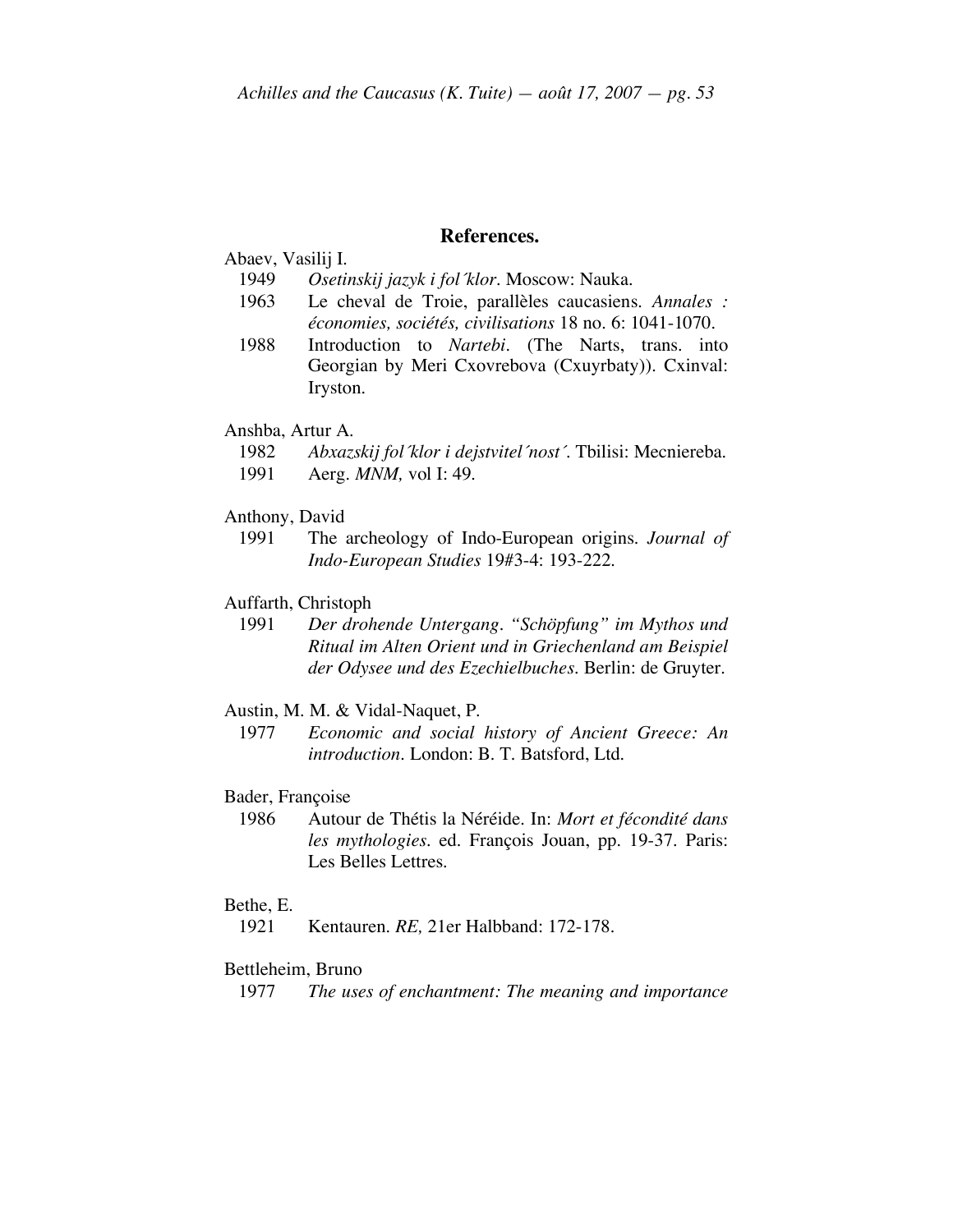#### *of fairy tales.* NY: Random House.

# Blažek, Václav

1992 Kartvelian material in Nostratic lexicon: new etymologies. In: *Nostratic, Dene-Caucasian, Austric and Amerind,* ed. Vitaly Shevoroshkin, pp. 112-148. Bochum: Universitätsverlag Dr. Norbert Brockmeyer.

### Bomhard, Allan R.

1996 *Indo-European and the Nostratic hypothesis.* Charleston: Signum.

#### Bonnechère, Pierre

1994 *Le sacrifice humain en Grèce ancienne.* Liège: Centre international d'étude de la religion grecque antique.

#### Burkert, Walter

- 1963 Review of H. Frankel (1962) Dichtung und Philosophie des frühen Griechentums. *Gnomon* 35: 827-829.
- 1979 *Structure and history in Greek mythology and ritual.* Berkeley: University of California Press.
- 1985 *Greek religion, Archaic and Classical.* (trans. John Raffan). Oxford: Basil Blackwell.
- 1992 *The Orientalizing Revolution: Near Eastern influence on Greek culture in the Early Archaic Age.* (trans. Margaret Pinder and Walter Burkert). Cambridge: Harvard University Press.

# Buxton, Richard

1994 *Imaginary Greece: The contexts of mythology.* Cambridge: Cambridge University Press.

### Charachidzé, Georges

1968 *Le système religieux de la Géorgie païenne. L'analyse structurale d'une civilisation.* Paris: Maspéro.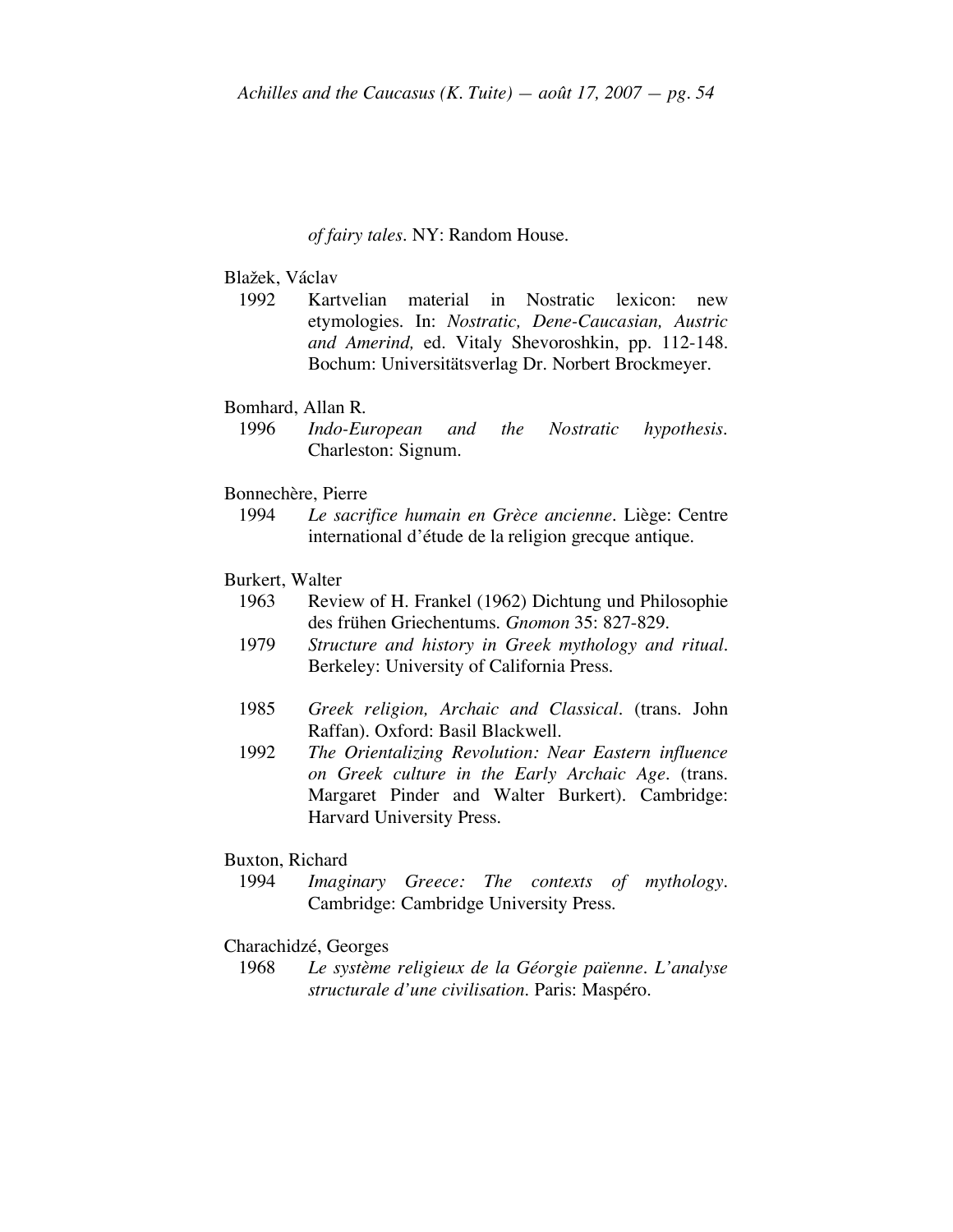- 1981 Les Ossètes. In: *Dictionnaire des mythologies et des religions des sociétés traditionnelles et du monde antique,* ed. Yves Bonnefoy, Vol 2, pp. 215-218. Paris: Flammarion.
- 1986 *Prométhée ou le Caucase.* Paris: Flammarion.
- 1987a Compte-rendu de Gamkrelidze et Ivanov (1984) Indoevropejskij jazyk i Indoevropejcy. *Revue des études géorgiennes et caucasiennes* 2: 211-222; 3: 159- 172.
- 1987b *La mémoire indo-européenne du Caucase.* Paris: Hachette.
- Chikovani, Mixeil
	- 1966 *Narodnyj gruzinskij èpos o prikovannom Amirani.* Moscow: Nauka, Glavnaja redakcija vostočnoj literatury.
	- 1971 *Ber*Z*nuli da kartuli mitologiis sak'itxebi.* (Questions of Greek and Georgian mythology.) Tbilisi State University Press.
	- 1972 *Kartuli xalxuri p'oezia, 1: mitologiuri leksebi, nak'veti p'irveli.* (Georgian folk poetry, vol 1: Mythological poems, Part I.) Tbilisi: Metsniereba.
- Colarusso, John
	- 1981 Typological parallels between Proto-Indo-European and the Northwest Caucasian languages. In: *Bono homini donum. Essays in historical linguistics in memory of J. Alexander Kerns,* ed. Yoël Arbeitman and Allan Bomhard, pp. 475-557. Amsterdam: John Benjamins.
	- 1984 Parallels between the Circassian Nart sagas, the *Rg Veda* and Germanic mythology. In: *South Asian horizons, I: Culture and philosophy,* ed. V. S. Pendakar, pp. 1-28. Ottawa: Canadian Asian Studies Association.
	- 1985 Affinities of the Northwest Caucasian Nart sagas. (paper presented at the second Conference on the Cultures of the Caucasus, Univ. of Chicago, May 1985)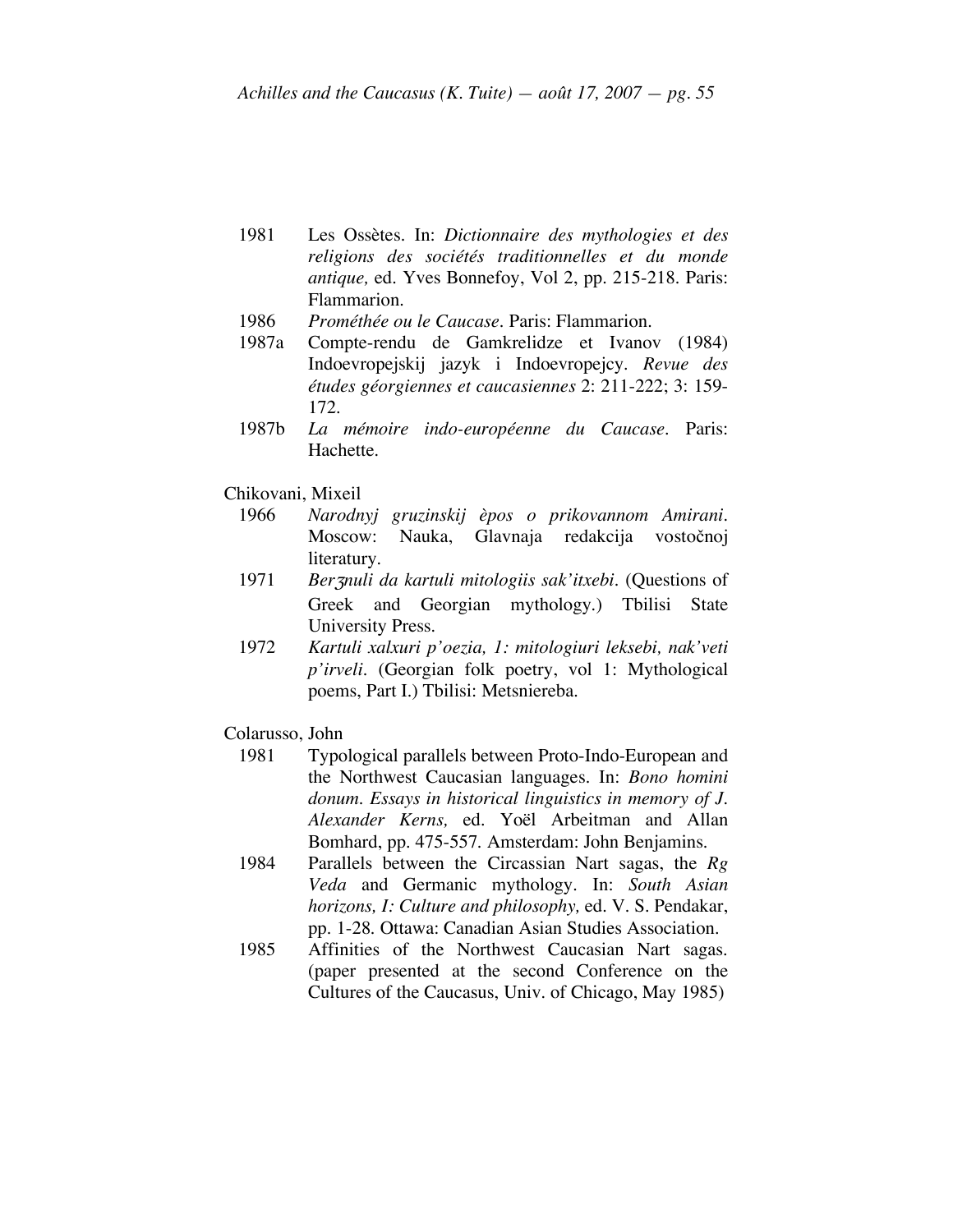- 1987 Some interesting women of the Circassian Nart sagas: Lady Tree and Amazon, the Forest Mother. (paper presented at the third Conference on the Cultures of the Caucasus, Univ. of Chicago, May 1987)
- 1989 Proto-Northwest Caucasian (or How to crack a very hard nut). In: *Non-Slavic languages of the USSR: Linguistic studies, ed.* Howard Aronson*,* pp. 20-55. Chicago: Chicago Linguistic Society.
- 1992 Phyletic links between Proto-Indo-European and Proto-Northwest Caucasian. In: *Non-Slavic languages of the USSR: Linguistic studies, New Series*, ed. Howard Aronson*,* pp 19-54. Chicago Linguistic Society.
- Crowley, Janice L.
	- 1989 *The Aegean and the East: An investigation into the transference of artistic motifs between the Aegean, Egypt, and the Near East in the Bronze Age.* Jonsered: Paul Åströms Förlag.
- Dalgat, Uzdiat B.
	- 1972 *Geroičeskij èpos čečencev i ingušej.* Moscow: Nauka.

# Danielia, K'orneli and Tsanava, Ap'olon

1991 *Kartuli xalxuri sit'q'viereba: megruli t'ekst'ebi, II. z*ƒ*ap'rebi da mcire žanrebi.* (Georgian folklore: Mingrelian texts, II: Folk tales and minor genres). Tbilisi: Tbilisi State University Press.

#### Davitiani, A., V. Topuria and M. Kaldani, eds.

- 1957 *Svanuri p'rozauli t'ekst'ebi II: balskvemouri k'ilo*  (Svan prose texts, II: Lower Bal dialect). Tbilisi: Mecniereba.
- de Marliave, Olivier
	- 1989 *Trésor de la mythologie pyrénéenne.* Toulouse: Annales Pyrénéennes.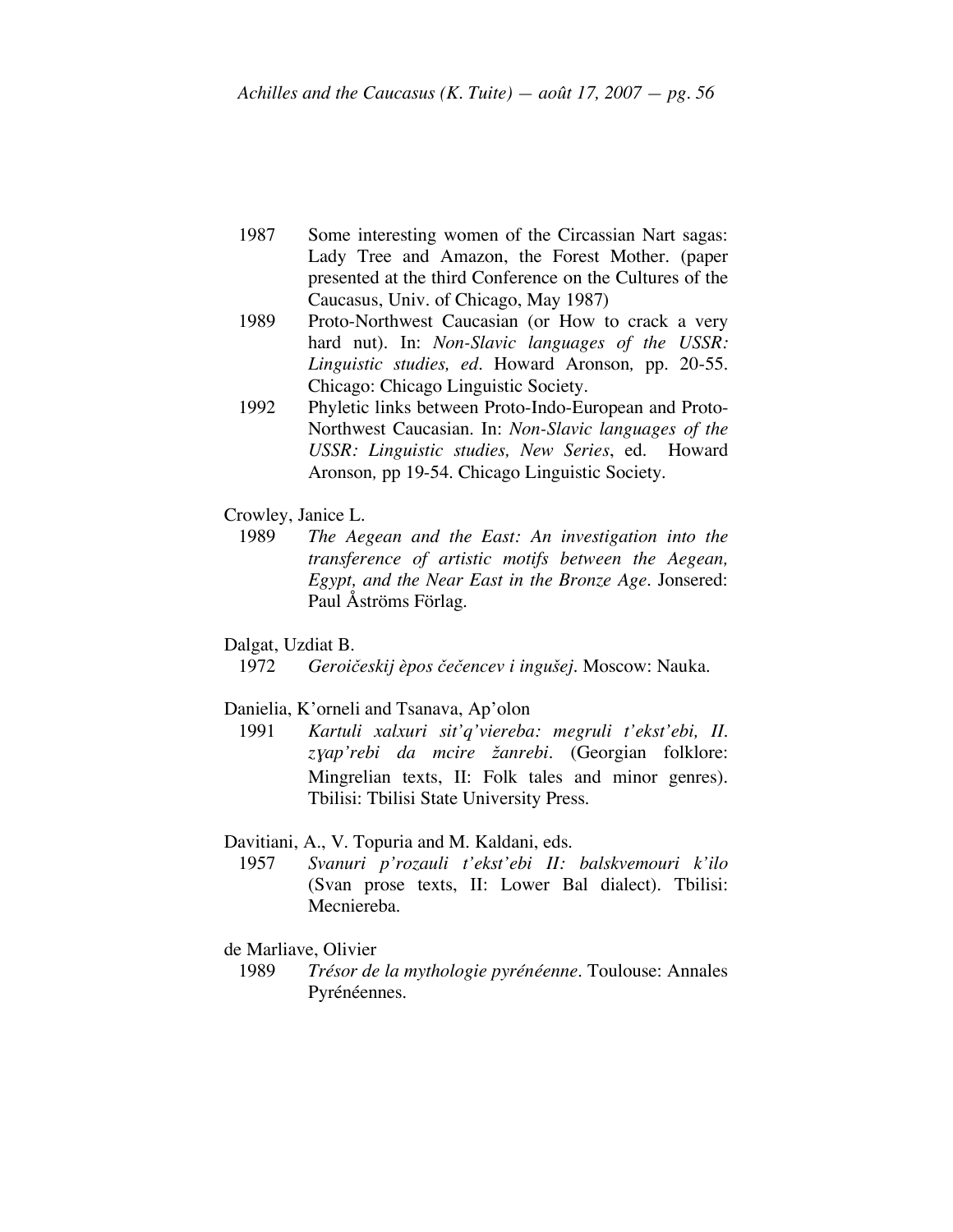## Devereux, Georges

1982 *Femme et mythe.* Paris: Flammarion.

- Dindorf, G., ed.
	- 1962 *Aeschylus. Tragoediae superstites et deperditum fragmenta. Tomus III: Scholia Graeca ex codicibus aucta et emendata.* Hildesheim: Georg Olms Verlag.

#### Dirr, Adolf

- 1925 Der kaukasische Wild- und Jagdgott. *Anthropos* 20: 139-147.
- D´jakonov, I. M.
	- 1967 *Jazyki drevnej Perednej Azii.* Moscow: Nauka.
	- 1977 Die Gestalt des Gilgameš. In: *Das Gilgamesch-Epos, ed.* Karl Oberhuber, pp. 325-359. Darmstadt: Wissenschaftliche Buchgesellschaft.

#### Dowden, Ken

1989 *Death and the maiden: Girls' initiation rites in Greek mythology.* London: Routledge.

#### Dübner, Fr., ed.

1969 *Scholia Graeca in Aristophanem.* Hildesheim: Georg Olms Verlag.

## Duchemin, Jacqueline

1974 *Prométhée. Histoire du mythe, de ses origines orientales à ses incarnations modernes.* Paris: Les Belles Lettres.

# Dumézil, Georges

- 1930 *Légendes sur les Nartes.* Paris: Champion.
- 1965 *Le livre des héros: légendes ossètes sur les Nartes.* Paris: Gallimard.
- 1978 *Romans de Scythie et d'alentour.* Paris: Payot.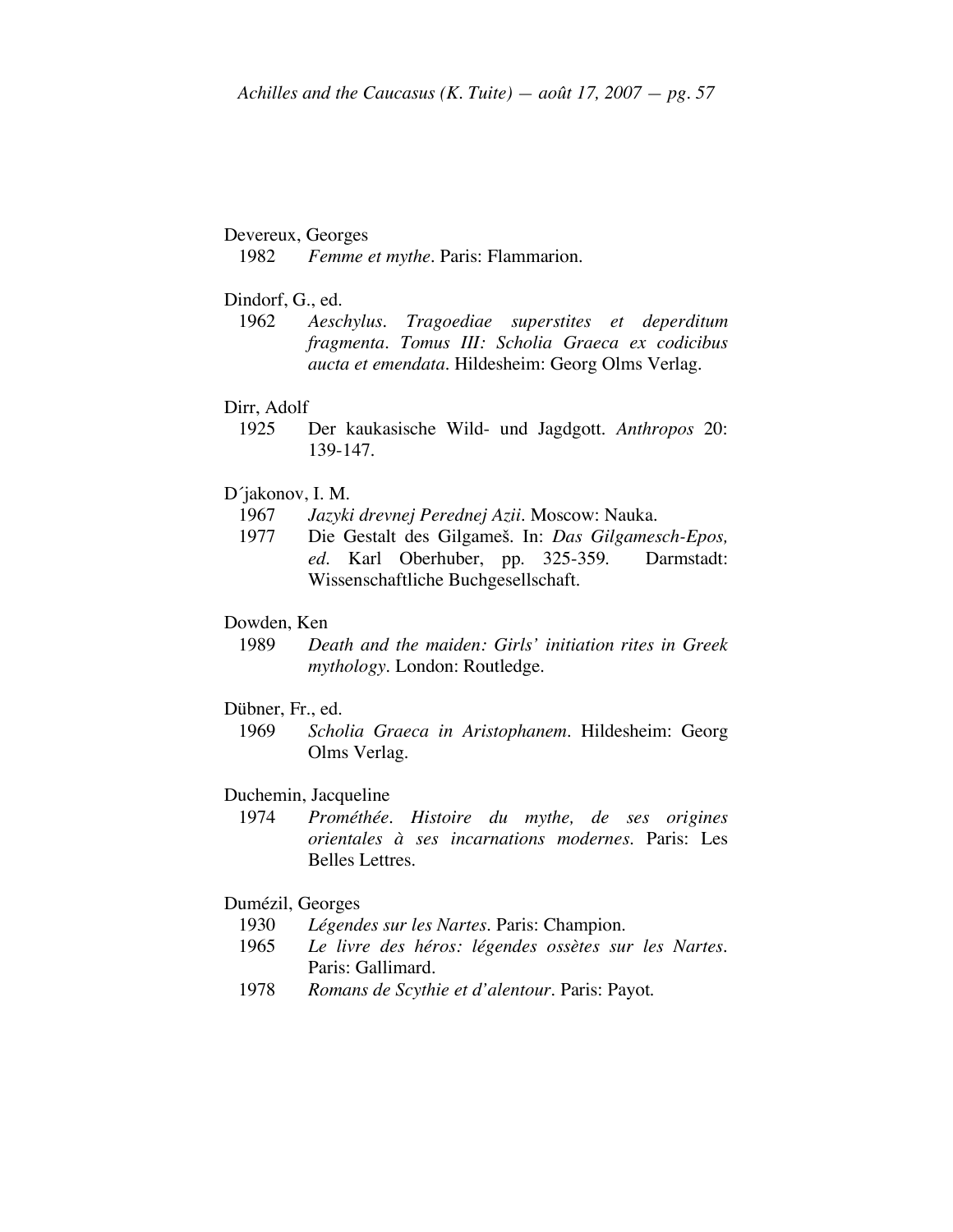- 1985 *Heur et malheur du guerrier.* Paris: Flammarion.
- 1987 *Apollon sonore, et autres essais.* Paris: Gallimard.
- 1992 *Mythes et dieux des Indo-Européens.* Paris: Flammarion.

# Dzidziguri, Shota<br>1974 *Kartuli*

1974 *Kartuli dialekt'ologiis masalebi.* (Materials for Georgian dialectology). Tbilisi: Ganatleba.

#### Escher, J.

- 1893 Achilleus. *RE,* 1er Halbband: 221-245.
- 1899 Chiron. *RE,* 6er Halbband: 2302-2308.

#### Evelyn-White, H. G., ed.

1914 *Hesiod, the Homeric Hymns and Homerica.* London: W. Heinemann, Ltd. (reprint 1982)

## Finley, M. I.

1981 *Economy and society in Ancient Greece.* London: Chatto & Windus.

# Frazer, James George, ed.

1946 *Apollodori Bibliotheca epitoma* (two vol.) London: W. Heinemann, Ltd.

## Friedrich, Paul

- 1964 Review of Aert Kuipers. Phoneme and morpheme in Kabardian. *American Anthropologist* 66: 205-209.
- 1973 Defilement and honor in the Iliad. *Journal of Indo-European Studies* 1: 119-126.

# Furley, William D.

1981 *Studies in the use of fire in Ancient Greek religion.* Salem, NH: Ayer.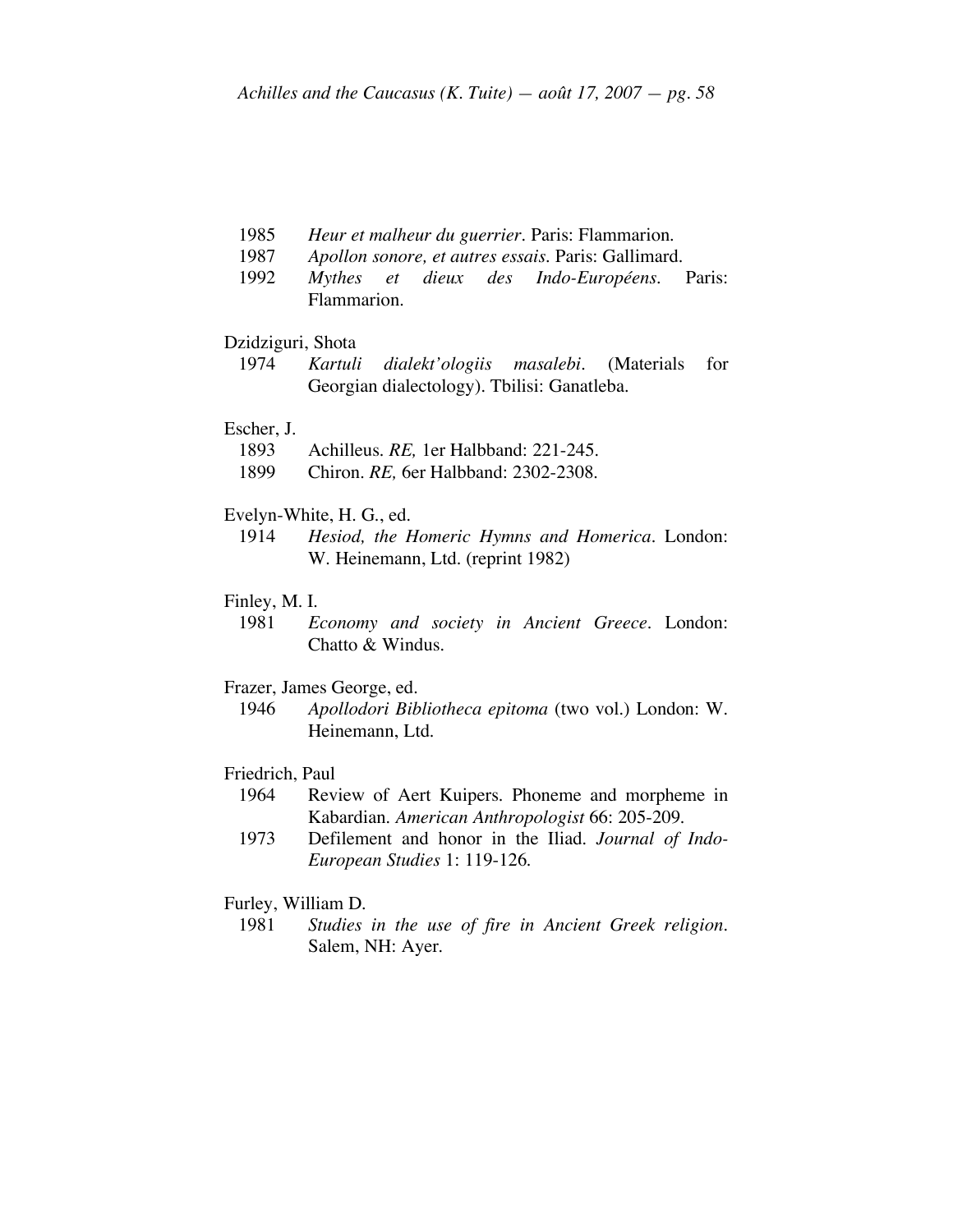#### Gabliani, Egnate

- 1925 <sup>Z</sup>*veli da axali svaneti.* (Old and new Svaneti.) Tbilisi: Sakhelgami.
- Gadagatl´, A. M.
	- 1967 *Geroičeskij èpos narty i ego genezis.* Majkop. Krasnodarskoe knižnoe izdatel´stvo.
- Gamkrelidze, T. & Ivanov, V.
	- 1984 *Indoevropejskij jazyk i indoevropejcy.* Tbilisi State University Press.
- Gimbutas, Marija
	- 1985 Primary and secondary homeland of the Indo-Europeans: Comments on Gamkrelidze-Ivanov. *Journal of Indo-European Studies* 13 #1-2: 185-202.

#### Halm-Tisserant, Monique

1993 *Cannibalisme et immortalité. L'enfant dans le chaudron en Grèce ancienne.* Paris: Les belles lettres.

#### Hamp, Eric P.

- 1989 The Indo-European obstruent features and phonotactic constraints. In: *The new sound of Indo-European, ed.* Theo Vennemann, pp. 209-213. Berlin: Mouton de Gruyter.
- 1995 Greek and Armenian. (paper presented at the Ninth Conference on the Non-Slavic Languages of the former USSR, Univ. of Chicago, May 1995)

#### Hellwig, Brigitte

1964 *Raum und Zeit im homerischen Epos.* Hildesheim: G. Olms.

## Holwerda, D., ed.

<sup>1960</sup> *Jo. Tzetzae: Commentarii in Aristophanem, Pars IV,*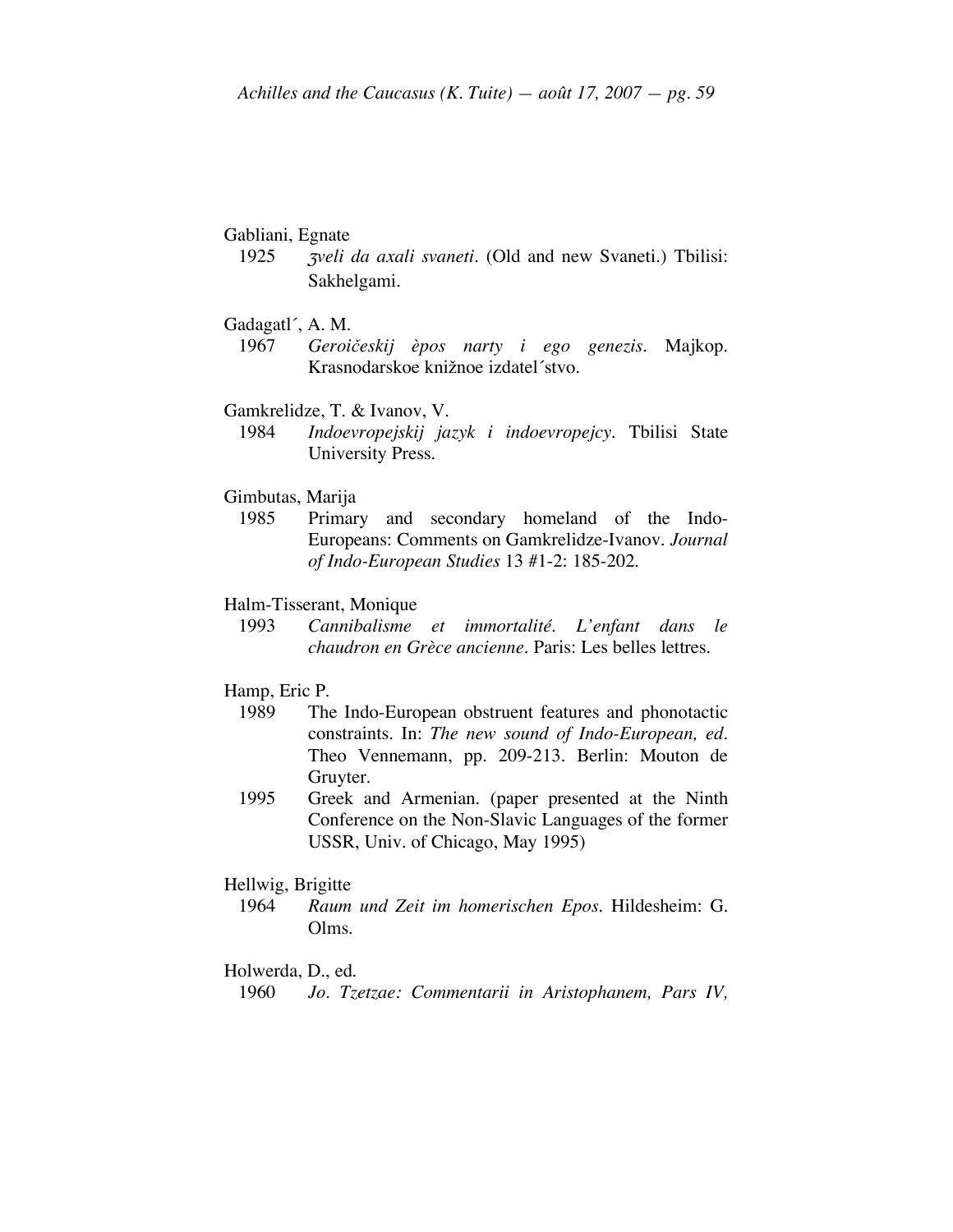*Fasc II: Commentarium in Nubes.* Groningen: J. B. Wolters.

Inal-ipa, Sh. D.

- 1971 *Stranicy istoričeskoj ètnografii abxazov. Materialy i issledovanija.* Suxumi, Alashara.
- 1977 *Pamjatniki abxazskogo fol´klora. Narty. Acany.* Suxumi: Alashara.
- Jettmar, Karl
	- 1975 *Die Religionen des Hindukusch.* Stuttgart: W. Kohlhammer.
- Kaloev, B. A.
	- 1991a Dzerassa. *MNM,* vol I: 375.
	- 1991b Batradz. *MNM,* vol I: 392.
	- 1991c Uastyrdži. *MNM,* vol II: 543.

#### K'ik'nadze, Zurab

- 1976 *šuamdinaruli mitologia.* (Mesopotamian mythology.) Tbilisi: Mecniereba.
- 1996 *kartuli mitologia, I. žvari da saq'mo.* (Georgian mythology, I. Shrine and community.) Kutaisi: Gelati Academy of Sciences.

#### King, Katherine Callen

1987 *Achilles: Paradigms of the war hero from Homer to the Middle Ages.* Berkeley: University of California Press.

#### Klimov, G. A.

1991 Some thoughts on Indo-European-Kartvelian relations. *Journal of Indo-European Studies* 19 #3-4: 325-341.

#### Kosven, M. O. *et alii*

1960 *Narody Kavkaza, 1. Severnyj Kavkaz.* Moscow: Nauka.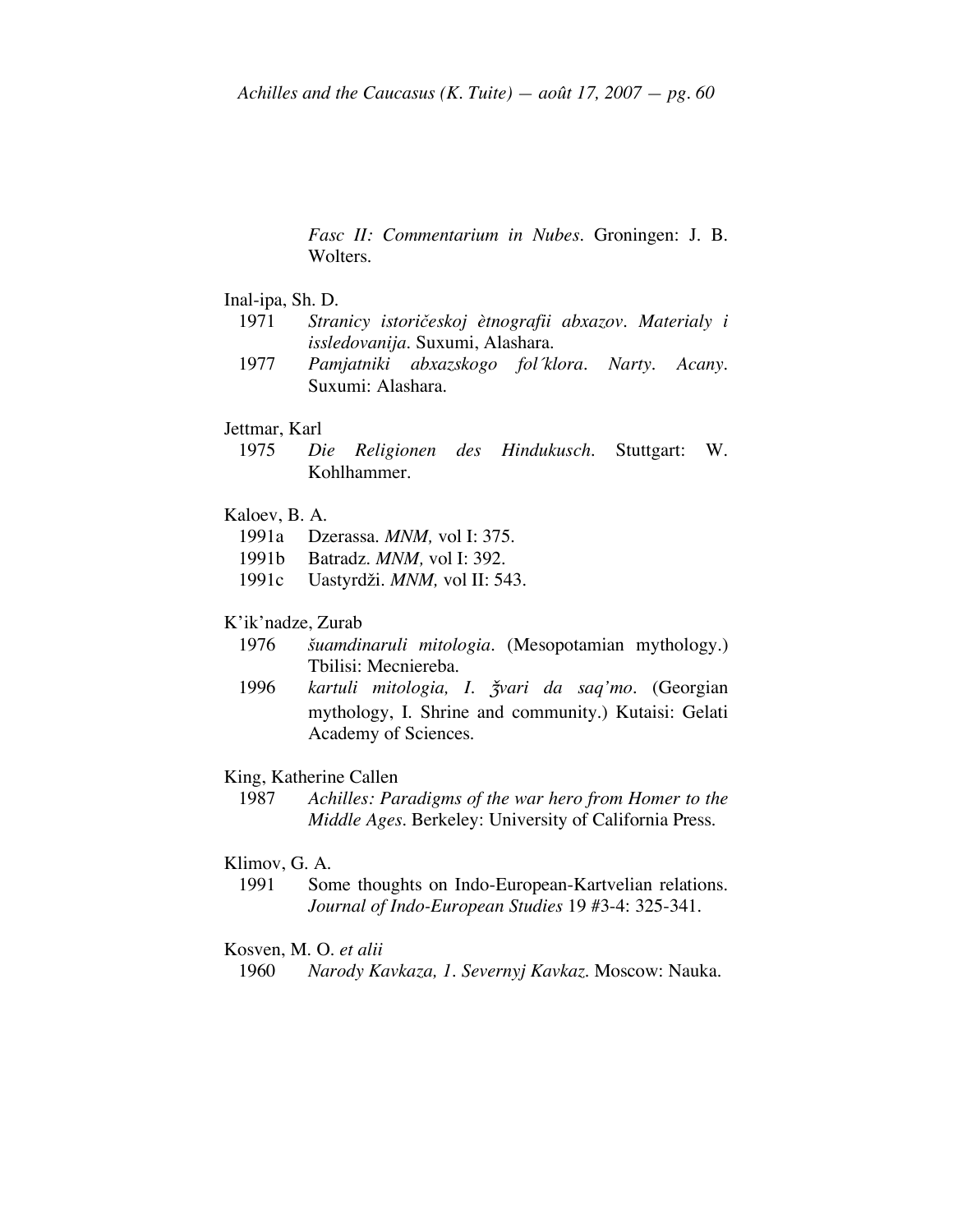# Kovacs, Maureen Gallery, trans.

1989 *The Epic of Gilgamesh.* Stanford University Press.

#### Kullmann, Wolfgang

1960 *Die Quellen der Ilias (Troischer Sagenkreis).* Wiesbaden: Franz Steiner Verlag.

#### Lambrou-Phillipson, C.

1990 *Hellenorientalia: The Near Eastern presence in the Bronze Age Aegean, ca. 3000-1100 B.C.* Göteborg: Paul Åströms Förlag.

#### Lesky, Albin

1937 Peleus. *RE,* 37er Halbband: 271-308.

#### Lincoln, Bruce

1987 *Death, war and sacrifice: Studies in ideology and practice.* Chicago: University of Chicago Press.

# Littleton, C. Scott

1982 *The new comparative mythology: An anthropological assessment of the theories of Georges Dumézil.* (3rd edition). Berkeley: University of California Press.

#### MacCulloch, John A.

1918 Celtic mythology. In: *The mythology of all races,* ed. L. H. Gray, Vol. III, pp. 1-213. New York: Cooper Square Publishers. (reprint, 1964)

# Mair, A. W., ed.

1955 *Callimachus. Hymns and Epigrams; Lycophron; Aratus.* London: Wm. Heinemann Ltd.

# Mallory, James

1989 *In search of the Indo-Europeans: Language, archeology and myth.* London.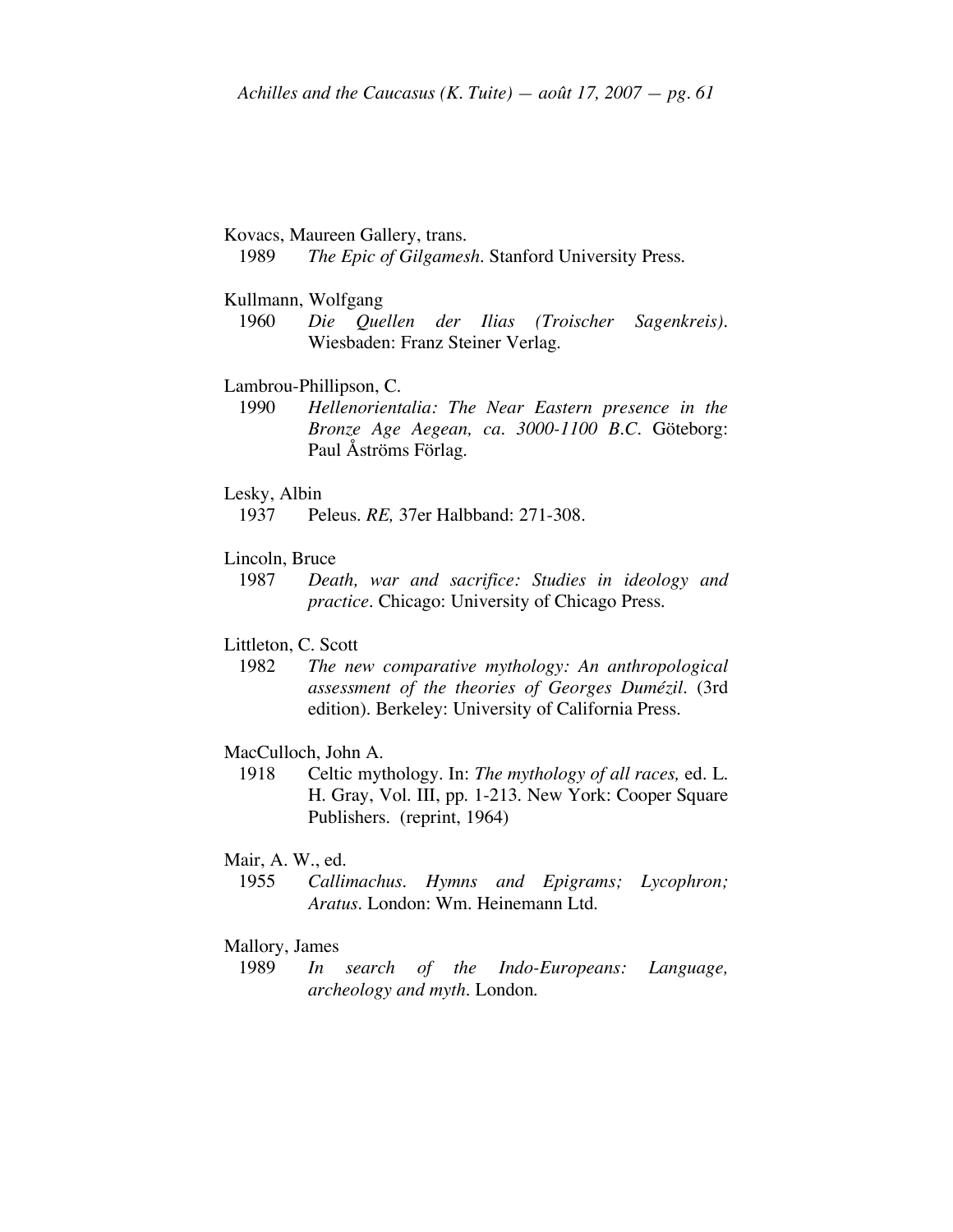# Manaster-Ramer, Alexis

- 1995 On "Some thoughts on Indo-European-Kartvelian relations". *Journal of Indo-European Studies* 23 #1-2: 195-208.
- Mayer, Maximilian
	- 1936 Thetis. *RE,* IIe Reihe, 11er Halbband: 213-242.

#### Meletinsky, Eleazer

- 1991 Geroj. *MNM,* vol I: 296-297.
- 1998 *The poetics of myth* (translated by Guy Lanoue & Alexandre Sadetsky). New York: Garland Publishing.
- $MNM = \text{Tokarev}$ , S. A., chief editor
	- 1991 *Mify narodov mira.* Moscow: Sovetskaja ènciklopedija.

#### Nizharadze, Besarion

1962 *Ist'oriul-etnograpiuli c'erilebi.* (Historical & ethnographic essays). Tbilisi: Tbilisi State University Press.

# *RE* = Wissowa, G. et alii, eds.

1893— *Paulys Real-Encyclopädie der classischen Altertumswissenschaft.* Stuttgart: J. B. Metzlersche Verlagsbuchhandlung.

## Redfield, James

1984 *La tragédie d'Hector: Nature et culture dans l'Iliade.* Paris: Flammarion. (translation by Angélique Lévi of *The tragedy of Hector: Nature and Culture in the Iliad.* University of Chicago Press, 1975.)

#### Rexviashvili, N.

1953 *Mč'edloba rač'aši.* (Blacksmithing in Rach'a). Tbilisi: Mecniereba.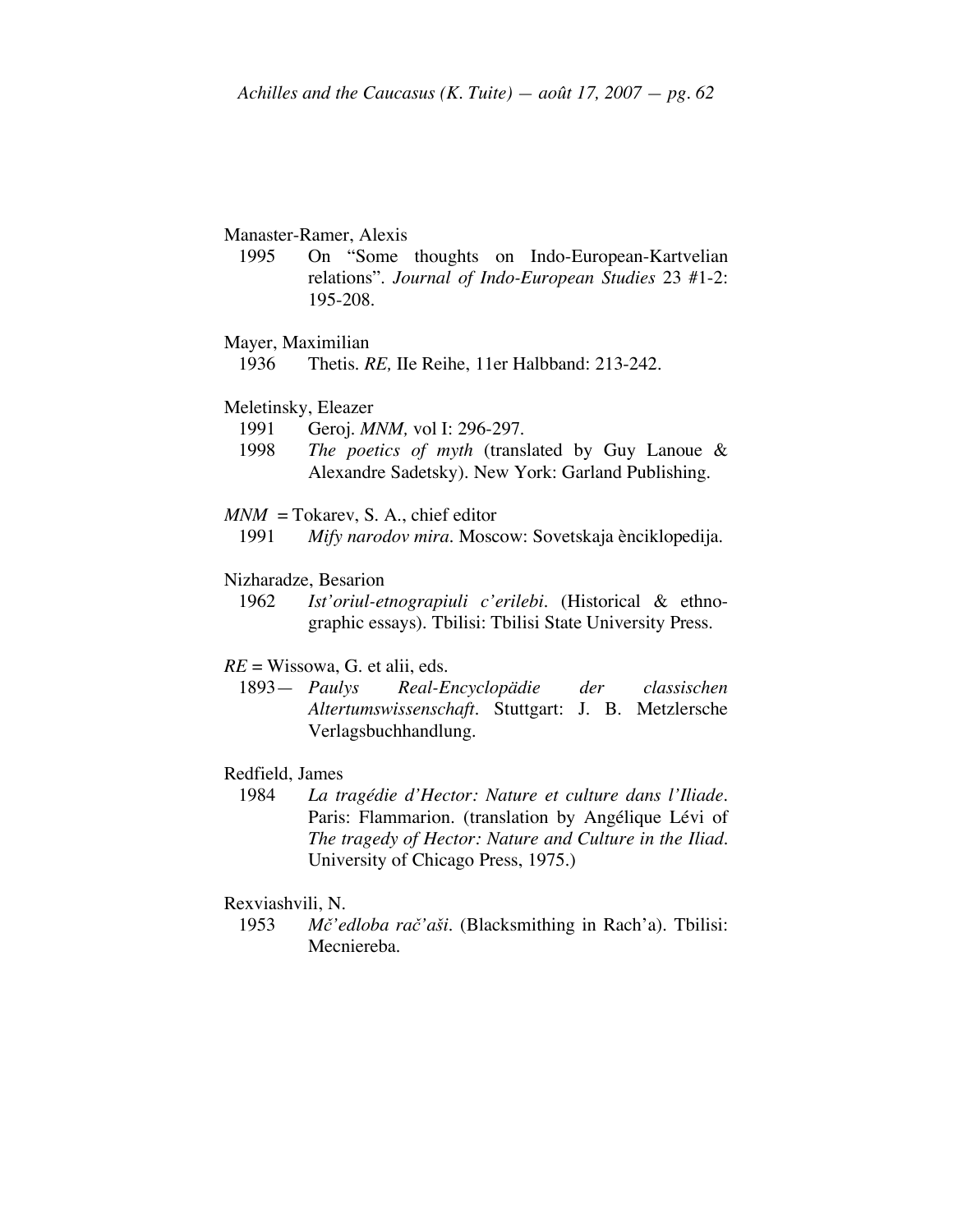# Richardson, N. J., ed.

1974 *The Homeric Hymn to Demeter.* Oxford: Clarendon.

#### Salakaia, Sh. X.

- 1976 *Abxazskij nartskij èpos.* Tbilisi: Metsniereba.
- 1991a Ažvejpš. *MNM,* vol I: 49-50.
- 1991b Cvycv. *MNM,* vol II: 616.

#### Schmitt, Rüdiger

1968 Indogermanische Dichtersprache. Eine Skizze. In: *Indogermanische Dichtersprache, ed.* R. Schmitt, pp. 334-43. Darmstadt: Wissenschaftliche Buchgesellschaft.

#### Schwenn, Friedrich

1940 Penthesileia. *RE,* Supplement, 7er Band: 868-875.

# Sergent, Bernard

- 1995 *Les Indo-européens. Histoire, langues, mythes.* Paris: Payot.
- 1996 *Homosexualité et initiation chez les peuples indoeuropéens.* Paris: Payot.
- Shanidze, A. and V. Topuria, eds.
	- 1939 *Svanuri p'rozauli t'ekst'ebi I: balszemouri k'ilo.* (Svan prose texts, I: Upper Bal dialect). Tbilisi: Mecniereba.

Shanidze, A., M. Kaldani and Z. Chumburidze, eds.

1978 *Svanuri enis krest'omatia.* (A chrestomathy of the Svan language). Tbilisi: Tbilisi State University Press.

#### Simpson, Michael, trans. and ed.

1986 *Gods and heroes of the Greeks: The Library of Apollodorus.* Amherst: University of Massachusetts Press, 2nd edition.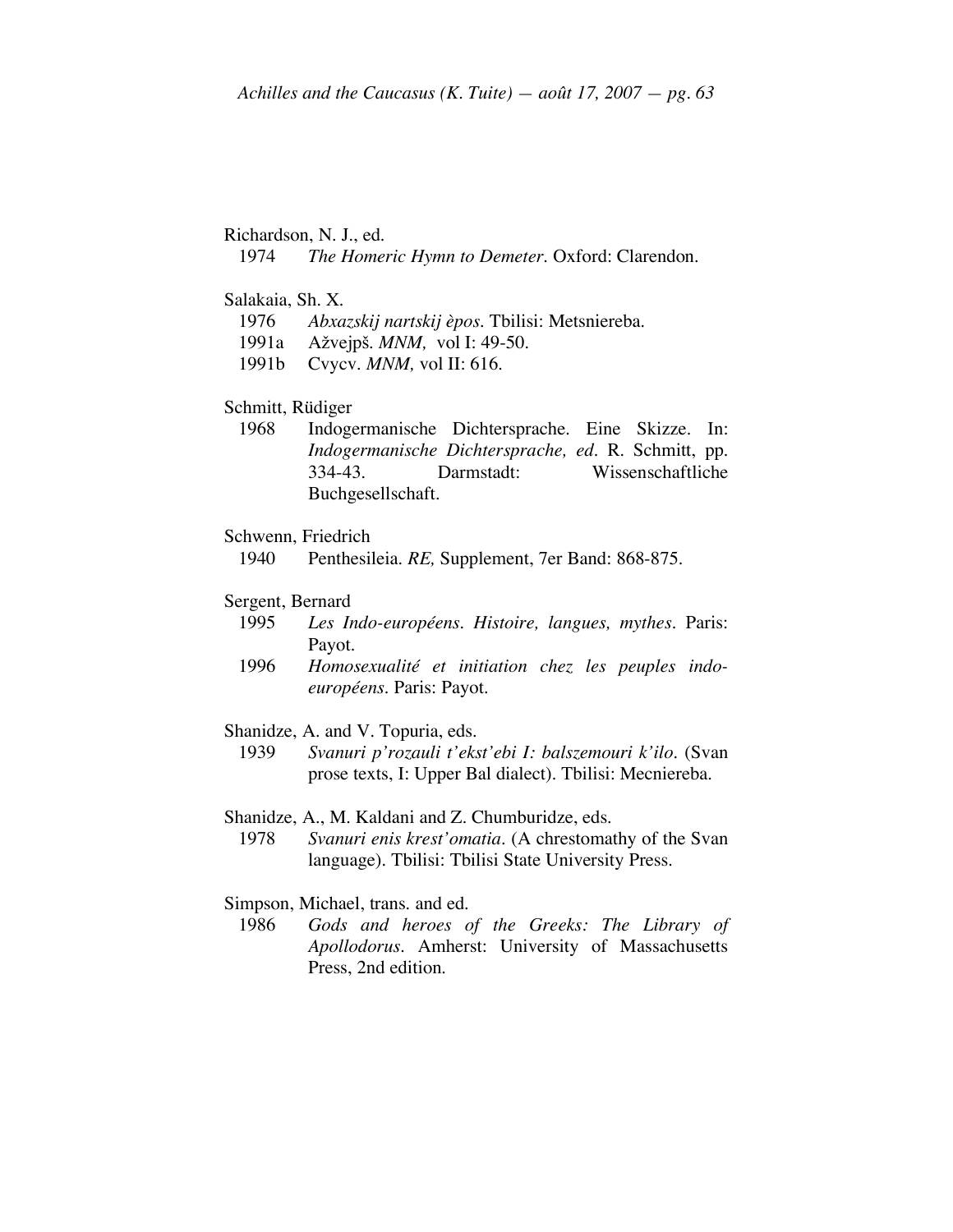# Slatkin, Laura

- 1991 *The power of Thetis: Allusion and interpretation in the Iliad.* Berkeley: University of California Press.
- Tigay, Jeffrey H.
	- 1982 *The evolution of the Gilgamesh epic.* Philadelphia: University of Pennsylvania Press.
- Tsanava, Ap'olon
	- 1990 *Kartuli polk'loris sak'itxebi (megruli masalis mixedvit).* (Issues in Georgian folklore (according to Mingrelian materials)). Tbilisi: Tbilisi State University Press.

#### Tuite, Kevin

- 1993 Relations between the sexes in South Caucasian folk poetry. *Annual of the Society for the Study of Caucasia* #4-5, pp. 3-32.
- 1994 *An anthology of Georgian folk poetry.* Cranbury, NJ: Fairleigh Dickinson Press.
- 1996 Der Kaukasus und der Hindu-Kush: Eine neue Betrachtung des Beweismaterials über frühe Verbindungen. *Georgica* 19: 92-108.
- 1998 Evidence for prehistoric links between the Caucasus and Central Asia : the case of the Burushos. *The Bronze Age and Early Iron Age Peoples of Eastern Central Asia,* Victor H. Mair (editor). Washington DC: Institute for the Study of Man; pp 448-475.
- 2006 The meaning of Dæl. Symbolic and spatial associations of the South Caucasian goddess of game animals. *Language, Culture and the Individual. A Tribute to Paul Friedrich.* Catherine O'Neil, Mary Scoggin & Kevin Tuite (editors); 165-188.
- Tuite, Kevin & Tchkadoua, Ambako
- ms *Handbook of the Svan language: Grammar, texts and lexica.* Dépt. d'anthropologie, Université de Montréal.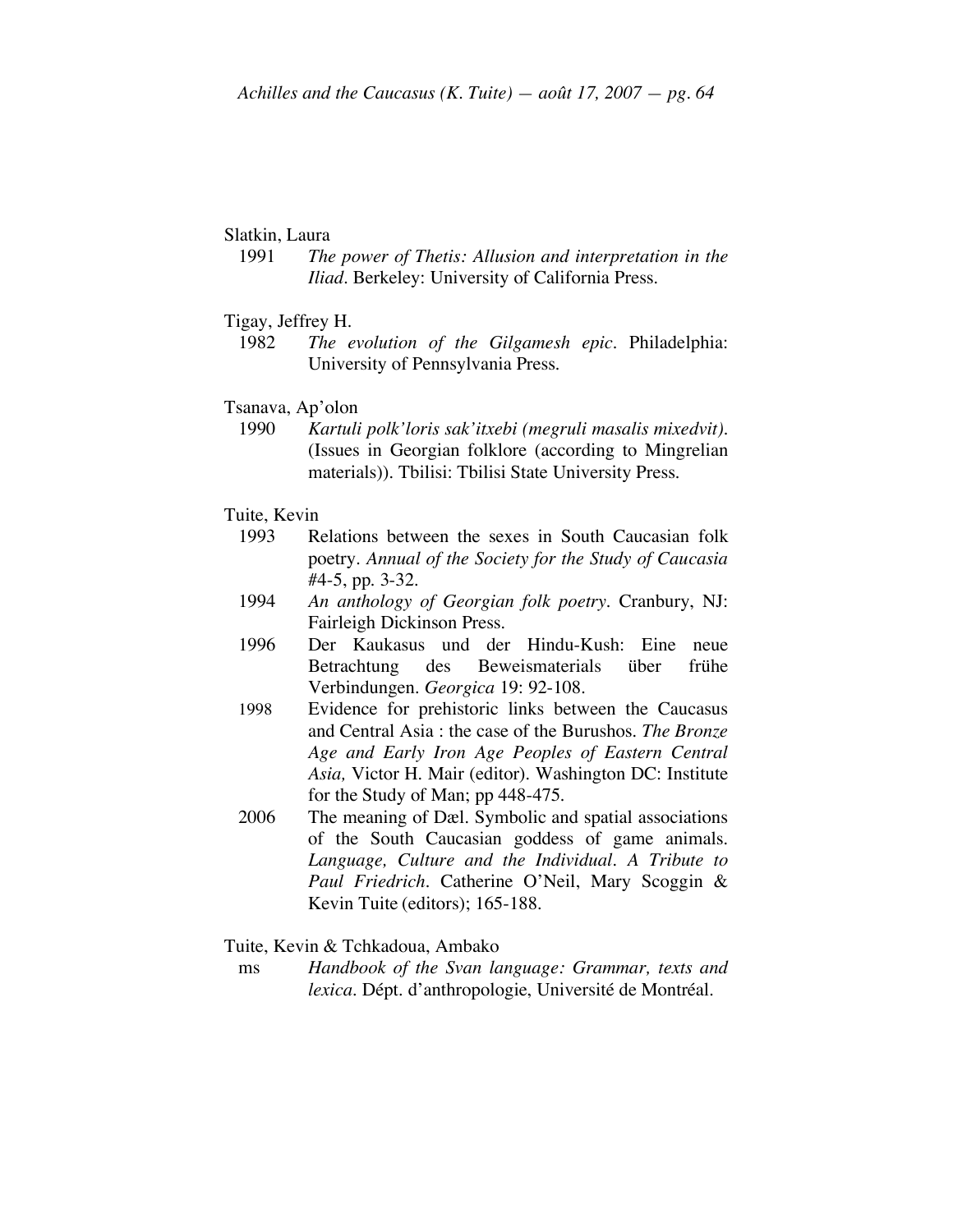#### van der Valk, M.

- 1958 On Apollodori Bibliotheca*. Revue des études grecques* 71: 100-168.
- Vernant, Jean-Pierre
	- 1989 *L'individu, la mort, l'amour. Soi-même et l'autre en Grèce ancienne.* Paris: Gallimard.
- Vidal-Naquet, Pierre
	- 1972 Le *Philoctète* de Sophocle et l'éphébie. Reprinted in *La Grèce ancienne, 3. Rites de passage et transgressions.* J.-P. Vernant et P. Vidal-Naquet, pp. 149-178. Paris: Éditions du Seuil, 1992.
	- 1981 Le chasseur noir et l'origine de l'éphébie athénienne. Reprinted in *La Grèce ancienne, 3. Rites de passage et transgressions.* J.-P. Vernant et P. Vidal-Naquet, pp. 119-148. Paris: Éditions du Seuil, 1992.
	- 1992 Retour au chasseur noir. In *La Grèce ancienne, 3. Rites de passage et transgressions.* J.-P. Vernant et P. Vidal-Naquet, pp. 215-252. Paris: Éditions du Seuil.

#### Virsaladze, Elena

1976 *Gruzinskij oxotni*č*ij mif i poèzija.* Moscow: Nauka, Glavnaja redakcija vostočnoj literatury.

# Waser, H.

1901 Damysos. *RE,* 4er Band: 2082.

#### West, M. L.

- 1963 Three Pre-Socratic cosmologies. Classical Quarterly 13 (n.s.): 154-177.
- 1967 Alcman and Pythagoras. Classical Quarterly 17 (n.s.): 1-15.

*Département d'anthropologie, Université de Montréal kj.tuite@umontreal.ca*